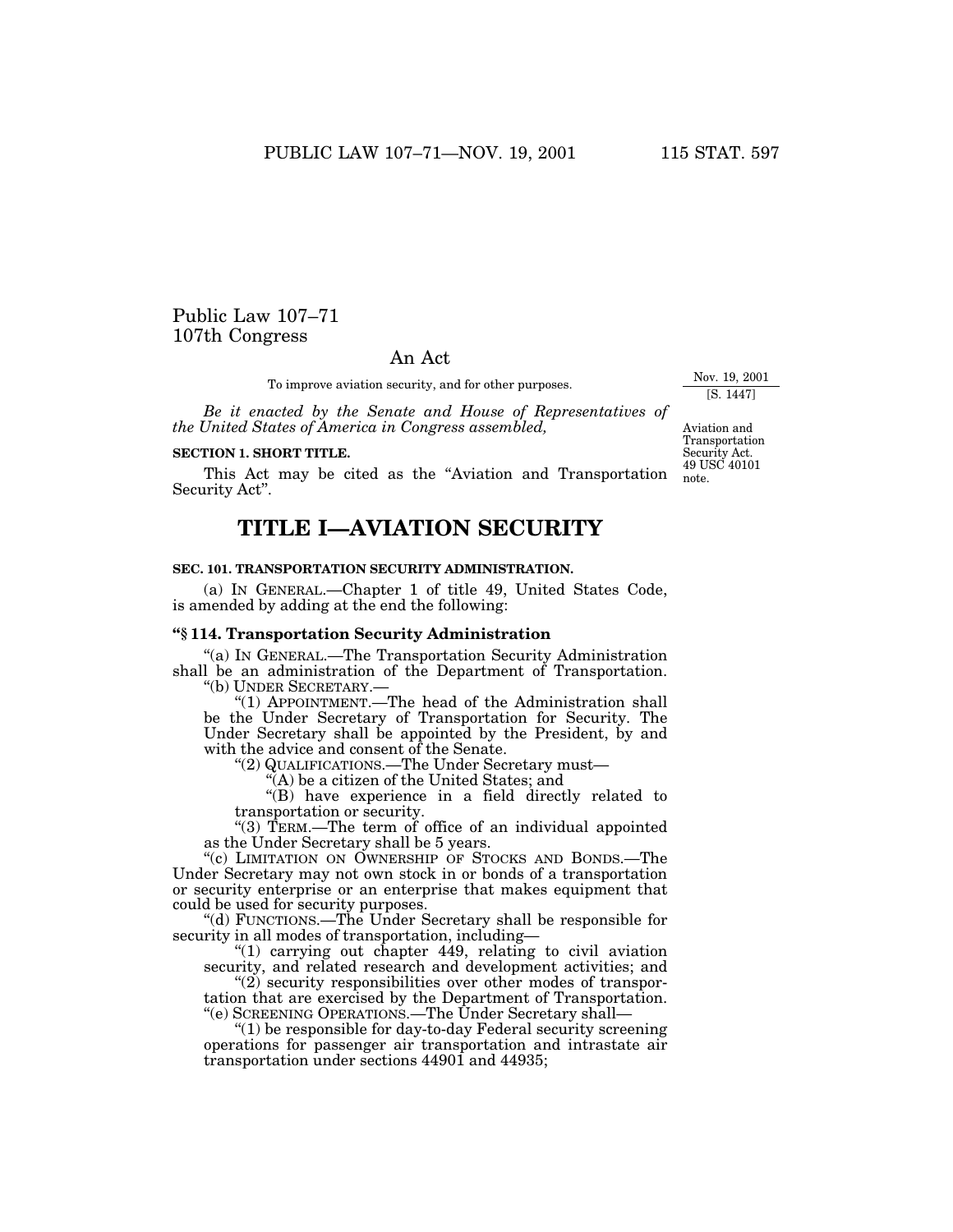" $(2)$  develop standards for the hiring and retention of security screening personnel;

 $(3)$  train and test security screening personnel; and

"(4) be responsible for hiring and training personnel to provide security screening at all airports in the United States where screening is required under section 44901, in consultation with the Secretary of Transportation and the heads of other appropriate Federal agencies and departments.

''(f) ADDITIONAL DUTIES AND POWERS.—In addition to carrying out the functions specified in subsections (d) and (e), the Under Secretary shall—

 $\tilde{f}(1)$  receive, assess, and distribute intelligence information related to transportation security;

''(2) assess threats to transportation;

''(3) develop policies, strategies, and plans for dealing with threats to transportation security;

"(4) make other plans related to transportation security, including coordinating countermeasures with appropriate departments, agencies, and instrumentalities of the United States Government;

''(5) serve as the primary liaison for transportation security to the intelligence and law enforcement communities;

''(6) on a day-to-day basis, manage and provide operational guidance to the field security resources of the Administration, including Federal Security Managers as provided by section 44933;

''(7) enforce security-related regulations and requirements;

"(8) identify and undertake research and development activities necessary to enhance transportation security;

''(9) inspect, maintain, and test security facilities, equipment, and systems;

"(10) ensure the adequacy of security measures for the transportation of cargo;

 $\sqrt[n]{(11)}$  oversee the implementation, and ensure the adequacy, of security measures at airports and other transportation facilities;

''(12) require background checks for airport security screening personnel, individuals with access to secure areas of airports, and other transportation security personnel;

 $\sqrt{13}$ ) work in conjunction with the Administrator of the Federal Aviation Administration with respect to any actions or activities that may affect aviation safety or air carrier operations;

"(14) work with the International Civil Aviation Organization and appropriate aeronautic authorities of foreign governments under section 44907 to address security concerns on passenger flights by foreign air carriers in foreign air transportation; and

 $\frac{1}{15}$  carry out such other duties, and exercise such other powers, relating to transportation security as the Under Secretary considers appropriate, to the extent authorized by law. ''(g) NATIONAL EMERGENCY RESPONSIBILITIES.—

''(1) IN GENERAL.—Subject to the direction and control of the Secretary, the Under Secretary, during a national emergency, shall have the following responsibilities: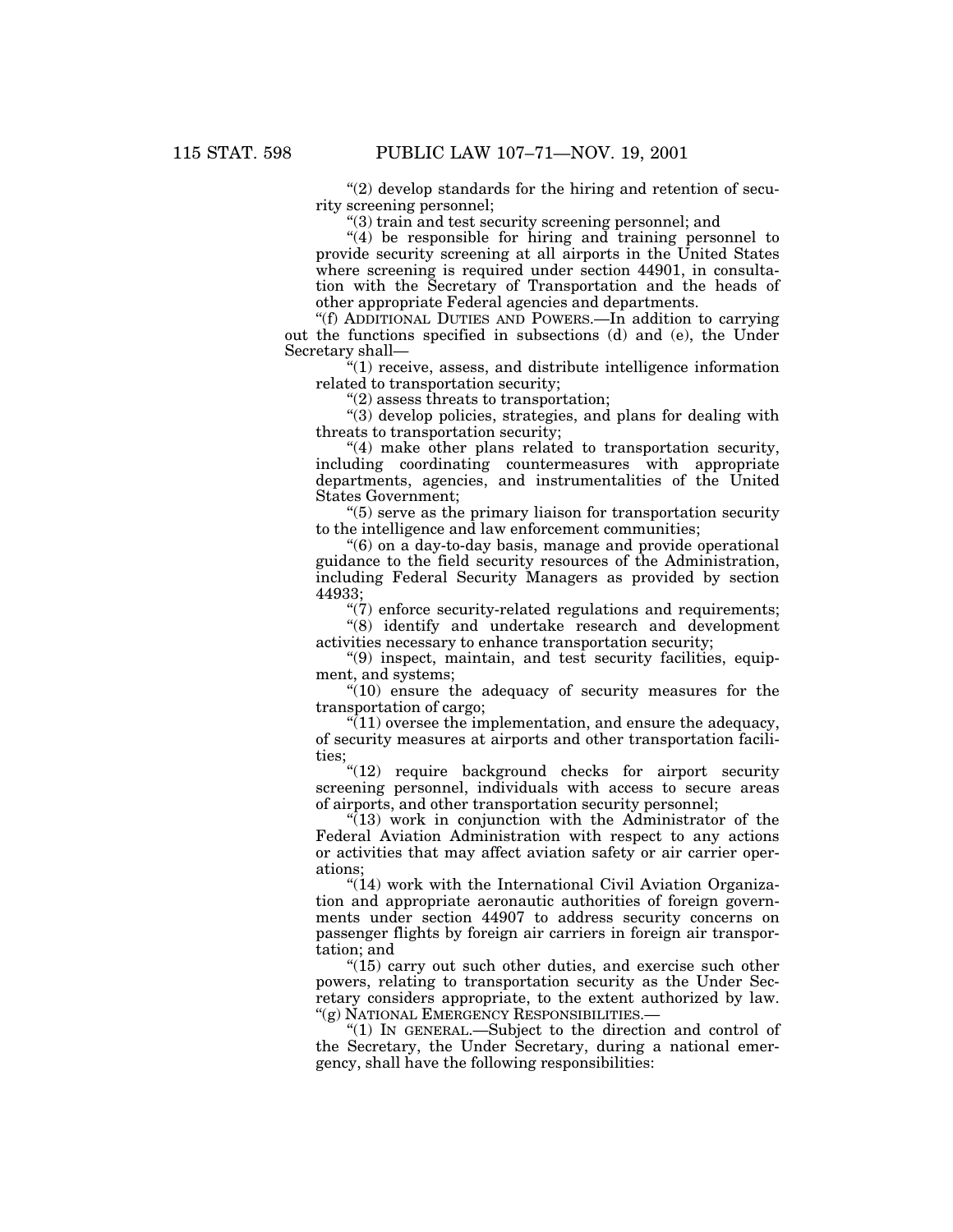aviation, rail, and other surface transportation, and maritime transportation (including port security).

''(B) To coordinate and oversee the transportationrelated responsibilities of other departments and agencies of the Federal Government other than the Department of Defense and the military departments.

''(C) To coordinate and provide notice to other departments and agencies of the Federal Government, and appropriate agencies of State and local governments, including departments and agencies for transportation, law enforcement, and border control, about threats to transportation.

''(D) To carry out such other duties, and exercise such other powers, relating to transportation during a national emergency as the Secretary shall prescribe.

"(2) AUTHORITY OF OTHER DEPARTMENTS AND AGENCIES.-The authority of the Under Secretary under this subsection shall not supersede the authority of any other department or agency of the Federal Government under law with respect to transportation or transportation-related matters, whether or not during a national emergency.

''(3) CIRCUMSTANCES.—The Secretary shall prescribe the circumstances constituting a national emergency for purposes of this subsection.

''(h) MANAGEMENT OF SECURITY INFORMATION.—In consultation with the Transportation Security Oversight Board, the Under Secretary shall—

 $(1)$  enter into memoranda of understanding with Federal agencies or other entities to share or otherwise cross-check as necessary data on individuals identified on Federal agency databases who may pose a risk to transportation or national security;

 $(2)$  establish procedures for notifying the Administrator of the Federal Aviation Administration, appropriate State and local law enforcement officials, and airport or airline security officers of the identity of individuals known to pose, or suspected of posing, a risk of air piracy or terrorism or a threat to airline or passenger safety;

''(3) in consultation with other appropriate Federal agencies and air carriers, establish policies and procedures requiring air carriers—

 $f(A)$  to use information from government agencies to identify individuals on passenger lists who may be a threat to civil aviation or national security; and

''(B) if such an individual is identified, notify appropriate law enforcement agencies, prevent the individual from boarding an aircraft, or take other appropriate action with respect to that individual; and

"(4) consider requiring passenger air carriers to share passenger lists with appropriate Federal agencies for the purpose of identifying individuals who may pose a threat to aviation safety or national security.

''(i) VIEW OF NTSB.—In taking any action under this section that could affect safety, the Under Secretary shall give great weight to the timely views of the National Transportation Safety Board.

''(j) ACQUISITIONS.—

''(1) IN GENERAL.—The Under Secretary is authorized—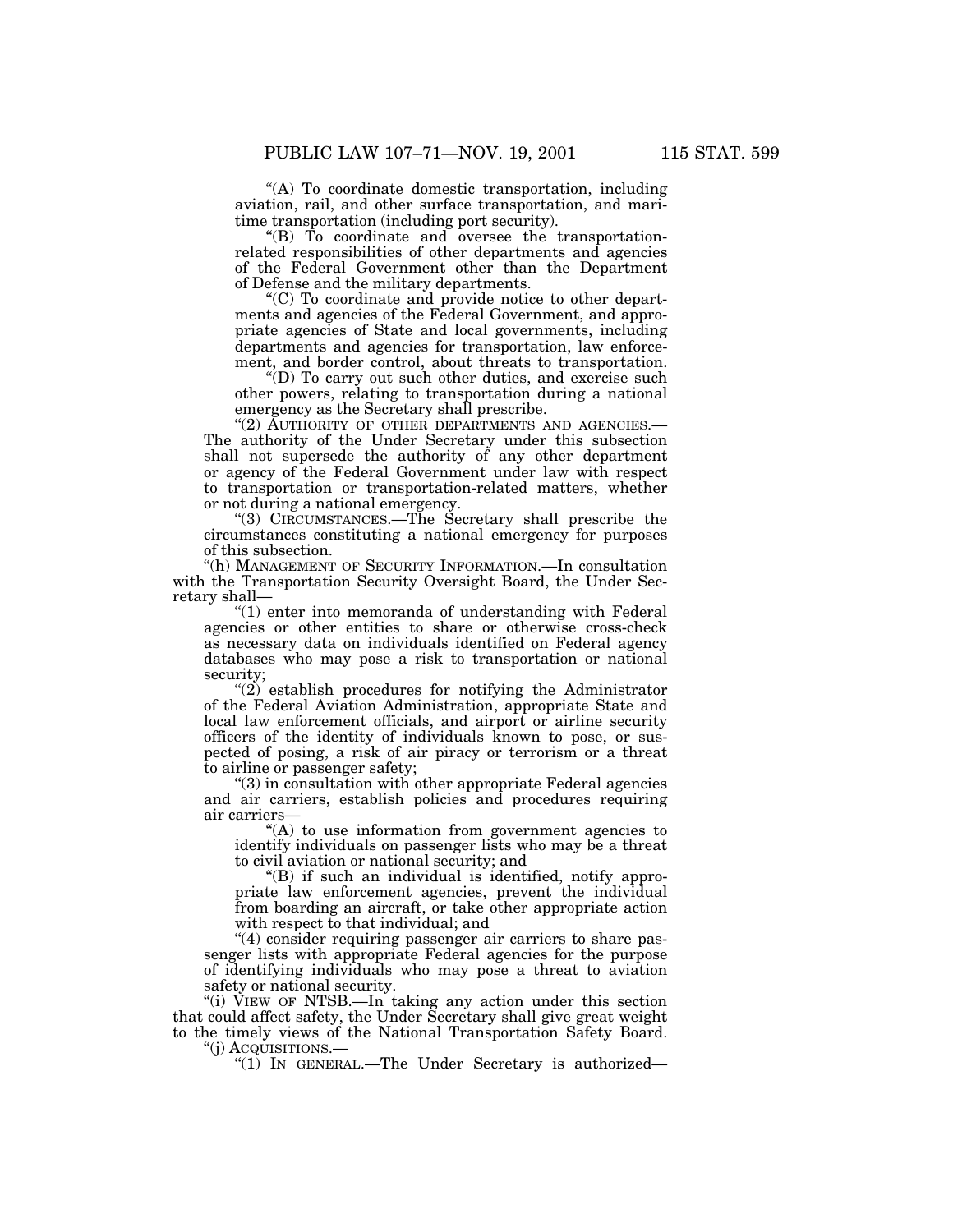''(A) to acquire (by purchase, lease, condemnation, or otherwise) such real property, or any interest therein, within and outside the continental United States, as the Under Secretary considers necessary;

''(B) to acquire (by purchase, lease, condemnation, or otherwise) and to construct, repair, operate, and maintain such personal property (including office space and patents), or any interest therein, within and outside the continental United States, as the Under Secretary considers necessary;

''(C) to lease to others such real and personal property and to provide by contract or otherwise for necessary facilities for the welfare of its employees and to acquire, maintain, and operate equipment for these facilities;

''(D) to acquire services, including such personal services as the Secretary determines necessary, and to acquire (by purchase, lease, condemnation, or otherwise) and to construct, repair, operate, and maintain research and testing sites and facilities; and

 $\mathrm{H}(\mathrm{E})$  in cooperation with the Administrator of the Federal Aviation Administration, to utilize the research and development facilities of the Federal Aviation Administration.

" $(2)$  TITLE.—Title to any property or interest therein acquired pursuant to this subsection shall be held by the Government of the United States.

"(k) TRANSFERS OF FUNDS.—The Under Secretary is authorized to accept transfers of unobligated balances and unexpended balances of funds appropriated to other Federal agencies (as such term is defined in section 551(1) of title 5) to carry out functions transferred, on or after the date of enactment of the Aviation and Transportation Security Act, by law to the Under Secretary.

''(l) REGULATIONS.—

''(1) IN GENERAL.—The Under Secretary is authorized to issue, rescind, and revise such regulations as are necessary to carry out the functions of the Administration.

"(2) EMERGENCY PROCEDURES.-

''(A) IN GENERAL.—Notwithstanding any other provision of law or executive order (including an executive order requiring a cost-benefit analysis), if the Under Secretary determines that a regulation or security directive must be issued immediately in order to protect transportation security, the Under Secretary shall issue the regulation or security directive without providing notice or an opportunity for comment and without prior approval of the Sec-

retary.<br>
"(B) REVIEW BY TRANSPORTATION SECURITY OVERSIGHT" BOARD.—Any regulation or security directive issued under this paragraph shall be subject to review by the Transportation Security Oversight Board established under section 115. Any regulation or security directive issued under this paragraph shall remain effective unless disapproved by the Board or rescinded by the Under Secretary.

''(3) FACTORS TO CONSIDER.—In determining whether to issue, rescind, or revise a regulation under this section, the Under Secretary shall consider, as a factor in the final determination, whether the costs of the regulation are excessive in relation to the enhancement of security the regulation will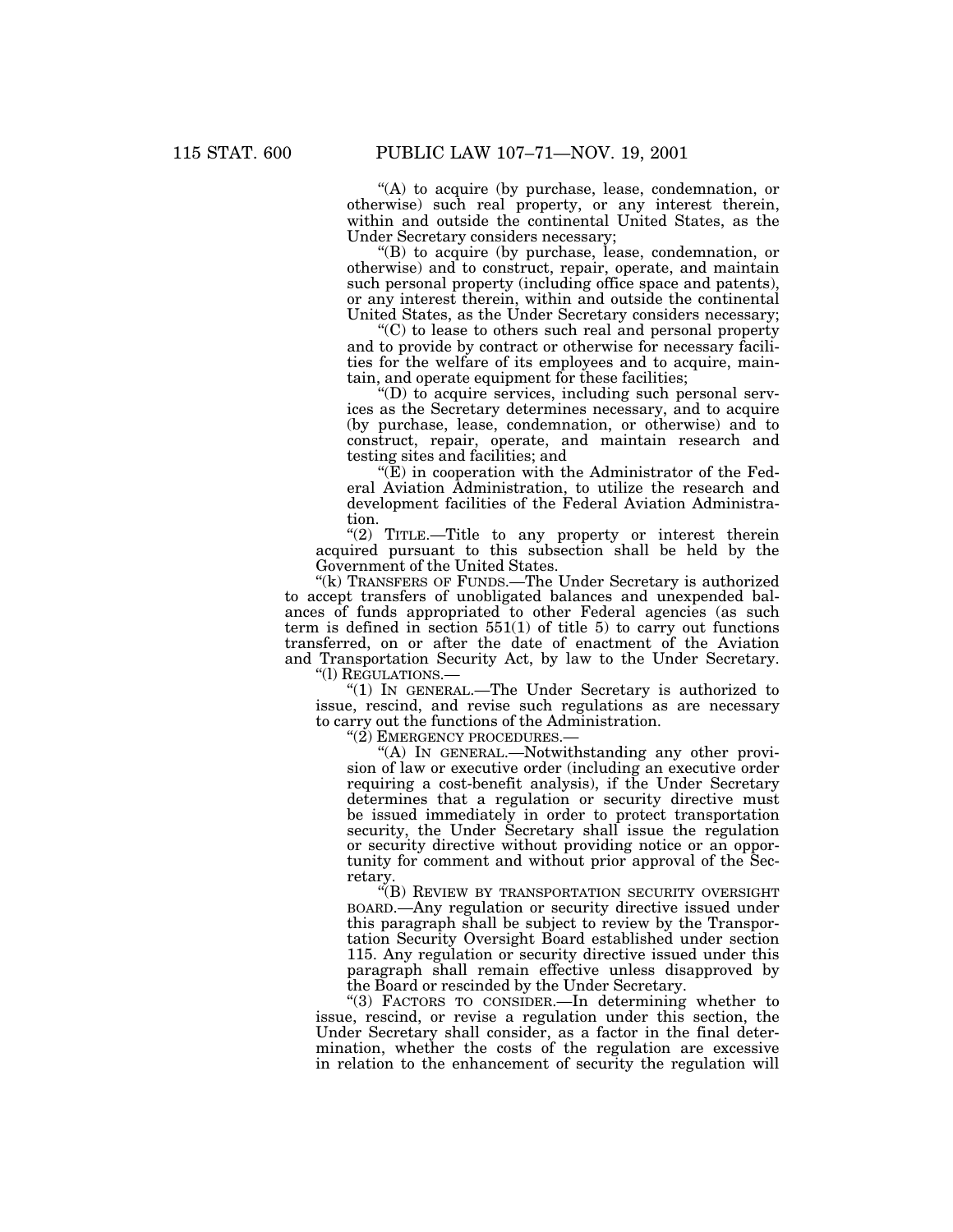provide. The Under Secretary may waive requirements for an analysis that estimates the number of lives that will be saved by the regulation and the monetary value of such lives if the Under Secretary determines that it is not feasible to make such an estimate.

''(4) AIRWORTHINESS OBJECTIONS BY FAA.—

''(A) IN GENERAL.—The Under Secretary shall not take an aviation security action under this title if the Administrator of the Federal Aviation Administration notifies the Under Secretary that the action could adversely affect the airworthiness of an aircraft.<br>
" $(B)$  REVIEW BY

''(B) REVIEW BY SECRETARY.—Notwithstanding subparagraph (A), the Under Secretary may take such an action, after receiving a notification concerning the action from the Administrator under subparagraph (A), if the Secretary of Transportation subsequently approves the action.

"(m) PERSONNEL AND SERVICES; COOPERATION BY UNDER SEC-RETARY.—

"(1) AUTHORITY OF UNDER SECRETARY.—In carrying out the functions of the Administration, the Under Secretary shall have the same authority as is provided to the Administrator of the Federal Aviation Administration under subsections (l) and

(m) of section 106.<br>"(2) AUTHORITY OF AGENCY HEADS.—The head of a Federal agency shall have the same authority to provide services, supplies, equipment, personnel, and facilities to the Under Secretary as the head has to provide services, supplies, equipment, personnel, and facilities to the Administrator of the Federal Aviation Administration under section 106(m).

''(n) PERSONNEL MANAGEMENT SYSTEM.—The personnel management system established by the Administrator of the Federal Aviation Administration under section 40122 shall apply to employees of the Transportation Security Administration, or, subject to the requirements of such section, the Under Secretary may make such modifications to the personnel management system with respect to such employees as the Under Secretary considers appropriate, such as adopting aspects of other personnel systems of the Department of Transportation.<br>"(o) ACQUISITION MANAGEMENT SYSTEM.—The acquisition

management system established by the Administrator of the Federal Aviation Administration under section 40110 shall apply to acquisitions of equipment, supplies, and materials by the Transportation Security Administration, or, subject to the requirements of such section, the Under Secretary may make such modifications to the acquisition management system with respect to such acquisitions of equipment, supplies, and materials as the Under Secretary considers appropriate, such as adopting aspects of other acquisition management systems of the Department of Transportation.

''(p) AUTHORITY OF INSPECTOR GENERAL.—The Transportation Security Administration shall be subject to the Inspector General Act of 1978 (5 U.S.C. App.) and other laws relating to the authority of the Inspector General of the Department of Transportation.<br>"(q) LAW ENFORCEMENT POWERS.—

"(1) IN GENERAL.— The Under Secretary may designate an employee of the Transportation Security Administration to serve as a law enforcement officer.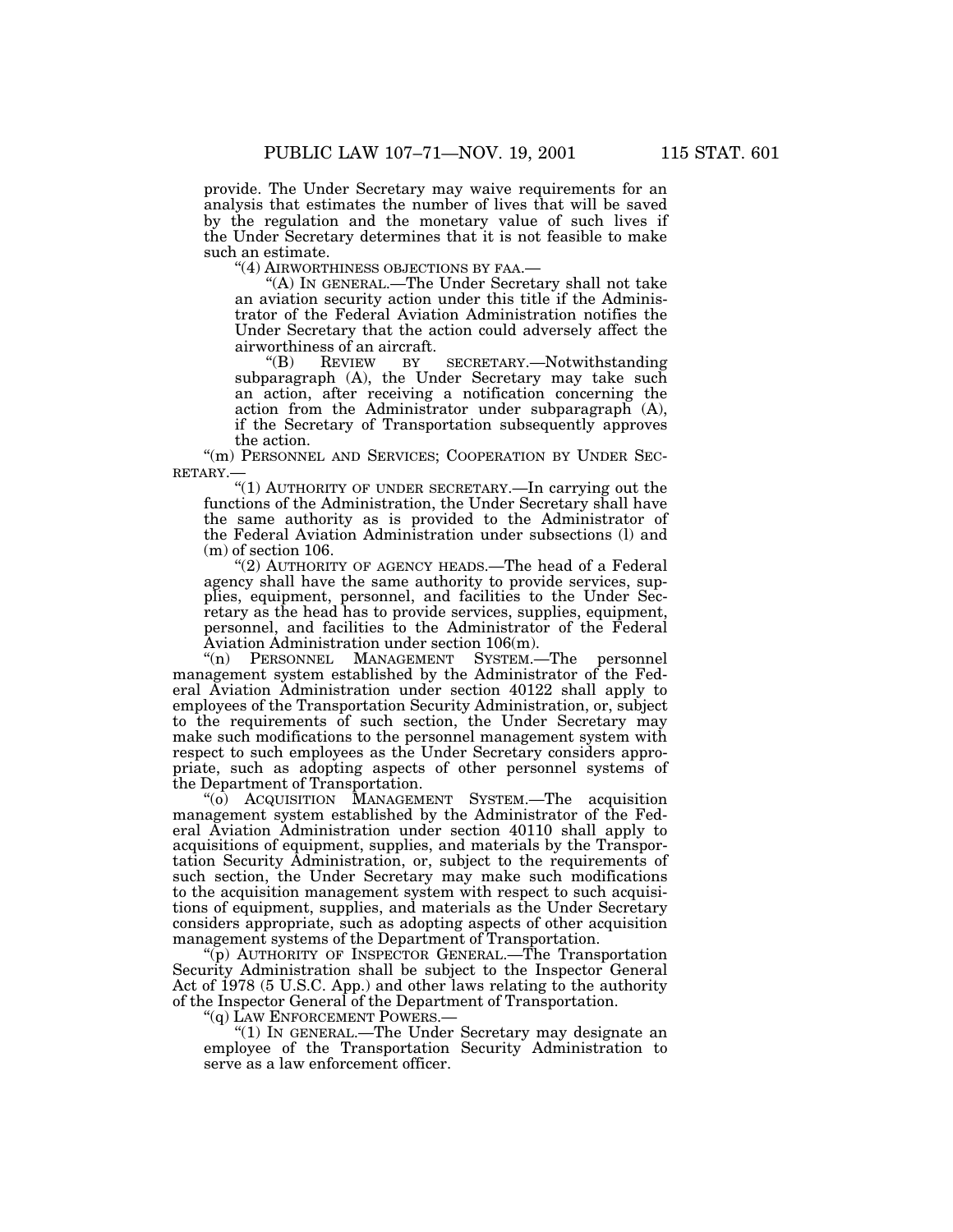"(2) POWERS.—While engaged in official duties of the Administration as required to fulfill the responsibilities under this section, a law enforcement officer designated under paragraph (1) may—

''(A) carry a firearm;

''(B) make an arrest without a warrant for any offense against the United States committed in the presence of the officer, or for any felony cognizable under the laws of the United States if the officer has probable cause to believe that the person to be arrested has committed or is committing the felony; and

 $(C)$  seek and execute warrants for arrest or seizure of evidence issued under the authority of the United States upon probable cause that a violation has been committed.

''(3) GUIDELINES ON EXERCISE OF AUTHORITY.—The authority provided by this subsection shall be exercised in accordance with guidelines prescribed by the Under Secretary, in consultation with the Attorney General of the United States, and shall include adherence to the Attorney General's policy on use of deadly force.

"(4) REVOCATION OR SUSPENSION OF AUTHORITY.-The powers authorized by this subsection may be rescinded or suspended should the Attorney General determine that the Under Secretary has not complied with the guidelines prescribed in paragraph (3) and conveys the determination in writing to the Secretary of Transportation and the Under Secretary.

"(r) AUTHORITY TO EXEMPT.—The Under Secretary may grant an exemption from a regulation prescribed in carrying out this section if the Under Secretary determines that the exemption is in the public interest.''.

(b) CONFORMING AMENDMENT.—The analysis for chapter 1 of such title is amended by adding at the end the following:

''114. Transportation Security Administration.''.

(c) POSITION OF UNDER SECRETARY IN EXECUTIVE SCHEDULE.—

(1) IN GENERAL.—Section 5313 of title 5, United States

Code, is amended by adding at the end the following:

''The Under Secretary of Transportation for Security.''.

(2) BONUS ELIGIBILITY.—In addition to the annual rate of pay authorized by section 5313 of title 5, United States Code, the Under Secretary may receive a bonus for any calendar year not to exceed 30 percent of the annual rate of pay, based on the Secretary's evaluation of the Under Secretary's performance.

(3) CONFORMING CHANGE.—Section  $106(r)(2)(A)$  of title 49, United States Code, is amended to read as follows:

''(A) IN GENERAL.—The Chief Operating Officer shall be paid at an annual rate of basic pay to be determined by the Administrator, with the approval of the Air Traffic Services Subcommittee of the Aviation Management Advisory Council. The annual rate may not exceed the annual compensation paid under section 102 of title 3. The Chief Operating Officer shall be subject to the postemployment provisions of section 207 of title 18 as if the position of Chief Operating Officer were described in section  $207(c)(2)(A)(i)$  of that title.".

5 USC 5313 note.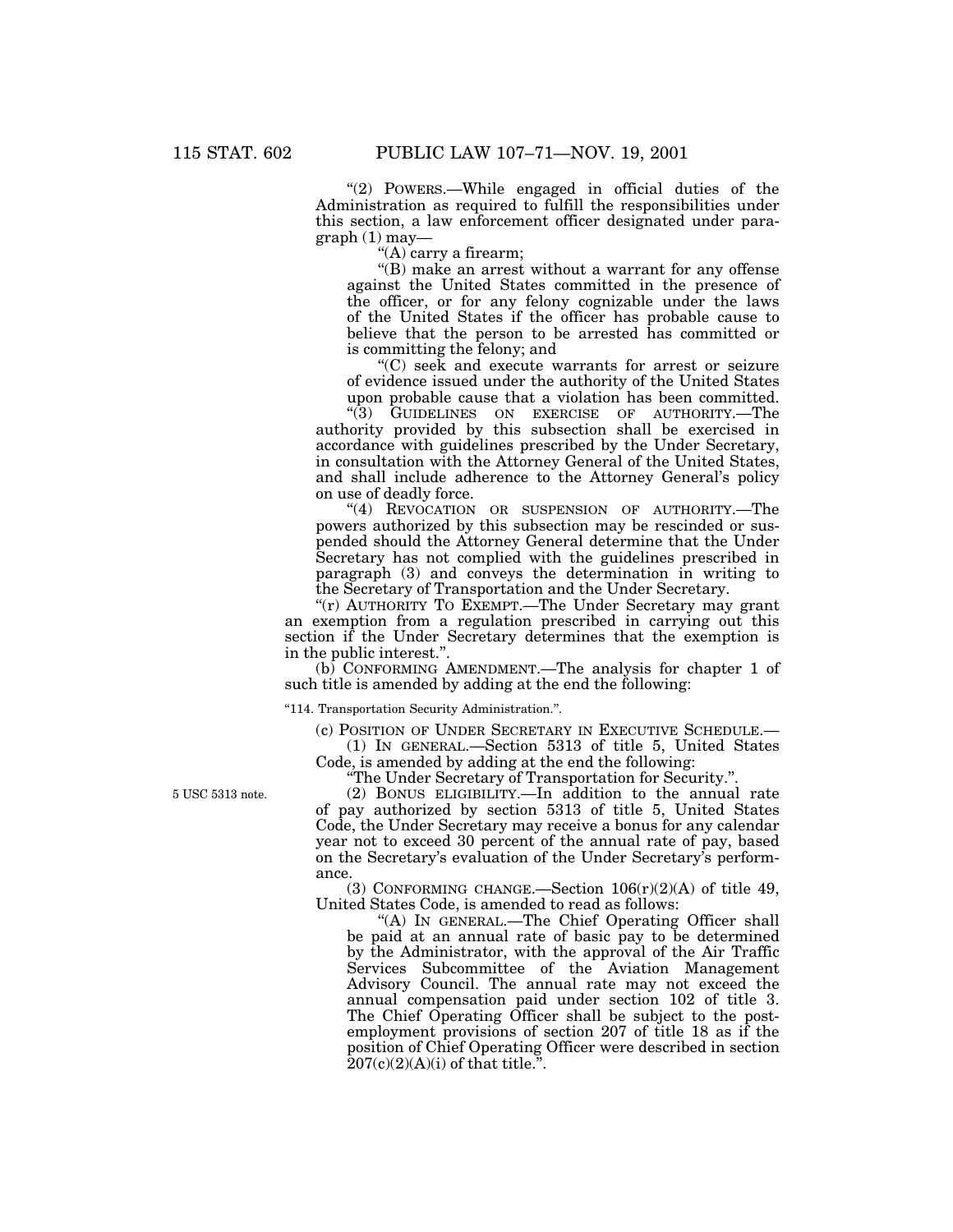(d) COOPERATION WITH OTHER AGENCIES.—The last sentence of section  $106(m)$  of such title is amended by striking "supplies" and'' and inserting ''supplies, personnel, services, and''.

(e) SECURITY AND RESEARCH AND DEVELOPMENT ACTIVITIES.— Section 40119 of such title is amended—

(1) in subsection (a) by striking ''Administrator of the Federal Aviation Administration'' and inserting ''Under Secretary of Transportation for Security'';

(2) in subsections (b) and (c) by striking ''Administrator'' each place it appears and inserting "Under Secretary"; and  $(3)$  in subsection  $(b)(1)(C)$  by striking "air".

(f) REFERENCES TO FAA IN CHAPTER 449.—Chapter 449 of such title is amended—

 $(1)$  in section  $44904(b)(5)$  by striking "the Administration" and inserting ''the Transportation Security Administration'';

(2) in the second sentence of section  $44913(a)(1)$  by striking "of the Administration" and inserting "of the Transportation" Security Administration'';

 $(3)$  in section 44916(a)–

(A) in the first sentence by striking ''Administrator'' and inserting ''Under Secretary of Transportation for Security''; and

(B) in the second sentence by striking ''Administration'' and inserting ''Transportation Security Administration'';

(4) in each of sections 44933(a) and 44934(b) by striking "Assistant Administrator for Civil Aviation Security" and inserting "Under Secretary"

(5) in section  $44934(b)(1)$  by striking "Assistant Administrator'' and inserting ''Under Secretary'';

(6) by striking sections 44931 and 44932 and the items relating to such sections in the analysis for such chapter;

(7) by striking ''Administrator'' each place it appears in such chapter (except in subsections (f) and (h) of section 44936) and inserting ''Under Secretary'';

(8) by striking ''Administrator's'' each place it appears in such chapter and inserting ''Under Secretary's''; and

(9) by striking ''of the Federal Aviation Administration'' each place it appears in such chapter (except in section 44936(f)) and inserting ''of Transportation for Security''.

(g) TRANSITION PROVISIONS.— (1) SCHEDULE FOR ASSUMPTION OF CIVIL AVIATION SECURITY FUNCTIONS.—Not later than 3 months after the date of enactment of this Act, the Under Secretary of Transportation for Security shall assume civil aviation security functions and responsibilities under chapter 449 of title 49, United States Code, as amended by this Act, in accordance with a schedule to be developed by the Secretary of Transportation, in consultation with air carriers, foreign air carriers, and the Administrator of the Federal Aviation Administration. The Under Secretary shall publish an appropriate notice of the transfer of such security functions and responsibilities before assuming the functions and responsibilities.

(2) ASSUMPTION OF CONTRACTS.—As of the date specified in paragraph (1), the Under Secretary may assume the rights and responsibilities of an air carrier or foreign air carrier contract for provision of passenger screening services at airports in the United States described in section 44903(c), subject to

49 USC 44902– 49 USC 44903. 44906, 44911– 44916, 44934– 44938.

49 USC 44901–

49 USC 44901 note. 44906, 44911– 44915, 44934– 44938.

Deadline.

Notice.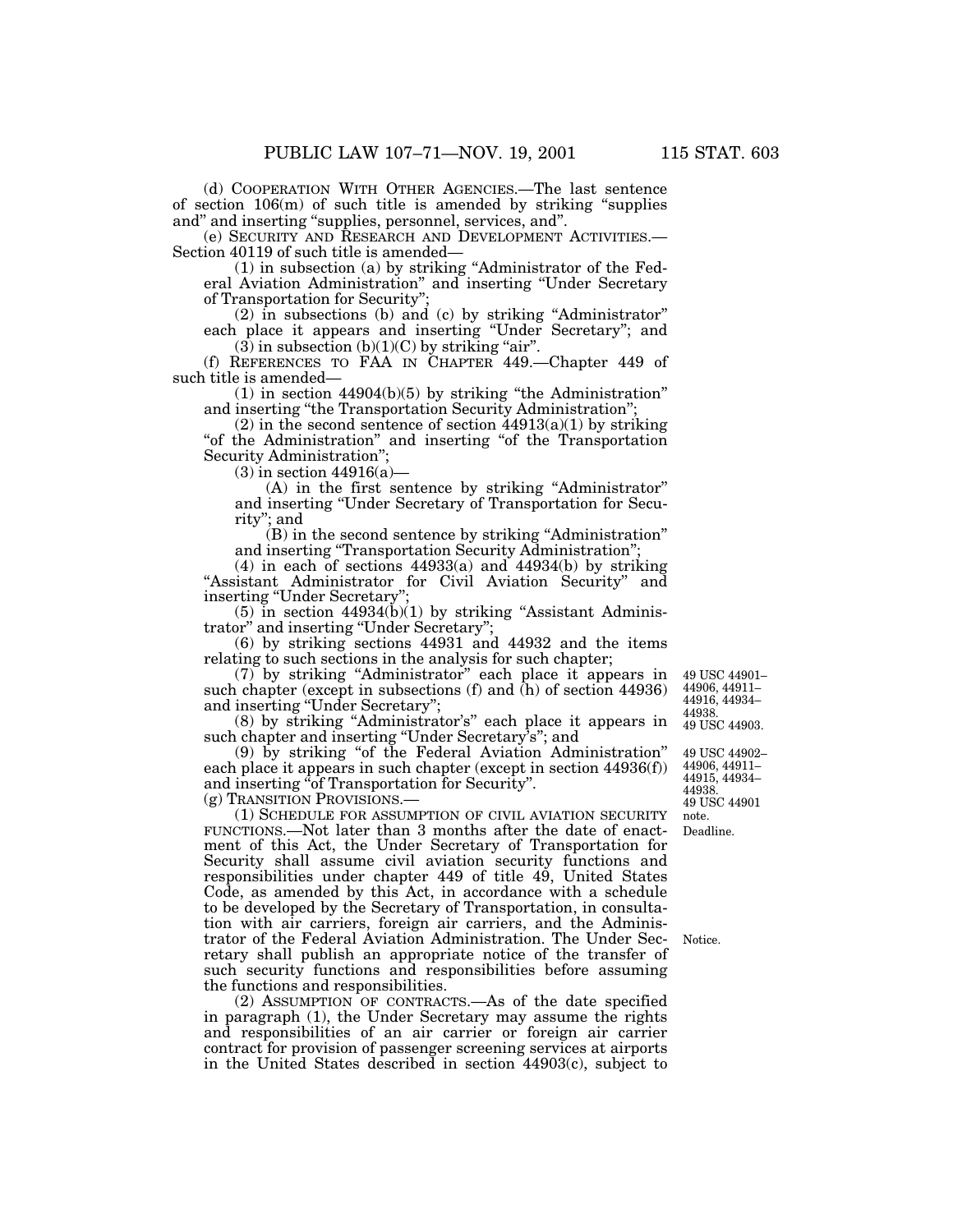payment of adequate compensation to parties to the contract, if any.

(3) ASSIGNMENT OF CONTRACTS.—

(A) IN GENERAL.—Upon request of the Under Secretary, an air carrier or foreign air carrier carrying out a screening or security function under chapter 449 of title 49, United States Code, may enter into an agreement with the Under Secretary to transfer any contract the carrier has entered into with respect to carrying out the function, before the Under Secretary assumes responsibility for the function.

(B) SCHEDULE.—The Under Secretary may enter into an agreement under subparagraph (A) as soon as possible, but not later than 90 days after the date of enactment of this Act. The Under Secretary may enter into such an agreement for one 180-day period and may extend such agreement for one 90-day period if the Under Secretary determines it necessary.

(4) TRANSFER OF OWNERSHIP.—In recognition of the assumption of the financial costs of security screening of passengers and property at airports, and as soon as practical after the date of enactment of this Act, air carriers may enter into agreements with the Under Secretary to transfer the ownership, at no cost to the United States Government, of any personal property, equipment, supplies, or other material associated with such screening, regardless of the source of funds used to acquire the property, that the Secretary determines to be useful for the performance of security screening of passengers and property at airports.

(5) PERFORMANCE OF UNDER SECRETARY'S FUNCTIONS DURING INTERIM PERIOD.—Until the Under Secretary takes office, the functions of the Under Secretary that relate to aviation security may be carried out by the Secretary or the Secretary's designee.

#### **SEC. 102. TRANSPORTATION SECURITY OVERSIGHT BOARD.**

(a) IN GENERAL.—Chapter 1 of title 49, United States Code, is amended by adding at the end the following:

## **''§ 115. Transportation Security Oversight Board**

''(a) IN GENERAL.—There is established in the Department of Transportation a board to be known as the 'Transportation Security Oversight Board'.<br>"(b) MEMBERSHIP.-

" $(1)$  NUMBER AND APPOINTMENT.—The Board shall be composed of 7 members as follows:<br>"(A) The Secretary of Transportation, or the Secretary's

designee.<br>
"(B) The Attorney General, or the Attorney General's designee.

''(C) The Secretary of Defense, or the Secretary's designee.

''(D) The Secretary of the Treasury, or the Secretary's designee.

 $\sqrt[a]{(E)}$  The Director of the Central Intelligence Agency, or the Director's designee.

" $(F)$  One member appointed by the President to represent the National Security Council.

Establishment.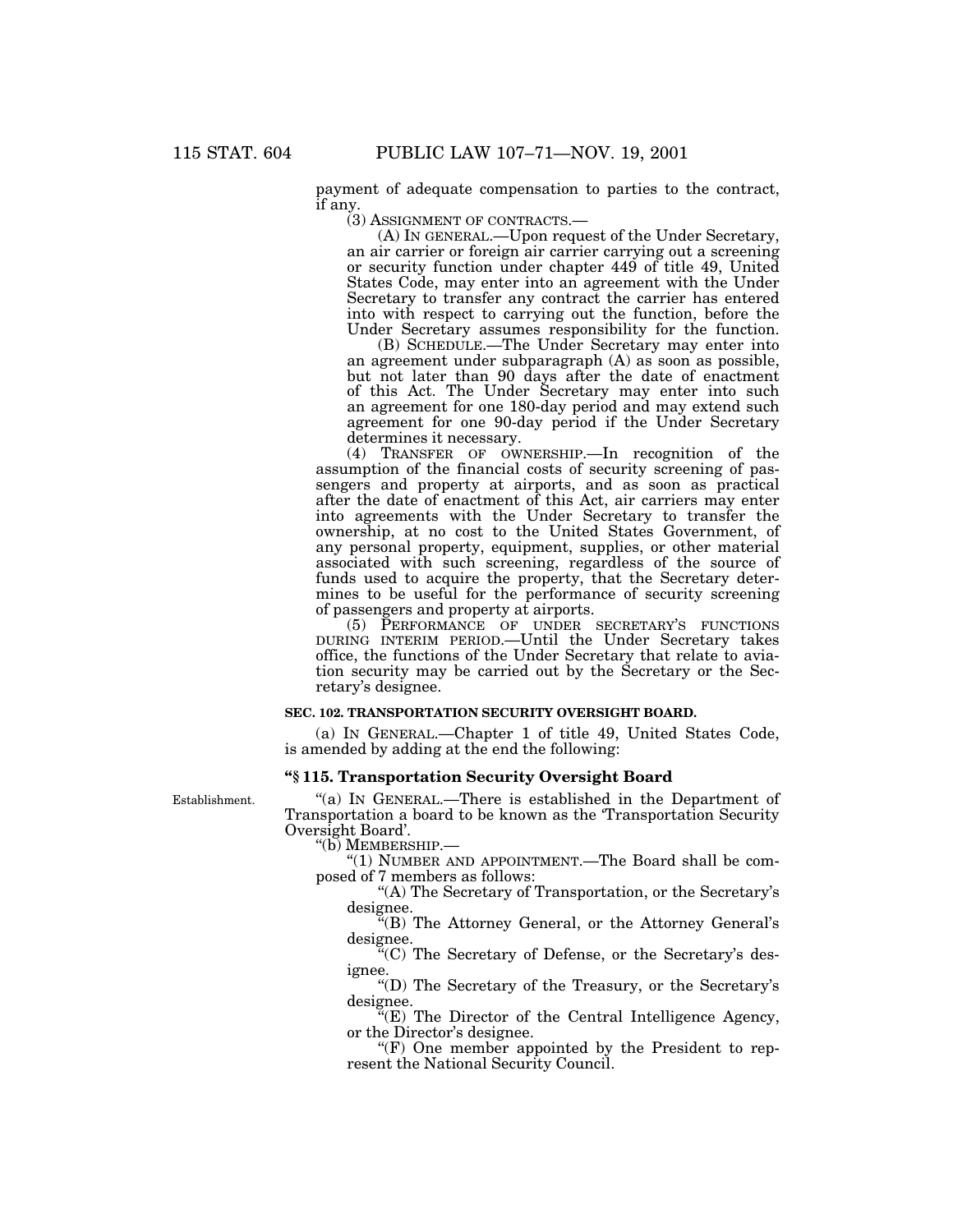$C(G)$  One member appointed by the President to represent the Office of Homeland Security.

''(2) CHAIRPERSON.—The Chairperson of the Board shall be the Secretary of Transportation.<br>"(c) DUTIES.—The Board shall—

" $(1)$  review and ratify or disapprove any regulation or security directive issued by the Under Secretary of Transportation for security under section  $114(1)(2)$  within 30 days after the date of issuance of such regulation or directive;

" $(2)$  facilitate the coordination of intelligence, security, and law enforcement activities affecting transportation;

 $\lq$ (3) facilitate the sharing of intelligence, security, and law enforcement information affecting transportation among Federal agencies and with carriers and other transportation providers as appropriate;<br>"(4) explore the technical feasibility of developing a common

database of individuals who may pose a threat to transportation or national security; ''(5) review plans for transportation security;

''(6) make recommendations to the Under Secretary regarding matters reviewed under paragraph (5).

''(d) QUARTERLY MEETINGS.—The Board shall meet at least quarterly.

"(e) CONSIDERATION OF SECURITY INFORMATION.—A majority of the Board may vote to close a meeting of the Board to the public, except that meetings shall be closed to the public whenever classified, sensitive security information, or information protected in accordance with section 40119(b), will be discussed.''.

(b) POLICIES AND PROCEDURES.—Section 44911(b) of such title is amended by striking ''international''.

(c) STRATEGIC PLANNING.—Section 44911(c) of such title is amended by striking ''consider placing'' and inserting ''place''.

(d) CONFORMING AMENDMENT.—The analysis for chapter 1 of such title is amended by adding at the end the following:

''115. Transportation Security Oversight Board.''.

#### **SEC. 103. FEDERAL SECURITY MANAGERS.**

Section 44933 of title 49, United States Code, is amended to read as follows:

## **''§ 44933. Federal Security Managers**

''(a) ESTABLISHMENT, DESIGNATION, AND STATIONING.—The Under Secretary of Transportation for Security shall establish the position of Federal Security Manager at each airport in the United States described in section 44903(c). The Under Secretary shall designate individuals as Managers for, and station those Managers at, those airports.

''(b) DUTIES AND POWERS.—The Manager at each airport shall—

''(1) oversee the screening of passengers and property at the airport; and

" $(2)$  carry out other duties prescribed by the Under Secretary.''.

## **SEC. 104. IMPROVED FLIGHT DECK INTEGRITY MEASURES.**

(a) IN GENERAL.—As soon as possible after the date of enactment of this Act, the Administrator of the Federal Aviation Administration shall49 USC 44903 note.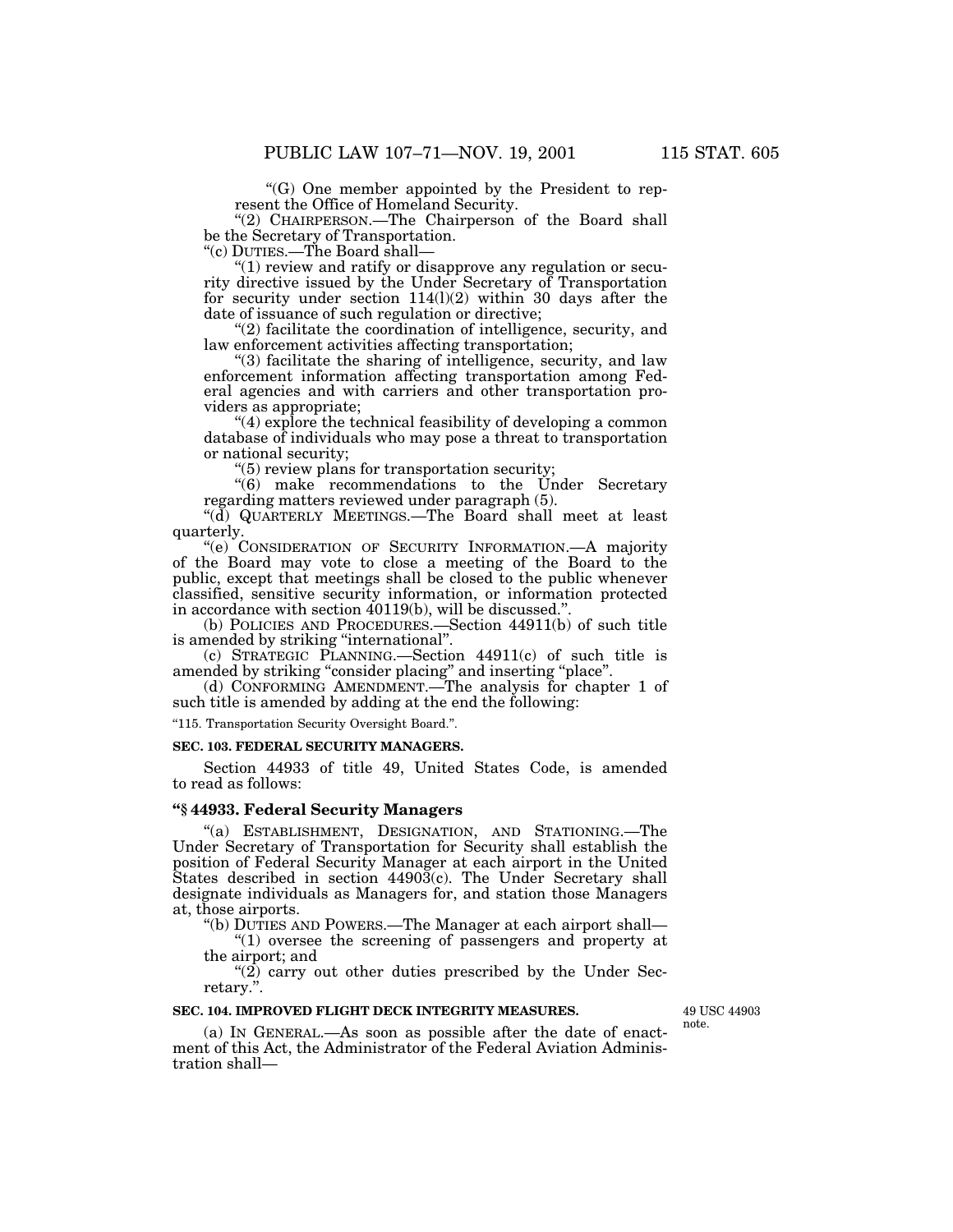(1) issue an order (without regard to the provisions of chapter 5 of title 5, United States Code)—

(A) prohibiting access to the flight deck of aircraft engaged in passenger air transportation or intrastate air transportation that are required to have a door between the passenger and pilot compartments under title 14, Code of Federal Regulations, except to authorized persons;

(B) requiring the strengthening of the flight deck door and locks on any such aircraft operating in air transportation or intrastate air transportation that has a rigid door in a bulkhead between the flight deck and the passenger area to ensure that the door cannot be forced open from the passenger compartment;

(C) requiring that such flight deck doors remain locked while any such aircraft is in flight except when necessary to permit access and egress by authorized persons; and

(D) prohibiting the possession of a key to any such flight deck door by any member of the flight crew who is not assigned to the flight deck; and

(2) take such other action, including modification of safety and security procedures and flight deck redesign, as may be necessary to ensure the safety and security of the aircraft.

(b) IMPLEMENTATION OF OTHER METHODS.—As soon as possible after such date of enactment, the Administrator of the Federal Aviation Administration may develop and implement methods—

(1) to use video monitors or other devices to alert pilots in the flight deck to activity in the cabin, except that the use of such monitors or devices shall be subject to nondisclosure requirements applicable to cockpit video recordings under section 1114(c);

(2) to ensure continuous operation of an aircraft transponder in the event of an emergency; and

(3) to revise the procedures by which cabin crews of aircraft can notify flight deck crews of security breaches and other emergencies, including providing for the installation of switches or other devices or methods in an aircraft cabin to enable flight crews to discreetly notify the pilots in the case of a security breach occurring in the cabin.

(c) COMMUTER AIRCRAFT.—The Administrator shall investigate means of securing the flight deck of scheduled passenger aircraft operating in air transportation or intrastate air transportation that do not have a rigid fixed door with a lock between the passenger compartment and the flight deck and issue such an order as the Administrator deems appropriate to ensure the inaccessibility, to the greatest extent feasible, of the flight deck while the aircraft is so operating, taking into consideration such aircraft operating in regions where there is minimal threat to aviation security or national security.

#### **SEC. 105. DEPLOYMENT OF FEDERAL AIR MARSHALS.**

(a) IN GENERAL.—Subchapter I of chapter 449 of title 49, United States Code, is amended by adding at the end the following:

## **''§ 44917. Deployment of Federal air marshals**

''(a) IN GENERAL.—The Under Secretary of Transportation for Security under the authority provided by section  $44903(\bar{d})$ —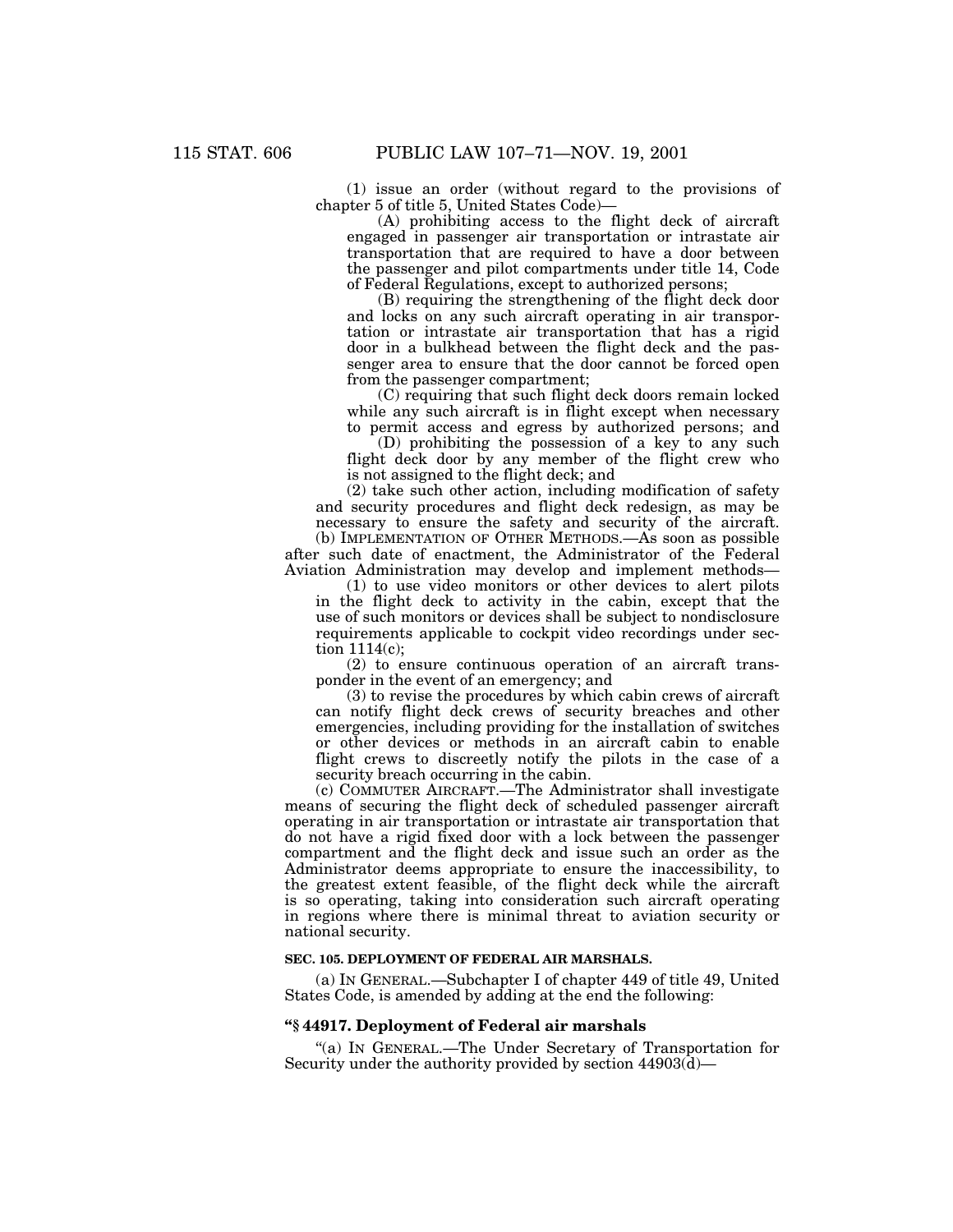"(1) may provide for deployment of Federal air marshals on every passenger flight of air carriers in air transportation or intrastate air transportation;

"(2) shall provide for deployment of Federal air marshals on every such flight determined by the Secretary to present high security risks;

''(3) shall provide for appropriate training, supervision, and equipment of Federal air marshals;

 $\frac{d}{dx}(4)$  shall require air carriers providing flights described in paragraph (1) to provide seating for a Federal air marshal on any such flight without regard to the availability of seats on the flight and at no cost to the United States Government or the marshal;

''(5) may require air carriers to provide, on a space-available basis, to an off-duty Federal air marshal a seat on a flight to the airport nearest the marshal's home at no cost to the marshal or the United States Government if the marshal is traveling to that airport after completing his or her security duties;

''(6) may enter into agreements with Federal, State, and local agencies under which appropriately-trained law enforcement personnel from such agencies, when traveling on a flight of an air carrier, will carry a firearm and be prepared to assist Federal air marshals;

 $\degree$ (7) shall establish procedures to ensure that Federal air marshals are made aware of any armed or unarmed law enforcement personnel on board an aircraft; and

''(8) may appoint—

"(A) an individual who is a retired law enforcement officer;

 $'(B)$  an individual who is a retired member of the Armed Forces; and

''(C) an individual who has been furloughed from an air carrier crew position in the 1-year period beginning on September 11, 2001,

as a Federal air marshal, regardless of age, if the individual otherwise meets the background and fitness qualifications required for Federal air marshals.

''(b) LONG DISTANCE FLIGHTS.—In making the determination under subsection  $(a)(2)$ , nonstop, long distance flights, such as those targeted on September 11, 2001, should be a priority.

''(c) INTERIM MEASURES.—Until the Under Secretary completes implementation of subsection (a), the Under Secretary may use, after consultation with and concurrence of the heads of other Federal agencies and departments, personnel from those agencies and departments, on a nonreimbursable basis, to provide air marshal service."

(b) CONFORMING AMENDMENT.—The analysis for chapter 449 of such title is amended by adding after the item relating to section 44916 the following:

''44917. Deployment of Federal air marshals.''.

(c) BASIC PAY DEFINED.—Section  $8331(3)(E)$  of title 5, United States Code, is amended to read as follows:

"(E) availability pay—<br>"(i) received by a criminal investigator under section 5545a of this title; or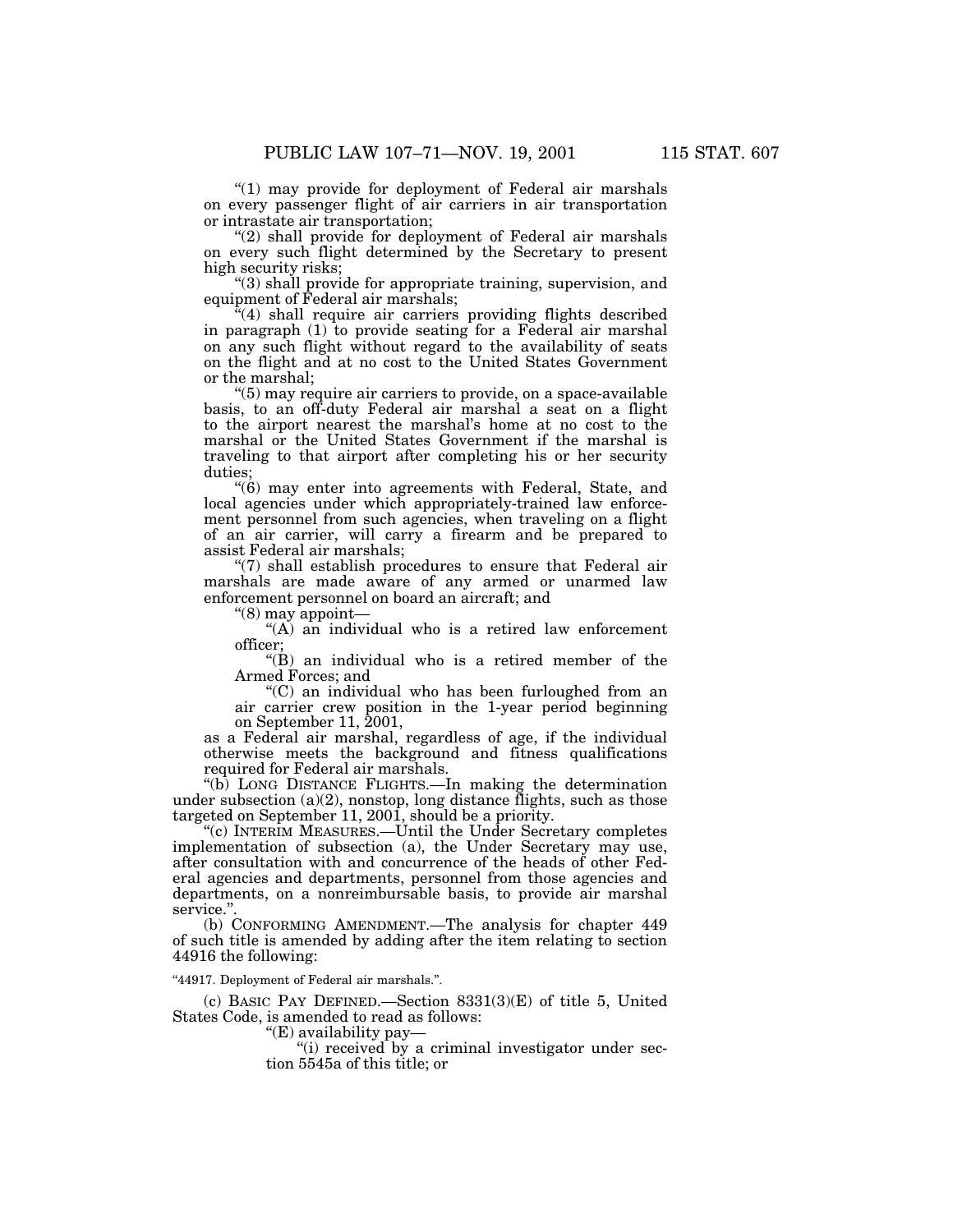"(ii) received after September 11, 2001, by a Federal air marshal of the Department of Transportation, subject to all restrictions and earning limitations imposed on criminal investigators under section 5545a;''.

## **SEC. 106. IMPROVED AIRPORT PERIMETER ACCESS SECURITY.**

(a) IN GENERAL.—Section 44903 of title 49, United States Code, is amended by adding at the end the following:

''(h) IMPROVED AIRPORT PERIMETER ACCESS SECURITY.—

''(1) IN GENERAL.—The Under Secretary, in consultation with the airport operator and law enforcement authorities, may order the deployment of such personnel at any secure area of the airport as necessary to counter the risk of criminal violence, the risk of aircraft piracy at the airport, the risk to air carrier aircraft operations at the airport, or to meet national security concerns.

"(2) SECURITY OF AIRCRAFT AND GROUND ACCESS TO SECURE AREAS.—In determining where to deploy such personnel, the Under Secretary shall consider the physical security needs of air traffic control facilities, parked aircraft, aircraft servicing equipment, aircraft supplies (including fuel), automobile parking facilities within airport perimeters or adjacent to secured facilities, and access and transition areas at airports served by other means of ground or water transportation.

"(3) DEPLOYMENT OF FEDERAL LAW ENFORCEMENT PER-SONNEL.—The Secretary may enter into a memorandum of understanding or other agreement with the Attorney General or the head of any other appropriate Federal law enforcement agency to deploy Federal law enforcement personnel at an airport in order to meet aviation safety and security concerns.<br>
"(4) AIRPORT PERIMETER SCREENING.—The Under

AIRPORT PERIMETER SCREENING.—The Secretary—

''(A) shall require, as soon as practicable after the date of enactment of this subsection, screening or inspection of all individuals, goods, property, vehicles, and other equipment before entry into a secured area of an airport in the United States described in section 44903(c);

''(B) shall prescribe specific requirements for such screening and inspection that will assure at least the same level of protection as will result from screening of passengers and their baggage;

''(C) shall establish procedures to ensure the safety and integrity of—

''(i) all persons providing services with respect to aircraft providing passenger air transportation or intrastate air transportation and facilities of such persons at an airport in the United States described in section 44903(c);

''(ii) all supplies, including catering and passenger amenities, placed aboard such aircraft, including the sealing of supplies to ensure easy visual detection of tampering; and

"(iii) all persons providing such supplies and facilities of such persons;

''(D) shall require vendors having direct access to the airfield and aircraft to develop security programs; and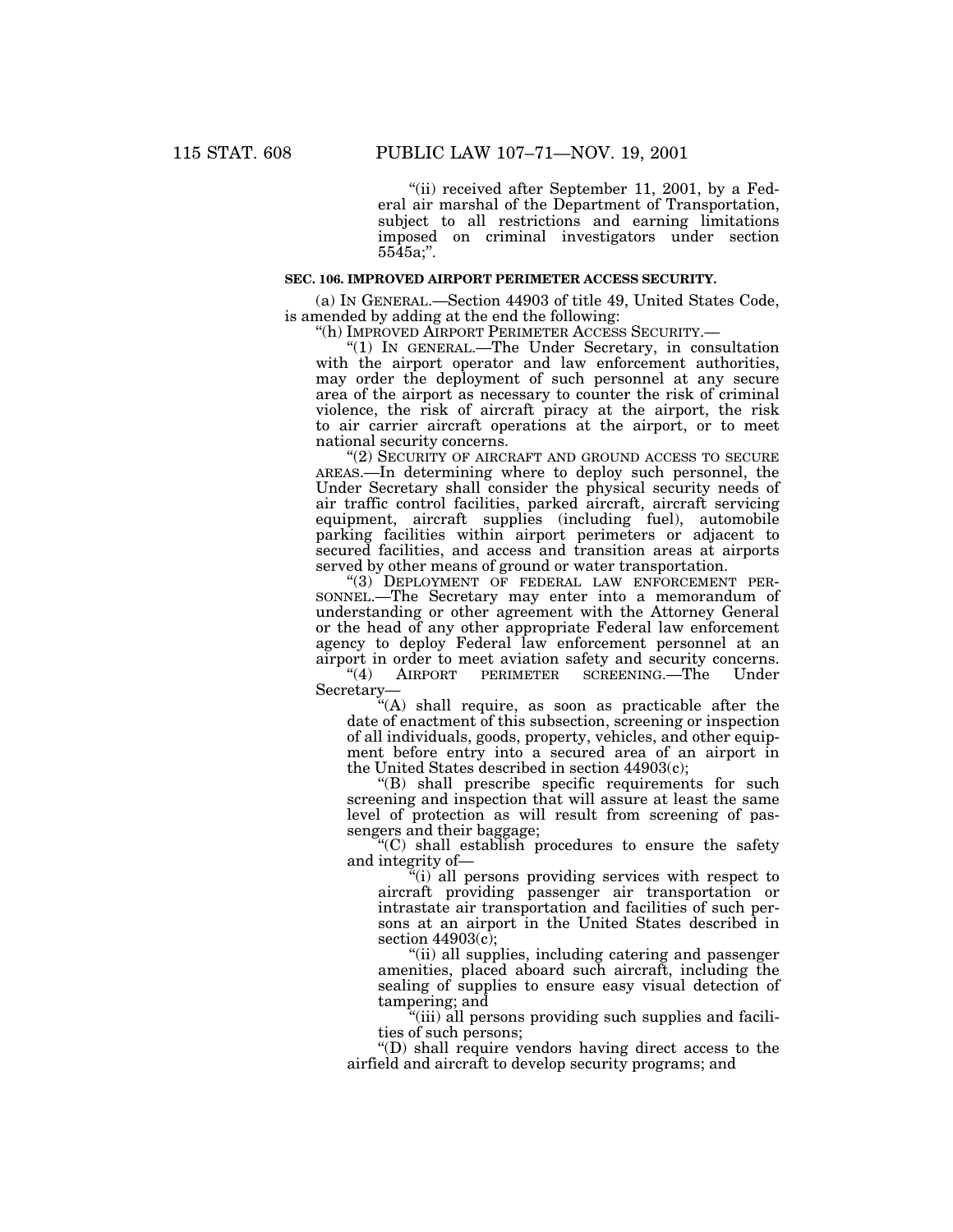"(E) may provide for the use of biometric or other technology that positively verifies the identity of each employee and law enforcement officer who enters a secure area of an airport."

(b) SMALL AND MEDIUM AIRPORTS.—

49 USC 44903 note.

(1) TECHNICAL SUPPORT AND FINANCIAL ASSISTANCE.—The Under Secretary of Transportation for Security shall develop a plan to—

(A) provide technical support to airports, each of which had less than 1 percent of the total annual enplanements in the United States for the most recent calendar year for which data is available, to enhance security operations; and

(B) provide financial assistance to those airports to defray the costs of enhancing security.

(2) REMOVAL OF CERTAIN RESTRICTIONS.—

(A) CERTIFICATION BY OPERATOR.—If the operator of an airport described in paragraph (1), after consultation with the appropriate State and local law enforcement authorities, determines that safeguards are in place to sufficiently protect public safety, and so certifies in writing to the Under Secretary, then any security rule, order, or other directive restricting the parking of passenger vehicles shall not apply at that airport after the applicable time period specified in subparagraph (B), unless the Under Secretary, taking into account individual airport circumstances, notifies the airport operator that the safeguards in place do not adequately respond to specific security risks and that the restriction must be continued in order to ensure public safety.

(B) COUNTERMAND PERIOD.—The time period within which the Secretary may notify an airport operator, after receiving a certification under subparagraph (A), that a restriction must be continued in order to ensure public safety at the airport is—

(i) 15 days for a nonhub airport (as defined in section 41714(h) of title 49, United States Code);

(ii) 30 days for a small hub airport (as defined in such section);

(iii) 60 days for a medium hub airport (as defined in such section); and

(iv) 120 days for an airport that had at least 1 percent of the total annual enplanements in the United States for the most recent calendar year for which data is available.

(c) IMPROVEMENT OF SECURED-AREA ACCESS CONTROL.—Section  $44903(g)(2)$  of title 49, United States Code, is amended—

(1) by striking "weaknesses by January 31, 2001;" in subparagraph (A) and inserting "weaknesses;";

(2) by striking subparagraph (D) and inserting the following:

''(D) on an ongoing basis, assess and test for compliance with access control requirements, report annually findings of the assessments, and assess the effectiveness of penalties in ensuring compliance with security procedures and take any other appropriate enforcement actions when noncompliance is found;'';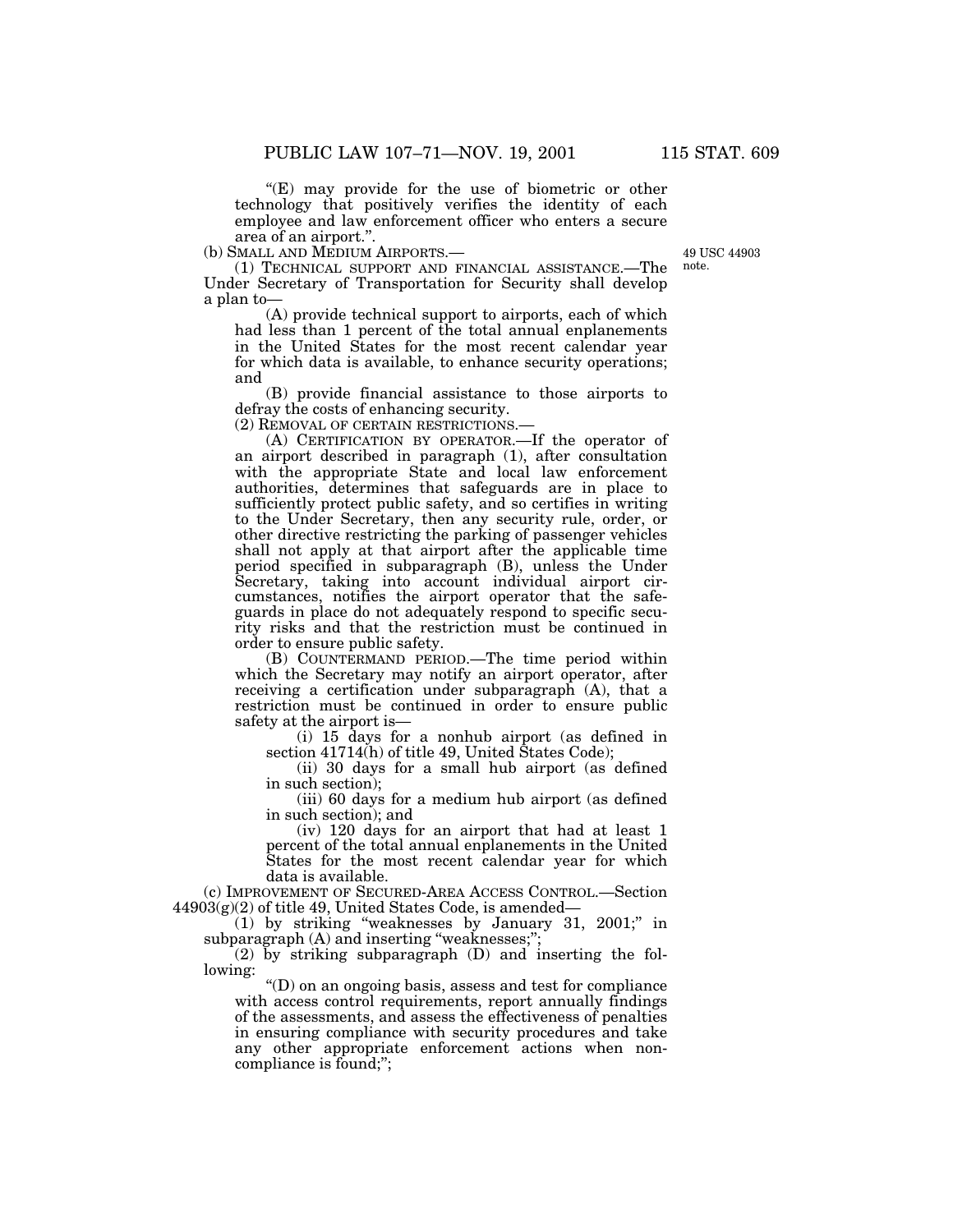(3) by striking "program by January 31, 2001;" in subparagraph (F) and inserting ''program;''; and

(4) by striking subparagraph (G) and inserting the following:

''(G) work with airport operators to strengthen access control points in secured areas (including air traffic control operations areas, maintenance areas, crew lounges, baggage handling areas, concessions, and catering delivery areas) to ensure the security of passengers and aircraft and consider the deployment of biometric or similar technologies that identify individuals based on unique personal characteristics.''.

(d) AIRPORT SECURITY PILOT PROGRAM.—Section 44903(c) of title 49, United States Code, is amended by adding at the end

" $(3)$  PILOT PROGRAMS.—The Administrator shall establish pilot programs in no fewer than 20 airports to test and evaluate new and emerging technology for providing access control and other security protections for closed or secure areas of the airports. Such technology may include biometric or other technology that ensures only authorized access to secure areas.''. (e) AIRPORT SECURITY AWARENESS PROGRAMS.—The Under Sec-

retary of Transportation for Security shall require scheduled passenger air carriers, and airports in the United States described in section 44903(c) to develop security awareness programs for airport employees, ground crews, gate, ticket, and curbside agents of the air carriers, and other individuals employed at such airports.

#### **SEC. 107. CREW TRAINING.**

(a) IN GENERAL.—Subchapter I of chapter 449 of title 49, United States Code, is amended by adding at the end the following:

## **''§ 44918. Crew training**

''(a) IN GENERAL.—Not later than 60 days after the date of enactment of the Aviation and Transportation Security Act, the Administrator of the Federal Aviation Administration, in consultation with the Under Secretary of Transportation for Security, appropriate law enforcement, security, and terrorism experts, representatives of air carriers and labor organizations representing individuals employed in commercial aviation, shall develop detailed guidance for a scheduled passenger air carrier flight and cabin crew training program to prepare crew members for potential threat conditions.

''(b) PROGRAM ELEMENTS.—The guidance shall require such a program to include, at a minimum, elements that address the following:<br>"(1) Determination of the seriousness of any occurrence.

''(2) Crew communication and coordination.

 $'(3)$  Appropriate responses to defend oneself.

"(4) Use of protective devices assigned to crew members (to the extent such devices are required by the Administrator or Under Secretary).

''(5) Psychology of terrorists to cope with hijacker behavior and passenger responses.

 $(6)$  Live situational training exercises regarding various threat conditions.

"(7) Flight deck procedures or aircraft maneuvers to defend the aircraft.

49 USC 44903 note.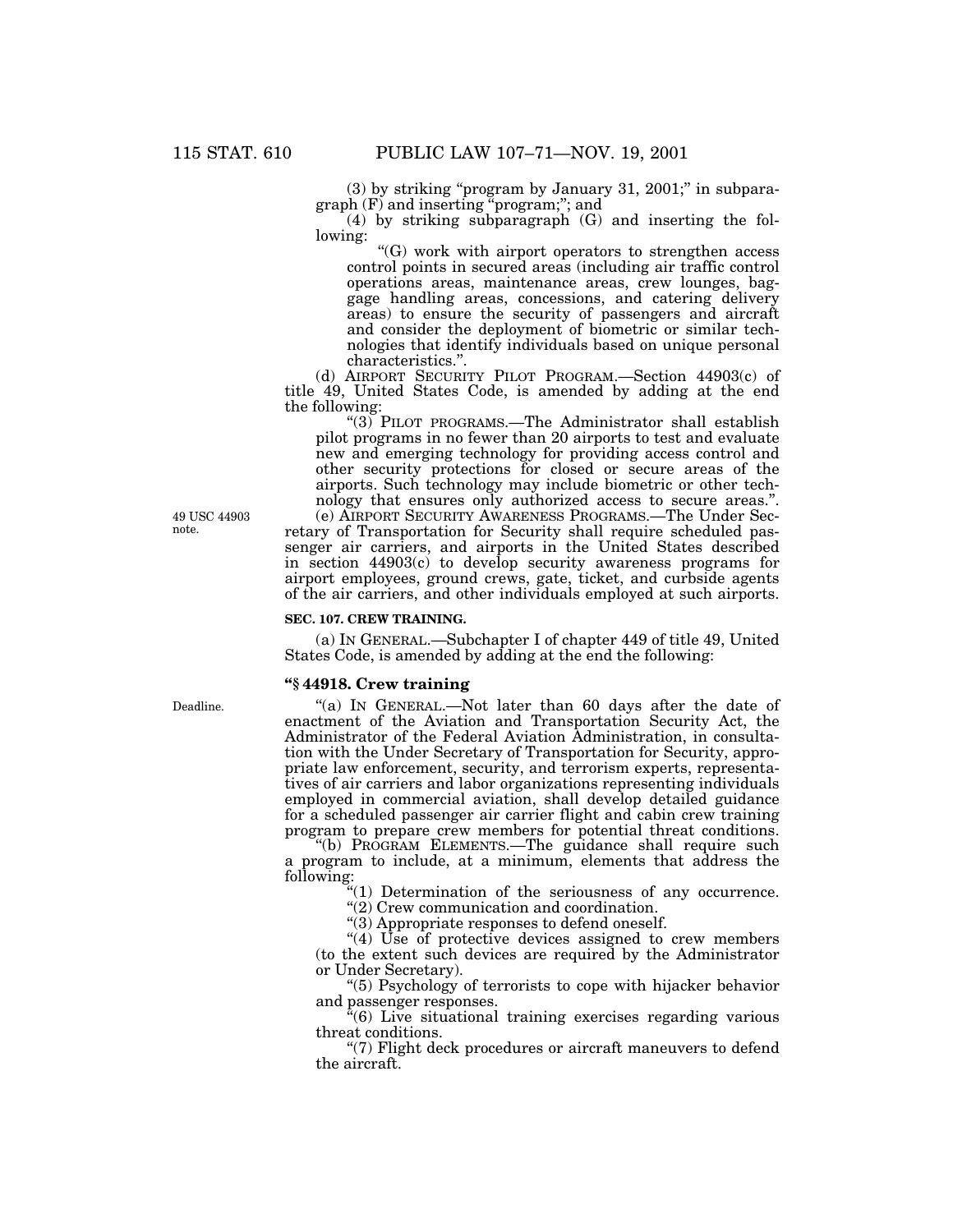''(8) Any other subject matter deemed appropriate by the Administrator.

"(c) AIR CARRIER PROGRAMS.—Within 60 days after the Deadline. Administrator issues the guidance under subsection (a) in final form, each air carrier shall develop a flight and cabin crew training program in accordance with that guidance and submit it to the Administrator for approval. Within 30 days after receiving an air carrier's program under this subsection, the Administrator shall review the program and approve it or require the air carrier to make any revisions deemed necessary by the Administrator for the program to meet the guidance requirements.<br>
"(d) TRAINING.—Within 180 days after the Administrator

approves the training program developed by an air carrier under this section, the air carrier shall complete the training of all flight

"(e) UPDATES.—The Administrator shall update the training guidance issued under subsection (a) from time to time to reflect new or different security threats and require air carriers to revise their programs accordingly and provide additional training to their flight and cabin crews.".<br>
(b) CONFORMING AMENDMENT.—The chapter analysis for

chapter 449 of title 49, United States Code, is amended by inserting after the item relating to section 44917 the following:

''44918. Crew training.''.

## **SEC. 108. SECURITY SCREENING BY PRIVATE COMPANIES.**

(a) IN GENERAL.—Subchapter I of chapter 449 of title 49, United States Code, is amended by adding at the end the following:

## **''§ 44919. Security screening pilot program**

"(a) ESTABLISHMENT OF PROGRAM.—The Under Secretary shall establish a pilot program under which, upon approval of an application submitted by an operator of an airport, the screening of passengers and property at the airport under section 44901 will be carried out by the screening personnel of a qualified private screening company under a contract entered into with the Under Secretary.

''(b) PERIOD OF PILOT PROGRAM.—The pilot program under this section shall begin on the last day of the 1-year period beginning on the date of enactment of this section and end on the last day of the 3-year period beginning on such date of enactment.

''(c) APPLICATIONS.—An operator of an airport may submit to the Under Secretary an application to participate in the pilot program under this section.

''(d) SELECTION OF AIRPORTS.—From among applications submitted under subsection (c), the Under Secretary may select for participation in the pilot program not more than 1 airport from each of the 5 airport security risk categories, as defined by the Under Secretary.

''(e) SUPERVISION OF SCREENED PERSONNEL.—The Under Secretary shall provide Federal Government supervisors to oversee all screening at each airport participating in the pilot program under this section and provide Federal Government law enforcement officers at the airport pursuant to this chapter.

''(f) QUALIFIED PRIVATE SCREENING COMPANY.—A private screening company is qualified to provide screening services at an airport participating in the pilot program under this section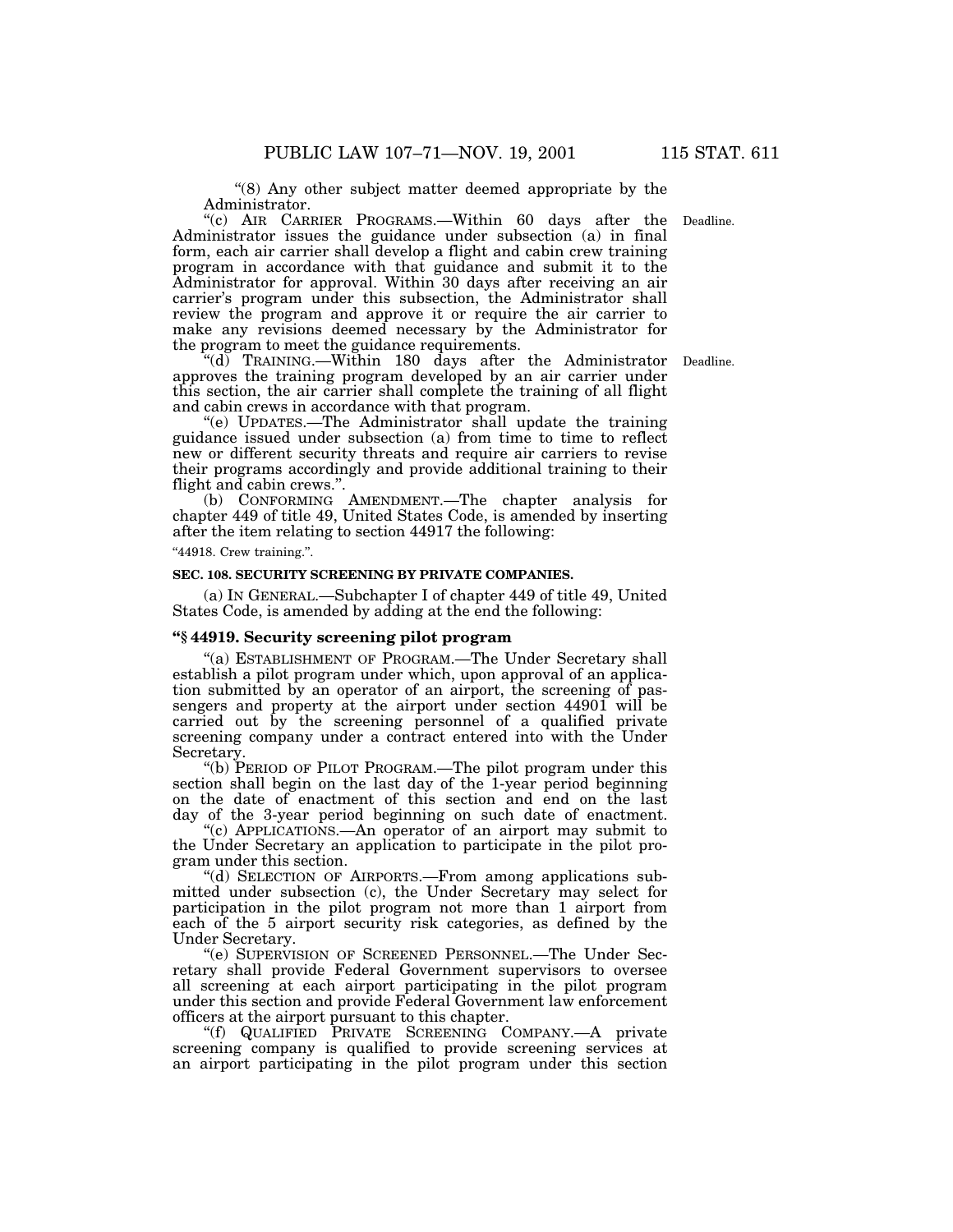if the company will only employ individuals to provide such services who meet all the requirements of this chapter applicable to Federal Government personnel who perform screening services at airports under this chapter and will provide compensation and other benefits to such individuals that are not less than the level of compensation and other benefits provided to such Federal Government personnel in accordance with this chapter.

''(g) STANDARDS FOR PRIVATE SCREENING COMPANIES.—The Under Secretary may enter into a contract with a private screening company to provide screening at an airport participating in the pilot program under this section only if the Under Secretary determines and certifies to Congress that the private screening company is owned and controlled by a citizen of the United States, to the extent that the Under Secretary determines that there are private screening companies owned and controlled by such citizens. ''(h) TERMINATION OF CONTRACTS.—The Under Secretary may

terminate any contract entered into with a private screening company to provide screening services at an airport under the pilot program if the Under Secretary finds that the company has failed repeatedly to comply with any standard, regulation, directive, order, law, or contract applicable to the hiring or training of personnel to provide such services or to the provision of screening at the

airport.<br>"(i) ELECTION.—If a contract is in effect with respect to screening at an airport under the pilot program on the last day of the 3-year period beginning on the date of enactment of this section, the operator of the airport may elect to continue to have such screening carried out by the screening personnel of a qualified private screening company under a contract entered into with the Under Secretary under section 44920 or by Federal Government personnel in accordance with this chapter.

## **''§ 44920. Security screening opt-out program**

''(a) IN GENERAL.—On or after the last day of the 2-year period beginning on the date on which the Under Secretary transmits to Congress the certification required by section  $110(c)$  of the Aviation and Transportation Security Act, an operator of an airport may submit to the Under Secretary an application to have the screening of passengers and property at the airport under section 44901 to be carried out by the screening personnel of a qualified private screening company under a contract entered into with the Under Secretary.

''(b) APPROVAL OF APPLICATIONS.—The Under Secretary may approve any application submitted under subsection (a). ''(c) QUALIFIED PRIVATE SCREENING COMPANY.—A private

screening company is qualified to provide screening services at an airport under this section if the company will only employ individuals to provide such services who meet all the requirements of this chapter applicable to Federal Government personnel who perform screening services at airports under this chapter and will provide compensation and other benefits to such individuals that are not less than the level of compensation and other benefits provided to such Federal Government personnel in accordance with this chapter.

''(d) STANDARDS FOR PRIVATE SCREENING COMPANIES.—The Under Secretary may enter into a contract with a private screening company to provide screening at an airport under this section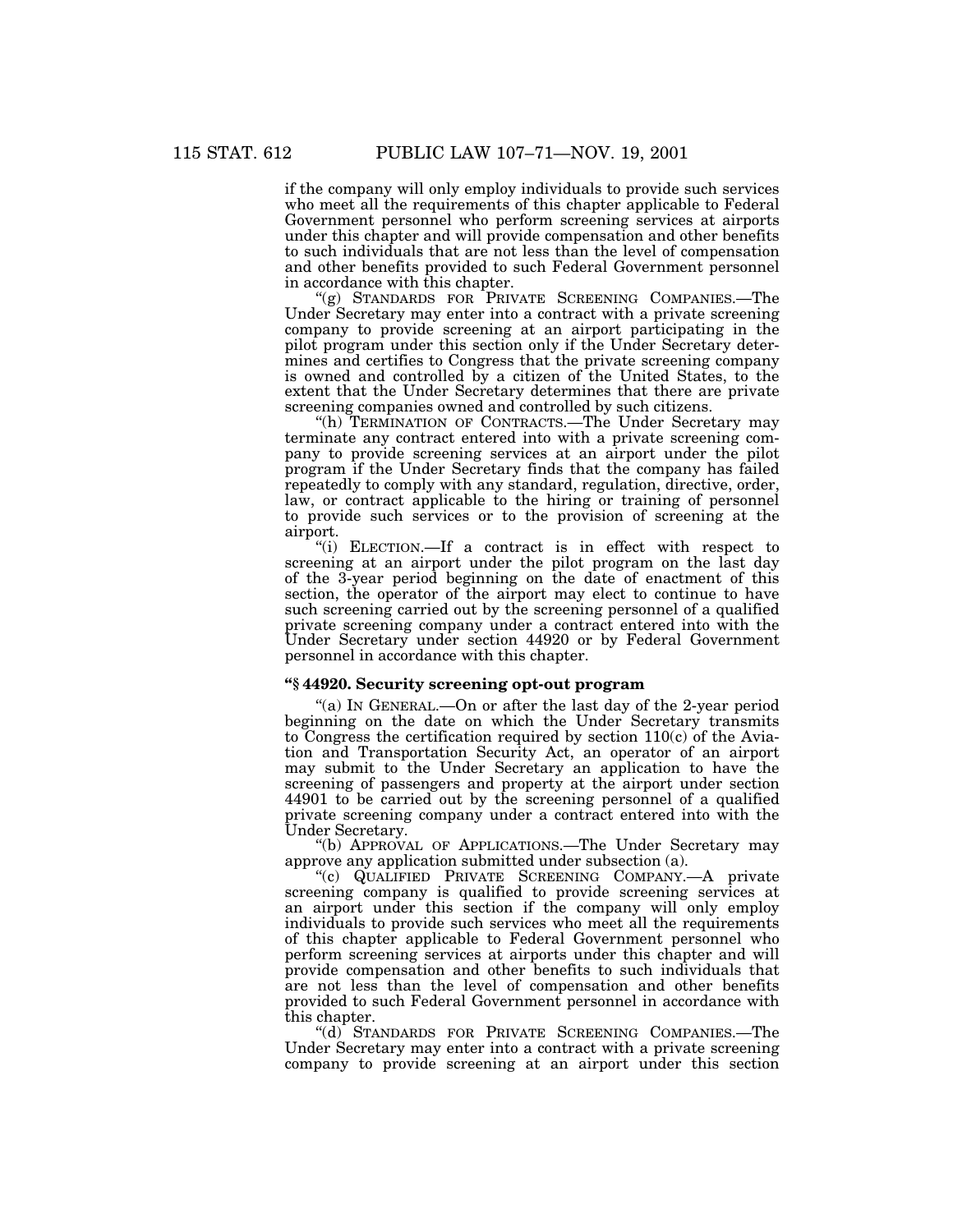$(1)$  the level of screening services and protection provided at the airport under the contract will be equal to or greater than the level that would be provided at the airport by Federal Government personnel under this chapter; and

 $(2)$  the private screening company is owned and controlled by a citizen of the United States, to the extent that the Under Secretary determines that there are private screening companies owned and controlled by such citizens.

''(e) SUPERVISION OF SCREENED PERSONNEL.—The Under Secretary shall provide Federal Government supervisors to oversee all screening at each airport at which screening services are provided under this section and provide Federal Government law enforcement officers at the airport pursuant to this chapter.<br>"(f) TERMINATION OF CONTRACTS.—The Under Secretary may

terminate any contract entered into with a private screening company to provide screening services at an airport under this section if the Under Secretary finds that the company has failed repeatedly to comply with any standard, regulation, directive, order, law, or contract applicable to the hiring or training of personnel to provide such services or to the provision of screening at the airport.".

(b) CLERICAL AMENDMENT.—The analysis for such subchapter is amended by adding after the item relating to section 44918 the following:

"44919. Security screening pilot program.

''44920. Security screening opt-out program.''.

#### **SEC. 109. ENHANCED SECURITY MEASURES.**

49 USC 114 note.

(a) IN GENERAL.—The Under Secretary of Transportation for Security may take the following actions:

(1) Require effective 911 emergency call capability for telephones serving passenger aircraft and passenger trains.

(2) Establish a uniform system of identification for all State and local law enforcement personnel for use in obtaining permission to carry weapons in aircraft cabins and in obtaining access to a secured area of an airport, if otherwise authorized to carry such weapons.

(3) Establish requirements to implement trusted passenger programs and use available technologies to expedite the security screening of passengers who participate in such programs, thereby allowing security screening personnel to focus on those passengers who should be subject to more extensive screening.

(4) In consultation with the Commissioner of the Food and Drug Administration, develop alternative security procedures under which a medical product to be transported on a flight of an air carrier would not be subject to an inspection that would irreversibly damage the product.

(5) Provide for the use of technologies, including wireless and wire line data technologies, to enable the private and secure communication of threats to aid in the screening of passengers and other individuals on airport property who are identified on any State or Federal security-related data base for the purpose of having an integrated response coordination of various authorized airport security forces.

(6) In consultation with the Administrator of the Federal Aviation Administration, consider whether to require all pilot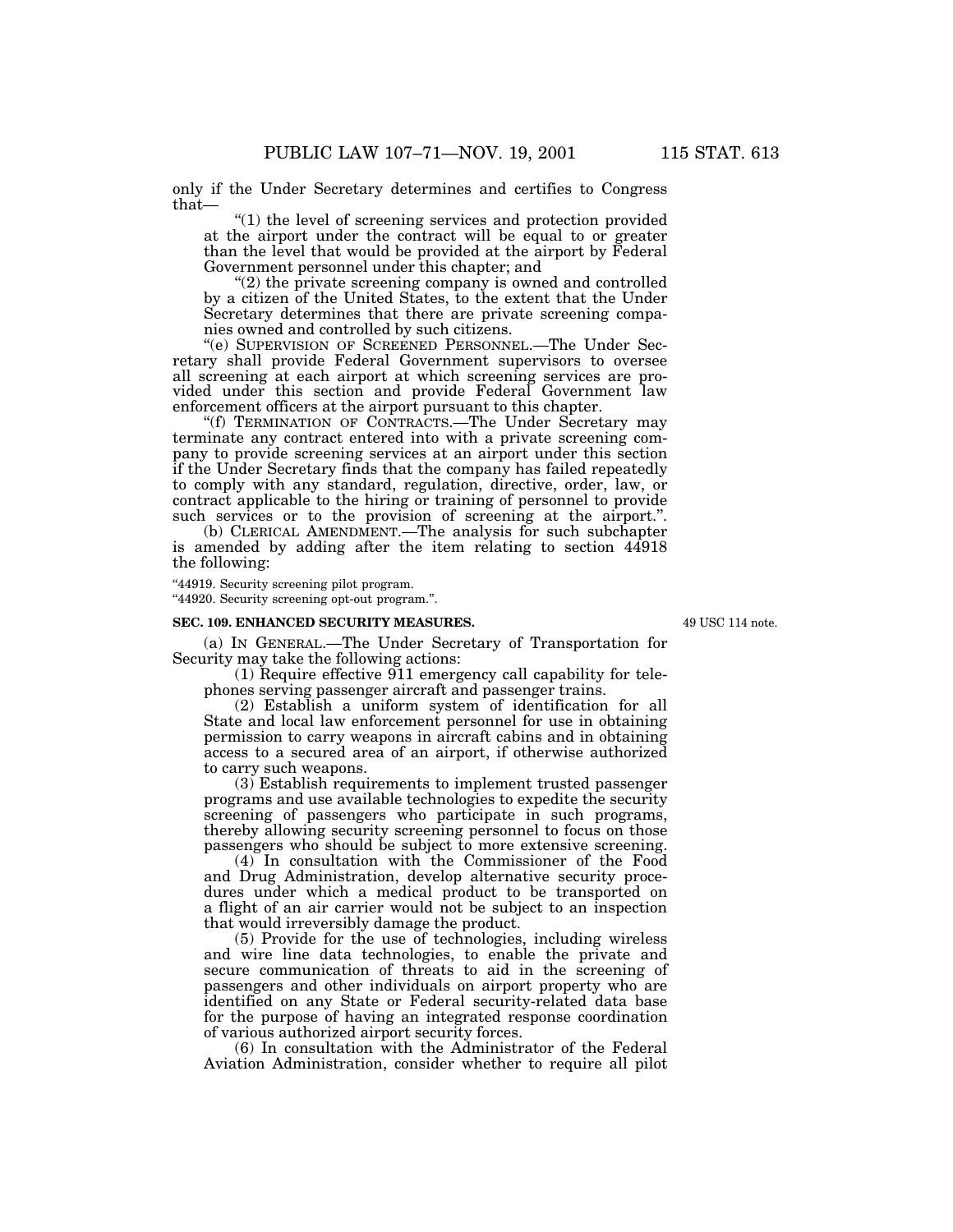licenses to incorporate a photograph of the license holder and appropriate biometric imprints.

(7) Provide for the use of voice stress analysis, biometric, or other technologies to prevent a person who might pose a danger to air safety or security from boarding the aircraft of an air carrier or foreign air carrier in air transportation or intrastate air transportation.

(8) Provide for the use of technology that will permit enhanced instant communications and information between airborne passenger aircraft and appropriate individuals or facilities on the ground.

(b) REPORT.—Not later than 6 months after the date of enactment of this Act, and annually thereafter until the Under Secretary has implemented or decided not to take each of the actions specified in subsection (a), the Under Secretary shall transmit to Congress a report on the progress of the Under Secretary in evaluating and taking such actions, including any legislative recommendations that the Under Secretary may have for enhancing transportation security.

## **SEC. 110. SCREENING.**

(a) REVIEW AND DEVELOPMENT OF WAYS TO STRENGTHEN SECU-RITY.—Section 44932(c) of title 49, United States Code, is amended—

 $(1)$  by striking "x-ray" in paragraph  $(4)$ ;

(2) by striking ''and'' at the end of paragraph (4);

(3) by striking ''passengers.'' in paragraph (5) and inserting ''passengers;''; and

(4) by adding at the end the following:

''(6) to strengthen and enhance the ability to detect or neutralize nonexplosive weapons, such as biological, chemical, or similar substances; and

 $\degree$ (7) to evaluate such additional measures as may be appropriate to enhance inspection of passengers, baggage, and cargo.''.

(b) PASSENGERS AND PROPERTY.—Section 44901 of title 49, United States Code, is amended—

(1) by redesignating subsection (c) as subsection (h); and

(2) by striking subsections (a) and (b) and inserting the following:

''(a) IN GENERAL.—The Under Secretary of Transportation for Security shall provide for the screening of all passengers and property, including United States mail, cargo, carry-on and checked baggage, and other articles, that will be carried aboard a passenger aircraft operated by an air carrier or foreign air carrier in air transportation or intrastate air transportation. In the case of flights and flight segments originating in the United States, the screening shall take place before boarding and shall be carried out by a Federal Government employee (as defined in section 2105 of title 5, United States Code), except as otherwise provided in section 44919 or 44920 and except for identifying passengers and baggage for screening under the CAPPS and known shipper programs and conducting positive bag-match programs.

''(b) SUPERVISION OF SCREENING.—All screening of passengers and property at airports in the United States where screening is required under this section shall be supervised by uniformed Federal personnel of the Transportation Security Administration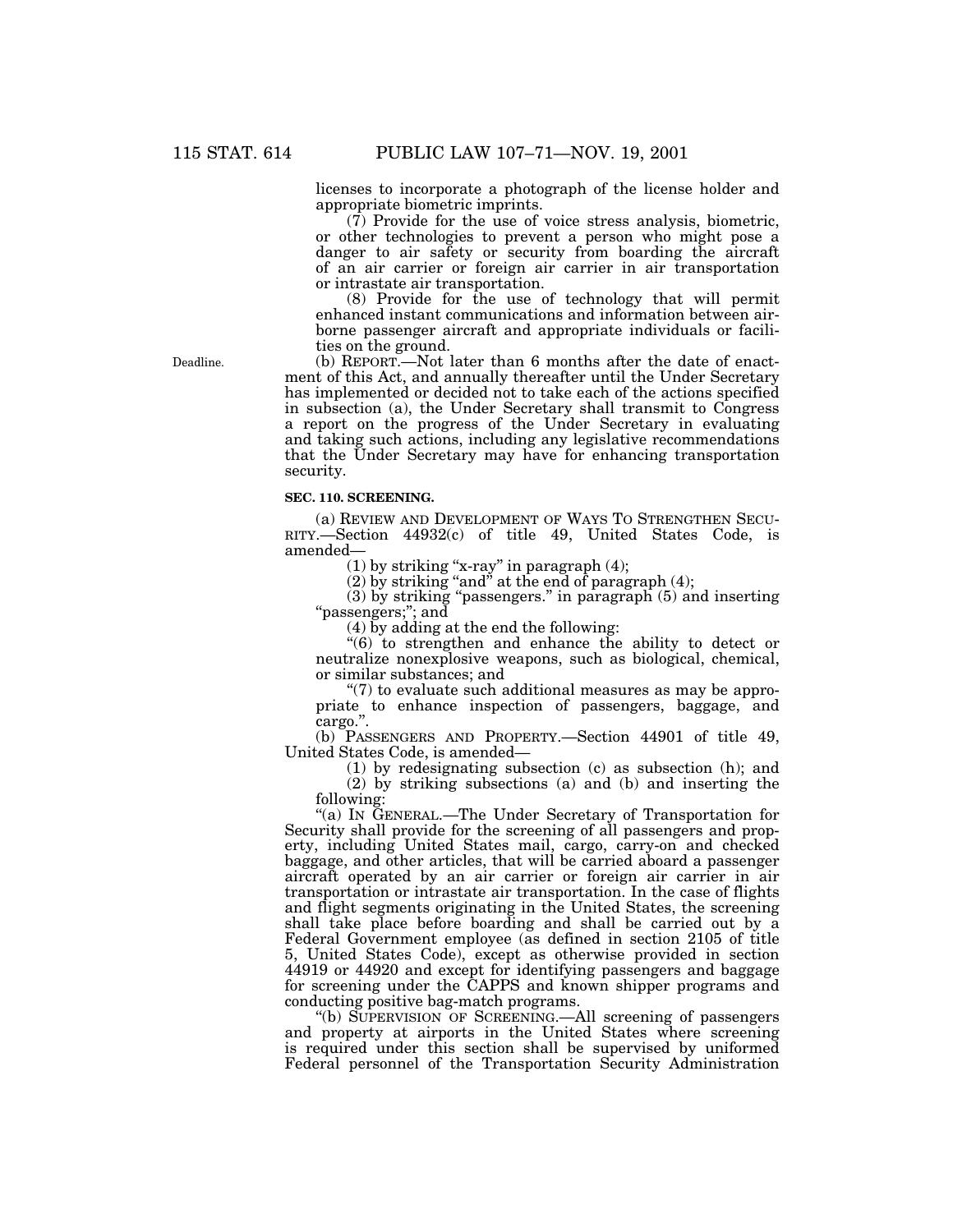who shall have the power to order the dismissal of any individual performing such screening.

''(c) CHECKED BAGGAGE.—A system must be in operation to screen all checked baggage at all airports in the United States as soon as practicable but not later than the 60th day following the date of enactment of the Aviation and Transportation Security Act.

''(d) EXPLOSIVE DETECTION SYSTEMS.—

''(1) IN GENERAL.—The Under Secretary of Transportation for Security shall take all necessary action to ensure that—

" $(\overrightarrow{A})$  explosive detection systems are deployed as soon as possible to ensure that all United States airports described in section 44903(c) have sufficient explosive detection systems to screen all checked baggage no later than December 31, 2002, and that as soon as such systems are in place at an airport, all checked baggage at the airport is screened by those systems; and

''(B) all systems deployed under subparagraph (A) are fully utilized; and

''(C) if explosive detection equipment at an airport is unavailable, all checked baggage is screened by an alternative means.<br>"(e) MANDATORY SCREENING WHERE EDS NOT YET AVAIL-

''(e) MANDATORY SCREENING WHERE EDS NOT YET AVAIL- ABLE.—As soon as practicable but not later than the 60th day following the date of enactment of the Aviation and Transportation Security Act and until the requirements of subsection  $(b)(1)(A)$ are met, the Under Secretary shall require alternative means for screening any piece of checked baggage that is not screened by an explosive detection system. Such alternative means may include 1 or more of the following:

"(1) A bag-match program that ensures that no checked baggage is placed aboard an aircraft unless the passenger who checked the baggage is aboard the aircraft.

''(2) Manual search.

 $'(3)$  Search by canine explosive detection units in combination with other means.

"(4) Other means or technology approved by the Under Secretary.

''(f) CARGO DEADLINE.—A system must be in operation to screen, inspect, or otherwise ensure the security of all cargo that is to be transported in all-cargo aircraft in air transportation and intrastate air transportation as soon as practicable after the date of enactment of the Aviation and Transportation Security Act.<br>
"(g) DEPLOYMENT OF ARMED PERSONNEL.—

"(1) IN GENERAL.—The Under Secretary shall order the deployment of law enforcement personnel authorized to carry firearms at each airport security screening location to ensure passenger safety and national security.

" $(2)$  MINIMUM REQUIREMENTS.—Except at airports required to enter into agreements under subsection (c), the Under Secretary shall order the deployment of at least 1 law enforcement officer at each airport security screening location. At the 100 largest airports in the United States, in terms of annual passenger enplanements for the most recent calendar year for which data are available, the Under Secretary shall order the deployment of additional law enforcement personnel at airport security screening locations if the Under Secretary determines

Deadline.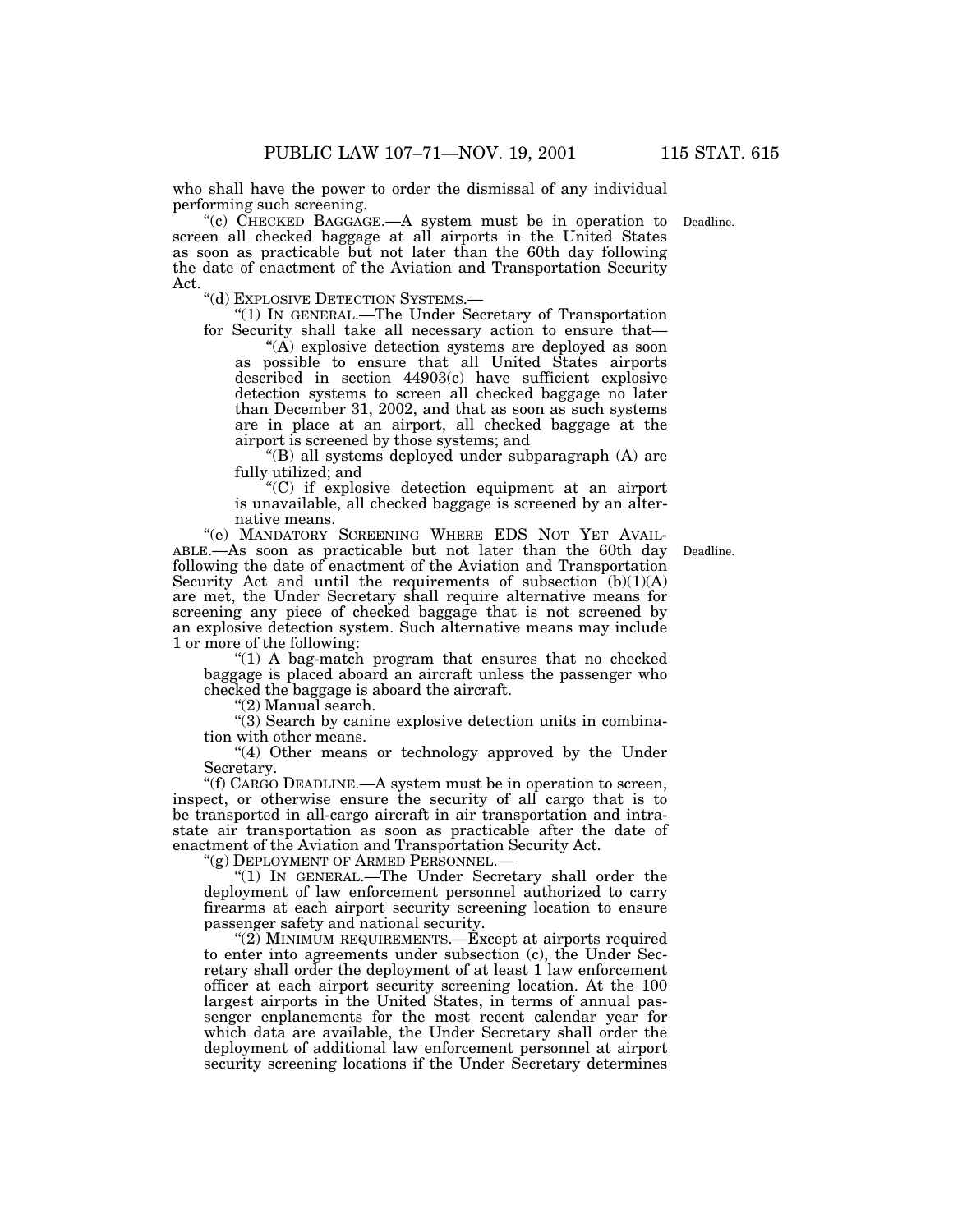that the additional deployment is necessary to ensure passenger safety and national security.''.

(c) DEADLINE FOR DEPLOYMENT OF FEDERAL SCREENERS.—

(1) IN GENERAL.—Not later than 1 year after the date of enactment of this Act, the Under Secretary of Transportation for Security shall deploy at all airports in the United States where screening is required under section 44901 of title 49, United States Code, a sufficient number of Federal screeners, Federal Security Managers, Federal security personnel, and Federal law enforcement officers to conduct the screening of all passengers and property under section 44901 of such title at such airports.

(2) CERTIFICATION TO CONGRESS.—Not later than 1 year after the date of enactment of this Act, the Under Secretary shall transmit to Congress a certification that the requirement of paragraph (1) has been met.

 $(d)$  REPORTS.

(1) DEPLOYMENT.—Within 6 months after the date of enactment of this Act, the Under Secretary of Transportation for Security shall report to the Committee on Commerce, Science, and Transportation of the Senate and to the Committee on Transportation and Infrastructure of the House of Representatives on the deployment of the systems required by section 44901(c) of title 49, United States Code. The Under Secretary shall include in the report—

(A) an installation schedule;

(B) the dates of installation of each system; and

(C) the date on which each system installed is operational.

(2) SCREENING OF SMALL AIRCRAFT.—Within 1 year after the date of enactment of this Act, the Under Secretary of Transportation for Security shall transmit a report to the Committee on Commerce, Science, and Transportation of the Senate and Committee on Transportation and Infrastructure of the House of Representatives on the screening requirements applicable to passengers boarding, and property being carried aboard, aircraft with 60 seats or less used in scheduled passenger service with recommendations for any necessary changes in those requirements.

## **SEC. 111. TRAINING AND EMPLOYMENT OF SECURITY SCREENING PERSONNEL.**

(a) IN GENERAL.—Section 44935 of title 49, United States Code, is amended—

(1) by redesignating subsection (f) as subsection (i); and (2) by striking subsection (e) and inserting the following: ''(e) SECURITY SCREENERS.—

''(1) TRAINING PROGRAM.—The Under Secretary of Transportation for Security shall establish a program for the hiring and training of security screening personnel.

 $\sqrt[q]{(2)}$  HIRING.

''(A) QUALIFICATIONS.—Within 30 days after the date of enactment of the Aviation and Transportation Security Act, the Under Secretary shall establish qualification standards for individuals to be hired by the United States as security screening personnel. Notwithstanding any

Deadline. 49 USC 44901 note.

Deadline.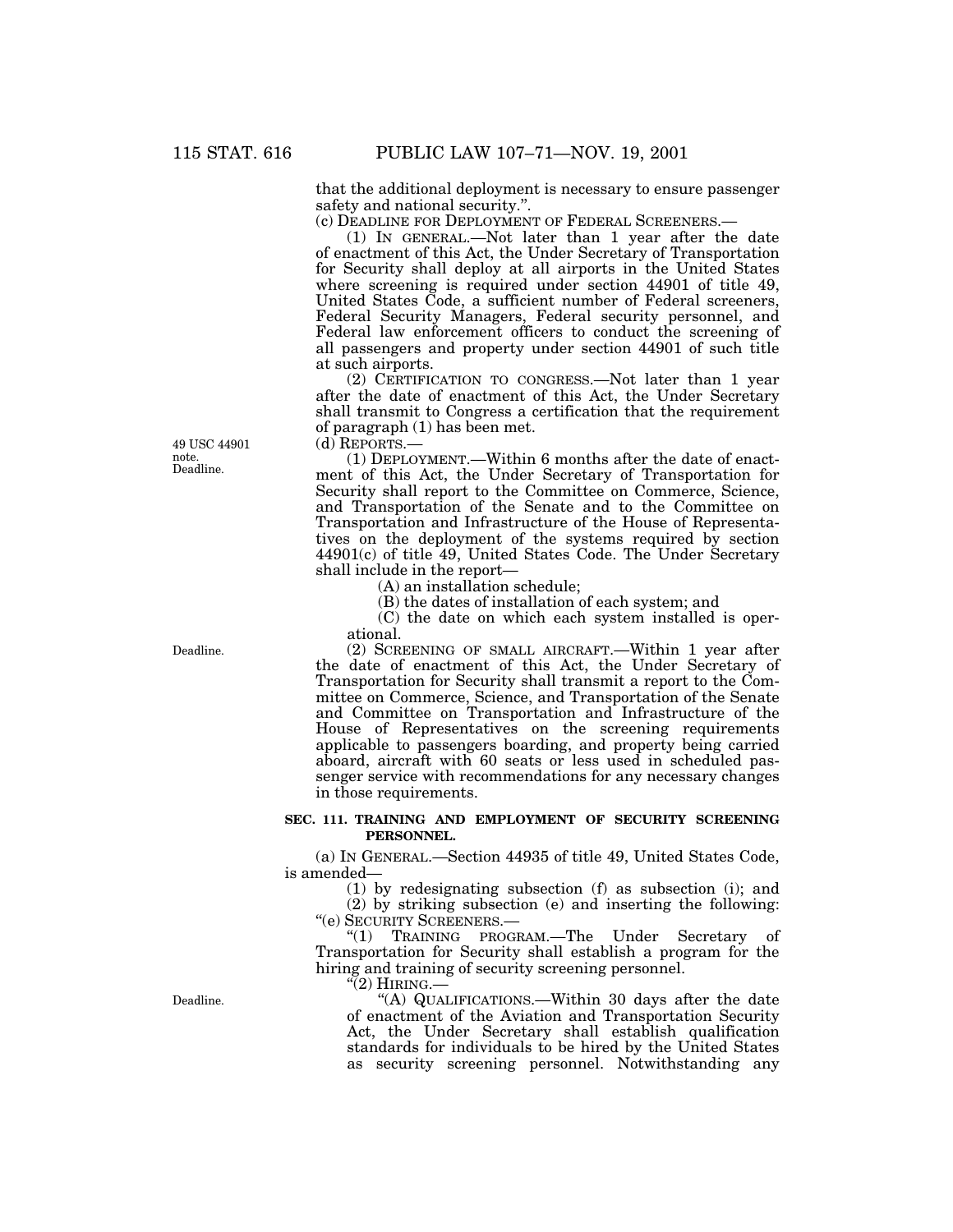provision of law, those standards shall require, at a minimum, an individual—

"(i) to have a satisfactory or better score on a Federal security screening personnel selection examination;

"(ii) to be a citizen of the United States;

''(iii) to meet, at a minimum, the requirements set forth in subsection (f);

"(iv) to meet such other qualifications as the Under Secretary may establish; and

" $(v)$  to have the ability to demonstrate daily a fitness for duty without any impairment due to illegal drugs, sleep deprivation, medication, or alcohol.

''(B) BACKGROUND CHECKS.—The Under Secretary shall require that an individual to be hired as a security screener undergo an employment investigation (including a criminal history record check) under section 44936(a)(1).

''(C) DISQUALIFICATION OF INDIVIDUALS WHO PRESENT NATIONAL SECURITY RISKS.—The Under Secretary, in consultation with the heads of other appropriate Federal agencies, shall establish procedures, in addition to any background check conducted under section 44936, to ensure that no individual who presents a threat to national security is employed as a security screener.

"(3) EXAMINATION; REVIEW OF EXISTING RULES.—The Under Secretary shall develop a security screening personnel examination for use in determining the qualification of individuals seeking employment as security screening personnel. The Under Secretary shall also review, and revise as necessary, any standard, rule, or regulation governing the employment of individuals as security screening personnel.

''(f) EMPLOYMENT STANDARDS FOR SCREENING PERSONNEL.—

''(1) SCREENER REQUIREMENTS.—Notwithstanding any provision of law, an individual may not be deployed as a security screener unless that individual meets the following requirements:

''(A) The individual shall possess a high school diploma, a general equivalency diploma, or experience that the Under Secretary has determined to be sufficient for the individual to perform the duties of the position.

''(B) The individual shall possess basic aptitudes and physical abilities, including color perception, visual and aural acuity, physical coordination, and motor skills, to the following standards:

''(i) Screeners operating screening equipment shall be able to distinguish on the screening equipment monitor the appropriate imaging standard specified by the Under Secretary.

''(ii) Screeners operating any screening equipment shall be able to distinguish each color displayed on every type of screening equipment and explain what each color signifies.

"(iii) Screeners shall be able to hear and respond to the spoken voice and to audible alarms generated by screening equipment in an active checkpoint environment.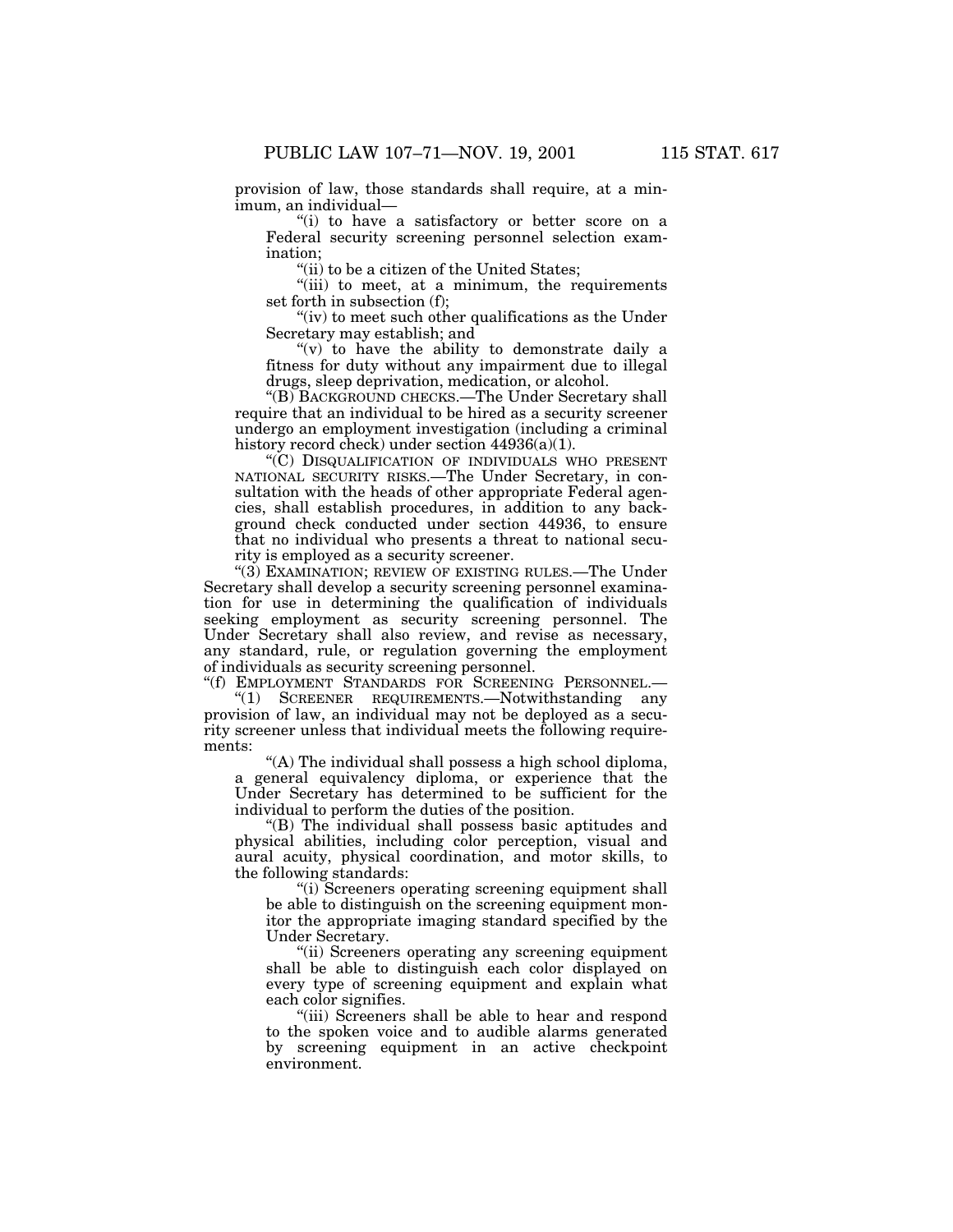''(iv) Screeners performing physical searches or other related operations shall be able to efficiently and thoroughly manipulate and handle such baggage, containers, and other objects subject to security processing.

"(v) Screeners who perform pat-downs or handheld metal detector searches of individuals shall have sufficient dexterity and capability to thoroughly conduct those procedures over an individual's entire body. ''(C) The individual shall be able to read, speak, and

write English well enough to— ''(i) carry out written and oral instructions

regarding the proper performance of screening duties; "(ii) read English language identification media,

credentials, airline tickets, and labels on items normally encountered in the screening process;

"(iii) provide direction to and understand and answer questions from English-speaking individuals undergoing screening; and

"(iv) write incident reports and statements and log entries into security records in the English language.

''(D) The individual shall have satisfactorily completed all initial, recurrent, and appropriate specialized training required by the security program, except as provided in paragraph (3).

"(2) VETERANS PREFERENCE.—The Under Secretary shall provide a preference for the hiring of an individual as a security screener if the individual is a member or former member of the armed forces and if the individual is entitled, under statute, to retired, retirement, or retainer pay on account of service as a member of the armed forces.

''(3) EXCEPTIONS.—An individual who has not completed the training required by this section may be deployed during the on-the-job portion of training to perform functions if that individual—

''(A) is closely supervised; and

''(B) does not make independent judgments as to whether individuals or property may enter a sterile area or aircraft without further inspection.

''(4) REMEDIAL TRAINING.—No individual employed as a security screener may perform a screening function after that individual has failed an operational test related to that function until that individual has successfully completed the remedial training specified in the security program.

''(5) ANNUAL PROFICIENCY REVIEW.—The Under Secretary shall provide that an annual evaluation of each individual assigned screening duties is conducted and documented. An individual employed as a security screener may not continue to be employed in that capacity unless the evaluation demonstrates that the individual—

''(A) continues to meet all qualifications and standards required to perform a screening function;

''(B) has a satisfactory record of performance and attention to duty based on the standards and requirements in the security program; and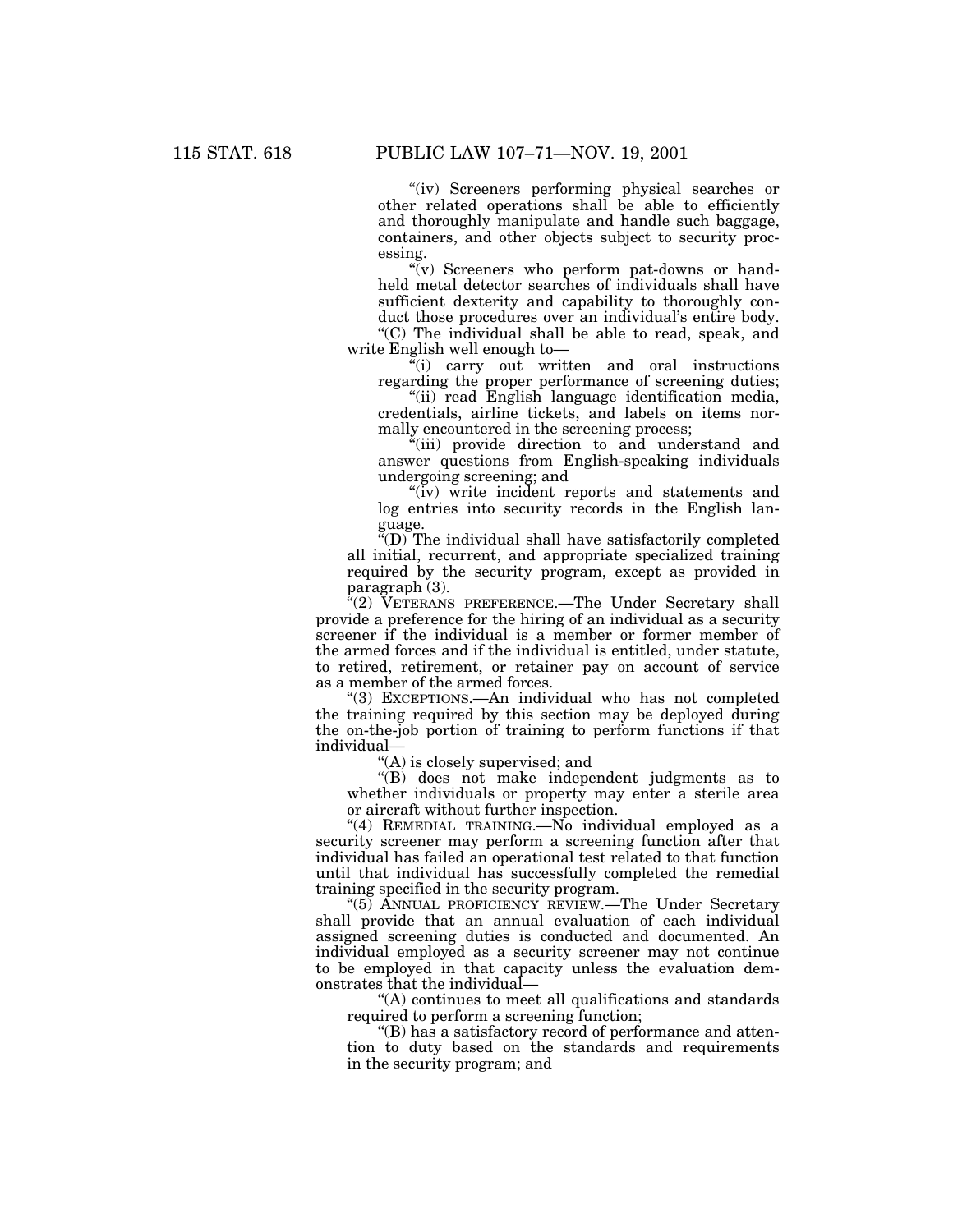''(C) demonstrates the current knowledge and skills necessary to courteously, vigilantly, and effectively perform screening functions.

''(6) OPERATIONAL TESTING.—In addition to the annual proficiency review conducted under paragraph (5), the Under Secretary shall provide for the operational testing of such personnel.

"(g) TRAINING.—

''(1) USE OF OTHER AGENCIES.—The Under Secretary may enter into a memorandum of understanding or other arrangement with any other Federal agency or department with appropriate law enforcement responsibilities, to provide personnel, resources, or other forms of assistance in the training of security screening personnel.

"(2) TRAINING PLAN.—Within 60 days after the date of Deadline. enactment of the Aviation and Transportation Security Act, the Under Secretary shall develop a plan for the training of security screening personnel. The plan shall require, at a minimum, that a security screener—

''(A) has completed 40 hours of classroom instruction or successfully completed a program that the Under Secretary determines will train individuals to a level of proficiency equivalent to the level that would be achieved by such classroom instruction;

''(B) has completed 60 hours of on-the-job instructions; and

''(C) has successfully completed an on-the-job training

examination prescribed by the Under Secretary.<br>"(3) EQUIPMENT-SPECIFIC TRAINING.—An EQUIPMENT-SPECIFIC TRAINING.—An individual employed as a security screener may not use any security screening device or equipment in the scope of that individual's employment unless the individual has been trained on that device or equipment and has successfully completed a test on the use of the device or equipment.

''(h) TECHNOLOGICAL TRAINING.—

''(1) IN GENERAL.—The Under Secretary shall require training to ensure that screeners are proficient in using the most up-to-date new technology and to ensure their proficiency in recognizing new threats and weapons.

" $(2)$  PERIODIC ASSESSMENTS.—The Under Secretary shall make periodic assessments to determine if there are dual use items and inform security screening personnel of the existence of such items.

''(3) CURRENT LISTS OF DUAL USE ITEMS.—Current lists of dual use items shall be part of the ongoing training for screeners.

"(4) DUAL USE DEFINED.—For purposes of this subsection, the term 'dual use' item means an item that may seem harmless but that may be used as a weapon.

''(i) LIMITATION ON RIGHT TO STRIKE.—An individual that screens passengers or property, or both, at an airport under this section may not participate in a strike, or assert the right to strike, against the person (including a governmental entity) employing such individual to perform such screening.

''(j) UNIFORMS.—The Under Secretary shall require any individual who screens passengers and property pursuant to section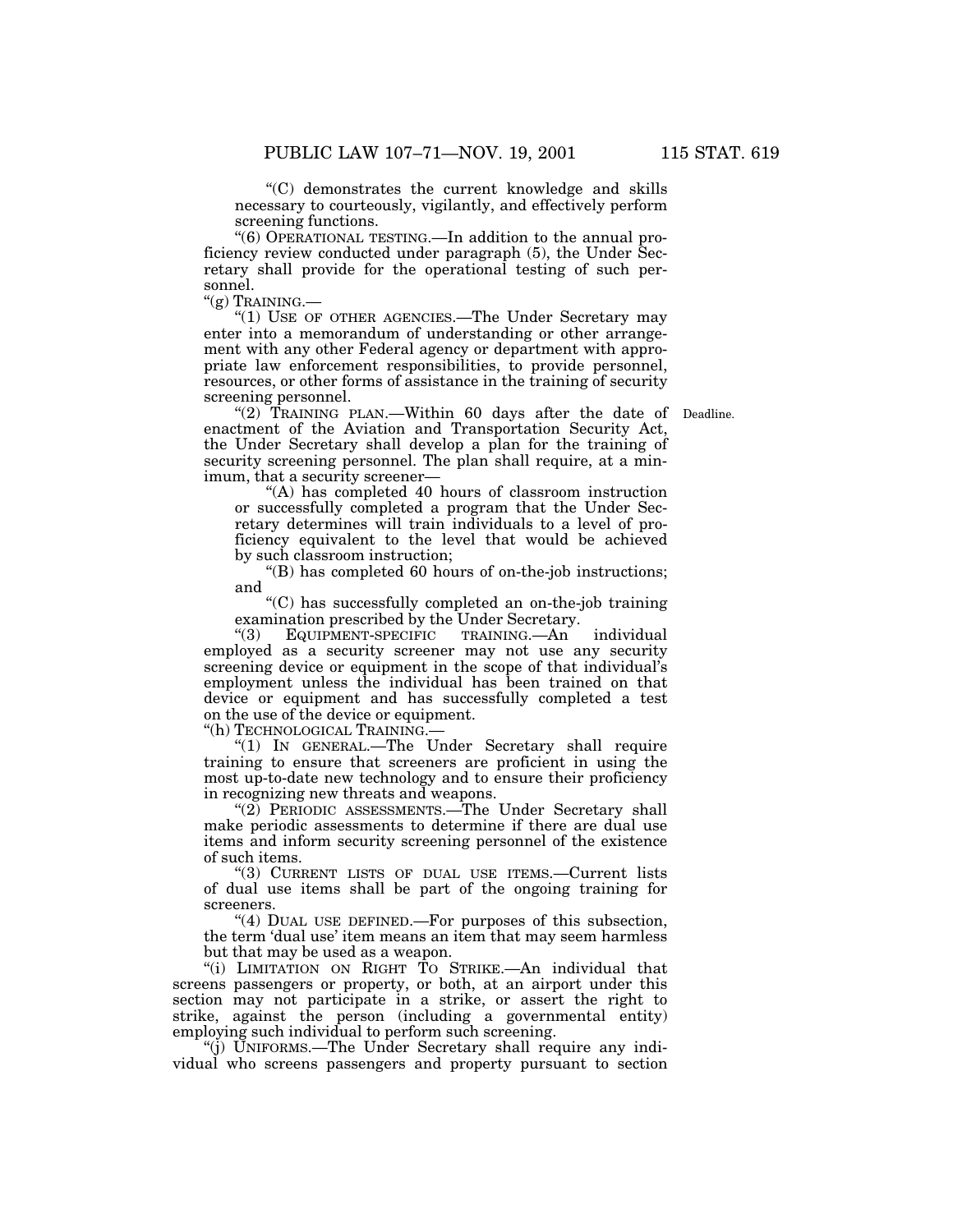44901 to be attired while on duty in a uniform approved by the Under Secretary.''.

(b) CONFORMING AMENDMENTS.—Section  $44936(a)(1)$  of title  $49$ , United States Code, is amended—

 $(1)$  in subparagraph  $(A)$  by inserting "as a security screener under section 44935(e) or a position" after "a position"; and  $(2)$  in subparagraph  $(E)$  by striking clause  $(iv)$ .

(c) TRANSITION.—The Under Secretary of Transportation for Security shall complete the full implementation of section 44935 (e), (f), (g), and (h) of title 49, United States Code, as amended by subsection (a), as soon as is practicable. The Under Secretary may make or continue such arrangements for the training of security screeners under that section as the Under Secretary determines necessary pending full implementation of that section as so amended.

(d) SCREENER PERSONNEL.—Notwithstanding any other provision of law, the Under Secretary of Transportation for Security may employ, appoint, discipline, terminate, and fix the compensation, terms, and conditions of employment of Federal service for such a number of individuals as the Under Secretary determines to be necessary to carry out the screening functions of the Under Secretary under section 44901 of title 49, United States Code. The Under Secretary shall establish levels of compensation and other benefits for individuals so employed.

#### **SEC. 112. RESEARCH AND DEVELOPMENT.**

(a) IN GENERAL.—Section 44912(b)(1) of title 49, United States Code, is amended—

(1) by striking ''complete an intensive review of'' and inserting "periodically review";

(2) by striking ''commercial aircraft in service and expected to be in service in the 10-year period beginning on November 16, 1990;" in subparagraph (B) and inserting "aircraft in air transportation;''; and

 $(3)$  by redesignating subparagraphs  $(D)$  through  $(F)$  as subparagraphs (E) through (G), respectively, and inserting after subparagraph (C) the following:

 $\sqrt[4]{(D)}$  the potential release of chemical, biological, or similar weapons or devices either within an aircraft or

within an airport;".<br>(b) ADDITIONAL MATTERS REGARDING RESEARCH AND DEVELOP-MENT.—<br>
(1) ADDITIONAL PROGRAM REQUIREMENTS.—Subsection (a)

of section 44912 of title 49, United States Code, is amended— (A) by redesignating paragraph (4) as paragraph (5); and

(B) by inserting after paragraph (3) the following new paragraph (4):

" $(4)(\overline{A})$  In carrying out the program established under this subsection, the Administrator shall designate an individual to be responsible for engineering, research, and development with respect to security technology under the program.

''(B) The individual designated under subparagraph (A) shall use appropriate systems engineering and risk management models in making decisions regarding the allocation of funds for engineering, research, and development with respect to security technology under the program.

49 USC 44935 note.

49 USC 44935 note.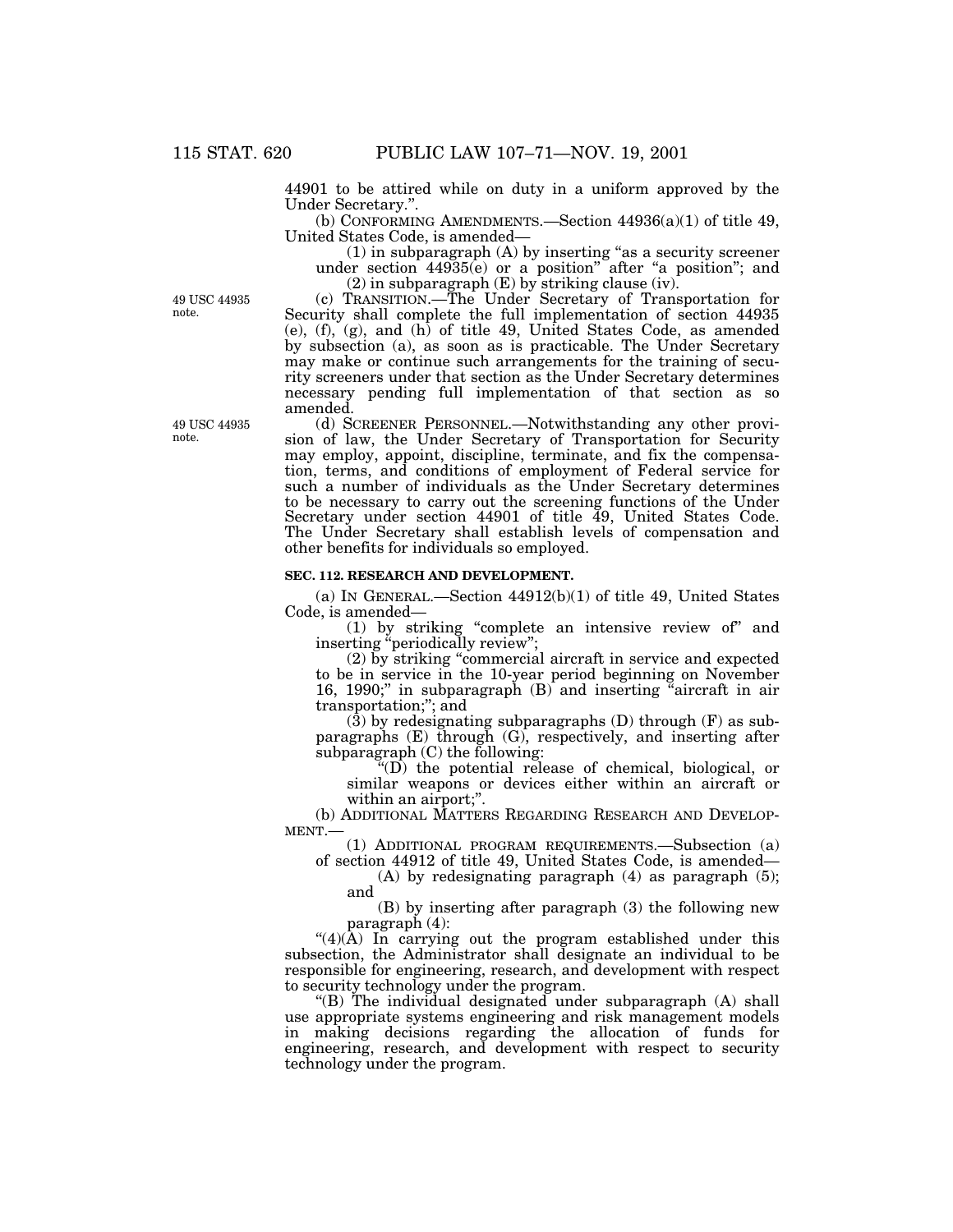''(C) The individual designated under subparagraph (A) shall, Reports. on an annual basis, submit to the Research, Engineering and Development Advisory Committee a report on activities under this paragraph during the preceding year. Each report shall include, for the year covered by such report, information on—

''(i) progress made in engineering, research, and development with respect to security technology;

"(ii) the allocation of funds for engineering, research, and development with respect to security technology; and

''(iii) engineering, research, and development with respect to any technologies drawn from other agencies, including the rationale for engineering, research, and development with respect to such technologies.''.

(2) REVIEW OF THREATS.—Subsection  $(b)(1)$  of that section is further amended—

(A) by redesignating subparagraphs (A) through (G) as subparagraphs  $(B)$  through  $(H)$  respectively; and

(B) by inserting before subparagraph (B), as so redesignated, the following new subparagraph (A):

''(A) a comprehensive systems analysis (employing vulnerability analysis, threat attribute definition, and technology roadmaps) of the civil aviation system, including—

''(i) the destruction, commandeering, or diversion of

civil aircraft or the use of civil aircraft as a weapon; and "(ii) the disruption of civil aviation service, including by cyber attack;''.

(3) SCIENTIFIC ADVISORY PANEL.—Subsection (c) of that section is amended to read as follows:

''(c) SCIENTIFIC ADVISORY PANEL.—(1) The Administrator shall establish a scientific advisory panel, as a subcommittee of the Research, Engineering, and Development Advisory Committee, to review, comment on, advise the progress of, and recommend modifications in, the program established under subsection (a) of this section, including the need for long-range research programs to detect and prevent catastrophic damage to commercial aircraft, commercial aviation facilities, commercial aviation personnel and passengers, and other components of the commercial aviation system by the next generation of terrorist weapons.

" $(2)(A)$  The advisory panel shall consist of individuals who have scientific and technical expertise in—

''(i) the development and testing of effective explosive detection systems;

''(ii) aircraft structure and experimentation to decide on the type and minimum weights of explosives that an effective explosive detection technology must be capable of detecting;

"(iii) technologies involved in minimizing airframe damage to aircraft from explosives; and

"(iv) other scientific and technical areas the Administrator considers appropriate.

''(B) In appointing individuals to the advisory panel, the Administrator should consider individuals from academia and the national laboratories, as appropriate.

''(3) The Administrator shall organize the advisory panel into teams capable of undertaking the review of policies and technologies upon request.

" $(4)$  Not later than 90 days after the date of the enactment Deadline. of the Aviation and Transportation Security Act, and every two

Establishment.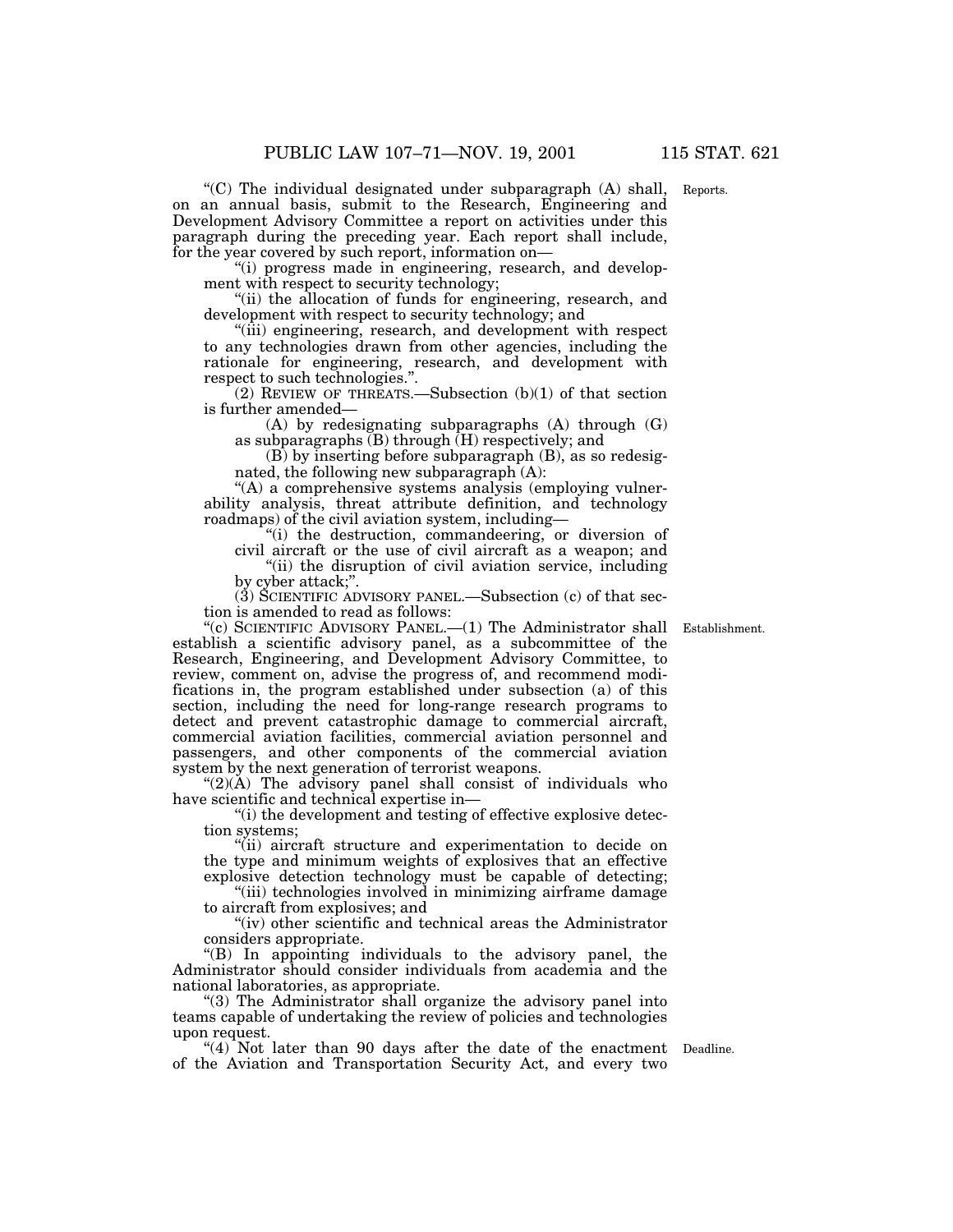years thereafter, the Administrator shall review the composition of the advisory panel in order to ensure that the expertise of the individuals on the panel is suited to the current and anticipated duties of the panel.''.

## **SEC. 113. FLIGHT SCHOOL SECURITY.**

(a) IN GENERAL.—Subchapter II of chapter 449 of title 49, United States Code, is amended by adding at the end the following new section:

### **''§ 44939. Training to operate certain aircraft**

''(a) WAITING PERIOD.—A person subject to regulation under this part may provide training in the operation of any aircraft having a maximum certificated takeoff weight of 12,500 pounds or more to an alien (as defined in section  $101(a)(3)$  of the Immigration and Nationality Act  $(8 \text{ U.S.C. } 1101(a)(3))$  or to any other individual specified by the Under Secretary of Transportation for Security only if—

 $''(1)$  that person has first notified the Attorney General that the individual has requested such training and furnished the Attorney General with that individual's identification in such form as the Attorney General may require; and

"(2) the Attorney General has not directed, within 45 days after being notified under paragraph (1), that person not to provide the requested training because the Attorney General has determined that the individual presents a risk to aviation or national security.

''(b) INTERRUPTION OF TRAINING.—If the Attorney General, more than 45 days after receiving notification under subsection (a) from a person providing training described in subsection (a), determines that the individual presents a risk to aviation or national security, the Attorney General shall immediately notify the person providing the training of the determination and that person shall immediately terminate the training.

''(c) COVERED TRAINING.—For the purposes of subsection (a), training includes in-flight training, training in a simulator, and any other form or aspect of training.

''(d) SECURITY AWARENESS TRAINING FOR EMPLOYEES.—The Under Secretary shall require flight schools to conduct a security awareness program for flight school employees to increase their awareness of suspicious circumstances and activities of individuals enrolling in or attending flight school."

(b) CLERICAL AMENDMENT.—The table of sections at the beginning of such chapter is amended by adding at the end the following new item:

''44939. Training to operate certain aircraft.''.

(c) INTERNATIONAL COOPERATION.—The Secretary of Transportation, in consultation with the Secretary of State, shall work with the International Civil Aviation Organization and the civil aviation authorities of other countries to improve international aviation security through screening programs for flight instruction candidates.

(d) EFFECTIVE DATE.—The amendment made by subsection (a) applies to applications for training received after the date of enactment of this Act.

Deadline.

49 USC 44939 note.

49 USC 44939 note.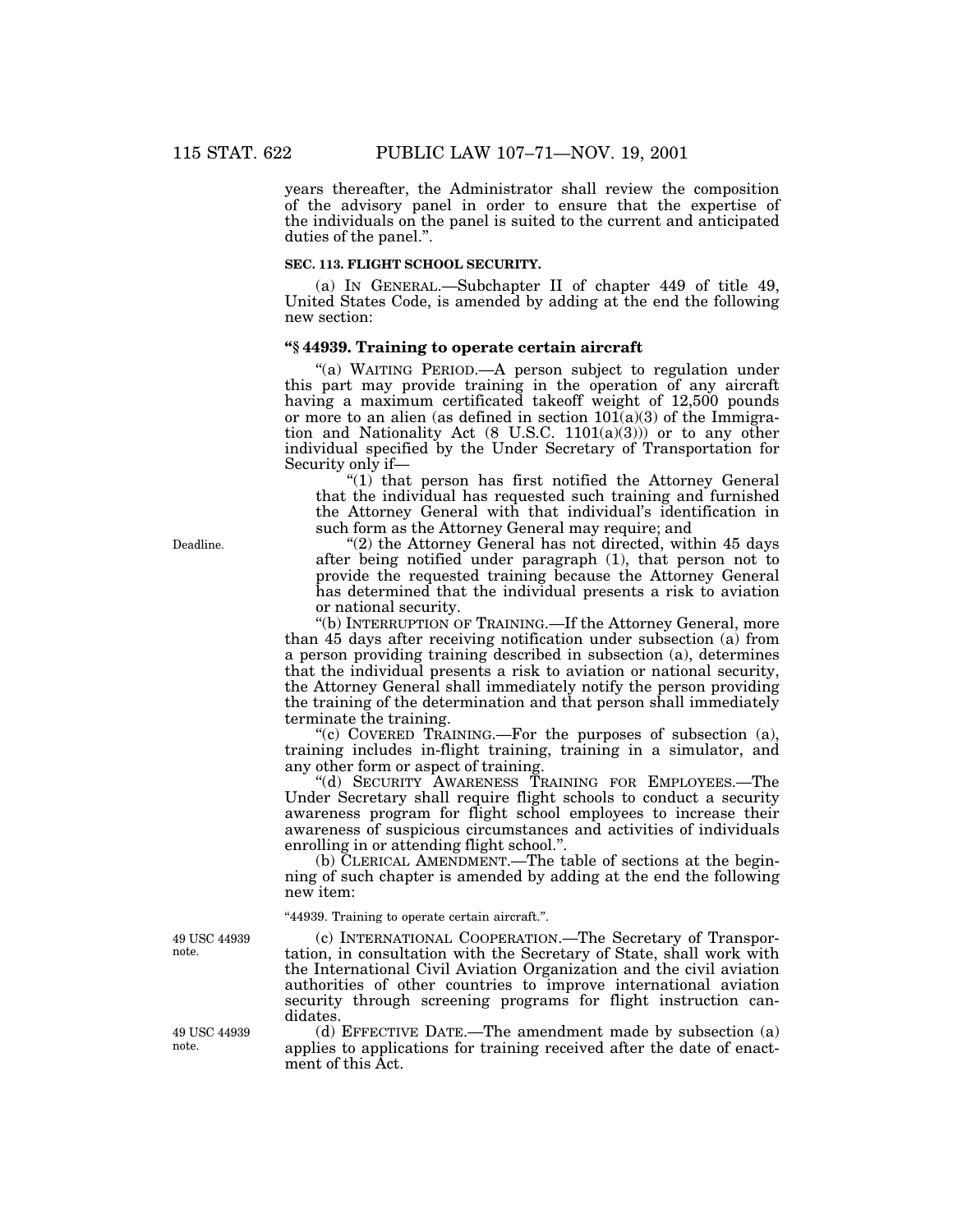## **SEC. 114. INCREASED PENALTIES FOR INTERFERENCE WITH SECU-RITY PERSONNEL.**

(a) IN GENERAL.—Chapter 465 of title 49, United States Code, is amended by inserting after section 46502 the following:

## **''§ 46503. Interference with security screening personnel**

''An individual in an area within a commercial service airport in the United States who, by assaulting a Federal, airport, or air carrier employee who has security duties within the airport, interferes with the performance of the duties of the employee or lessens the ability of the employee to perform those duties, shall be fined under title 18, imprisoned for not more than 10 years, or both. If the individual used a dangerous weapon in committing the assault or interference, the individual may be imprisoned for any term of years or life imprisonment.''.

(b) CONFORMING AMENDMENT.—The chapter analysis for chapter 465 of such title is amended by inserting after the item relating to section 46502 the following:

''46503. Interference with security screening personnel.''.

#### **SEC. 115. PASSENGER MANIFESTS.**

Section 44909 is amended by adding at the end the following: 49 USC 44909. ''(c) FLIGHTS IN FOREIGN AIR TRANSPORTATION TO THE UNITED STATES.

"(1) In GENERAL.—Not later than 60 days after the date Deadline. of enactment of the Aviation and Transportation Security Act, each air carrier and foreign air carrier operating a passenger flight in foreign air transportation to the United States shall provide to the Commissioner of Customs by electronic transmission a passenger and crew manifest containing the information specified in paragraph (2). Carriers may use the advanced passenger information system established under section 431 of the Tariff Act of 1930 (19 U.S.C. 1431) to provide the information required by the preceding sentence.

"(2) INFORMATION.—A passenger and crew manifest for a flight required under paragraph  $(I)$  shall contain the following information:

''(A) The full name of each passenger and crew member.

''(B) The date of birth and citizenship of each passenger and crew member.

''(C) The sex of each passenger and crew member. ''(D) The passport number and country of issuance of each passenger and crew member if required for travel.

" $(E)$  The United States visa number or resident alien card number of each passenger and crew member, as applicable.

 $\mathcal{F}(F)$  Such other information as the Under Secretary, in consultation with the Commissioner of Customs, determines is reasonably necessary to ensure aviation safety.

''(3) PASSENGER NAME RECORDS.—The carriers shall make passenger name record information available to the Customs Service upon request.

"(4) TRANSMISSION OF MANIFEST.—Subject to paragraph (5), a passenger and crew manifest required for a flight under paragraph (1) shall be transmitted to the Customs Service in advance of the aircraft landing in the United States in such manner, time, and form as the Customs Service prescribes.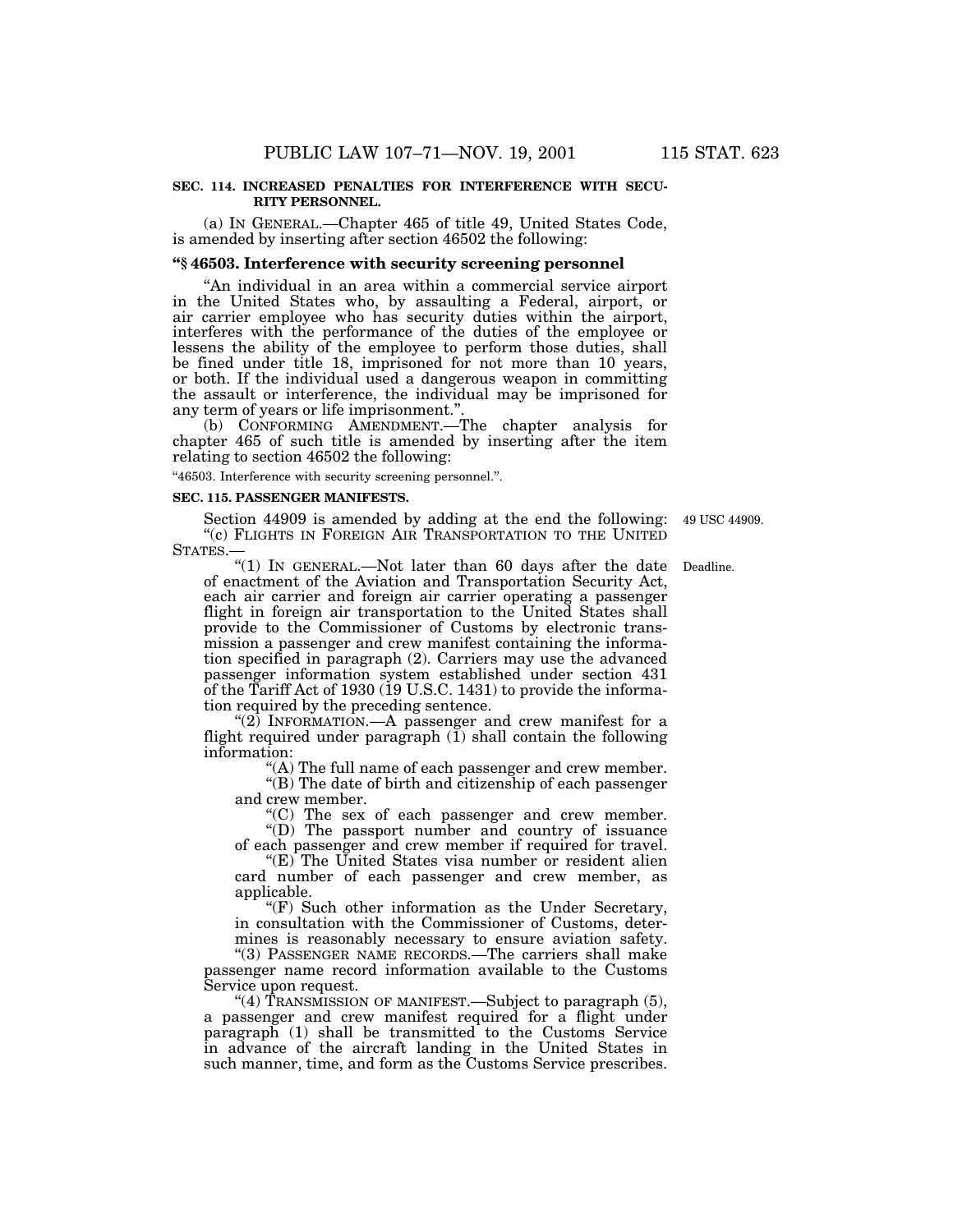''(5) TRANSMISSION OF MANIFESTS TO OTHER FEDERAL AGEN- CIES.—Upon request, information provided to the Under Secretary or the Customs Service under this subsection may be shared with other Federal agencies for the purpose of protecting national security.''.

49 USC 41309 note.

#### **SEC. 116. AIR TRANSPORTATION ARRANGEMENTS IN CERTAIN STATES.**

(a) IN GENERAL.—Notwithstanding any provision of section 41309(a) of title 49, United States Code, to the contrary, air carriers providing air transportation on flights which both originate and terminate at points within the same State may file an agreement, request, modification, or cancellation of an agreement within the scope of that section with the Secretary of Transportation upon a declaration by the Governor of the State that such agreement, request, modification, or cancellation is necessary to ensure the continuing availability of such air transportation within that State.

(b) APPROVAL OF SECRETARY.—The Secretary may approve any such agreement, request, modification, or cancellation and grant an exemption under section 41308(c) of title 49, United States Code, to the extent necessary to effectuate such agreement, request, modification, or cancellation, without regard to the provisions of section 41309(b) or (c) of that title.

(c) PUBLIC INTEREST REQUIREMENT.—The Secretary may approve such an agreement, request, modification, or cancellation if the Secretary determines that—

(1) the State to which it relates has extraordinary air transportation needs and concerns; and

(2) approval is in the public interest.

(d) TERMINATION.—An approval under subsection (b) and an exemption under section 41308(c) of title 49, United States Code, granted under subsection (b) shall terminate on the earlier of the 2 following dates:

(1) A date established by the Secretary in the Secretary's discretion.

(2) October 1, 2002.

(e) EXTENSION.—Notwithstanding subsection (d), if the Secretary determines that it is in the public interest, the Secretary may extend the termination date under subsection  $(d)(2)$  until a date no later than October 1, 2003.

(f) REPORTS.—If the Secretary approves any such agreement, request, modification, or cancellation under this section and grants an exemption, the Secretary shall transmit a report to the Committee on Commerce, Science, and Transportation of the Senate and the Committee on Transportation and Infrastructure of the House of Representatives within 6 months describing what actions have been taken by the air carriers to which the exemption was granted. The Secretary shall also notify those committees if the Secretary extends the termination date under subsection (e).

#### **SEC. 117. AIRLINE COMPUTER RESERVATION SYSTEMS.**

In order to ensure that all airline computer reservation systems maintained by United States air carriers are secure from unauthorized access by persons seeking information on reservations, passenger manifests, or other nonpublic information, the Secretary of Transportation shall require all such air carriers to utilize to the maximum extent practicable the best technology available to secure their computer reservation system against such unauthorized access.

49 USC 44903 note.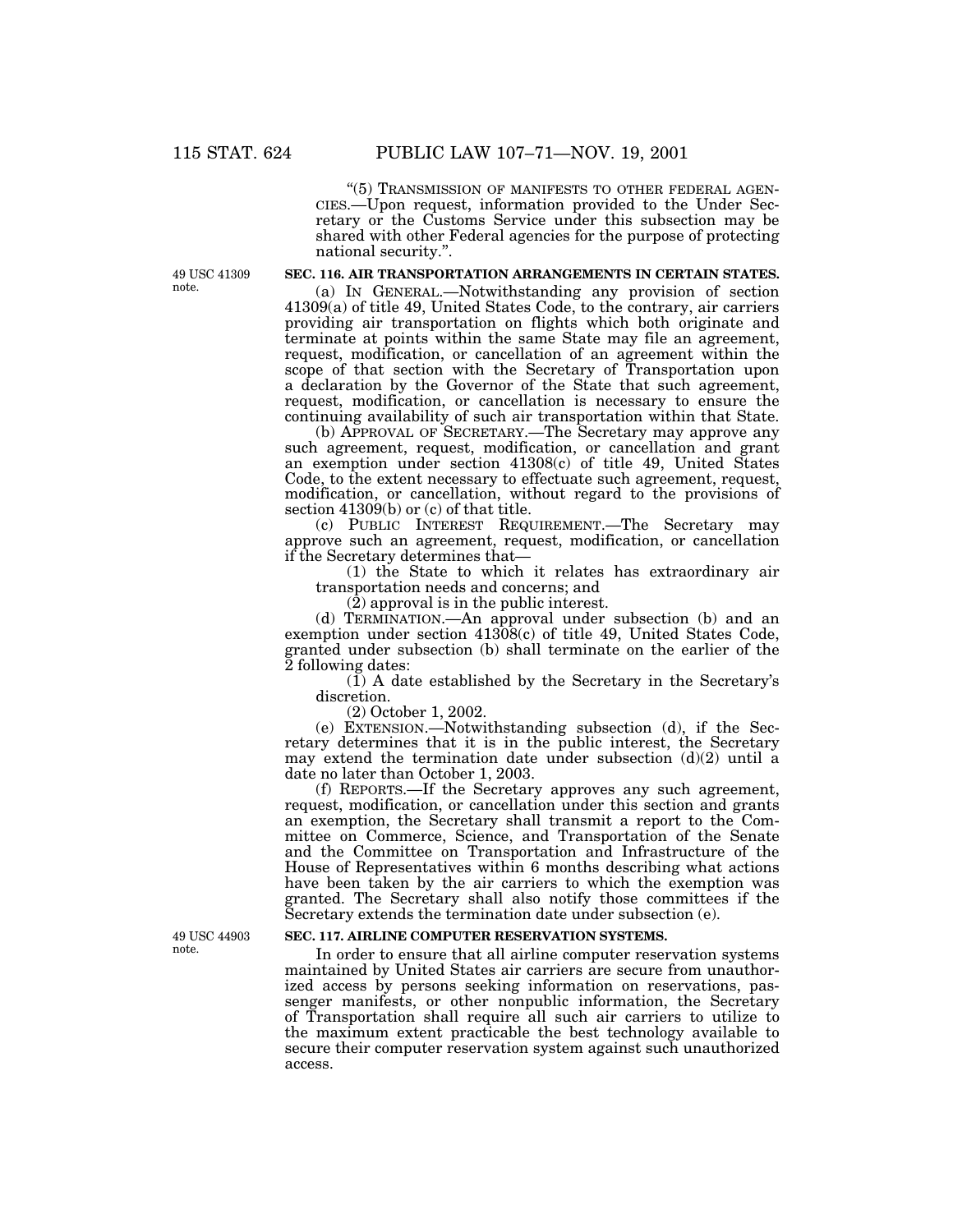## **SEC. 118. SECURITY SERVICE FEE.**

(a) IN GENERAL.—Subchapter II of chapter 449 is amended by adding at the end the following:

## **''§ 44940. Security service fee**

''(a) GENERAL AUTHORITY.—

''(1) PASSENGER FEES.—The Under Secretary of Transportation for Security shall impose a uniform fee, on passengers of air carriers and foreign air carriers in air transportation and intrastate air transportation originating at airports in the United States, to pay for the following costs of providing civil aviation security services:

''(A) Salary, benefits, overtime, retirement and other costs of screening personnel, their supervisors and managers, and Federal law enforcement personnel deployed at airport security screening locations under section 44901.

''(B) The costs of training personnel described in subparagraph (A), and the acquisition, operation, and maintenance of equipment used by such personnel.

''(C) The costs of performing background investigations of personnel described in subparagraphs  $(A)$ ,  $(D)$ ,  $(F)$ , and  $(G)$ .

''(D) The costs of the Federal air marshals program. "(E) The costs of performing civil aviation security

research and development under this title. "(F) The costs of Federal Security Managers under

section 44903. ''(G) The costs of deploying Federal law enforcement personnel pursuant to section 44903(h).

The amount of such costs shall be determined by the Under Secretary and shall not be subject to judicial review.

''(2) AIR CARRIER FEES.—

''(A) AUTHORITY.—In addition to the fee imposed pursuant to paragraph (1), and only to the extent that the Under Secretary estimates that such fee will be insufficient to pay for the costs of providing civil aviation security services described in paragraph (1), the Under Secretary may impose a fee on air carriers and foreign air carriers engaged in air transportation and intrastate air transportation to pay for the difference between any such costs and the amount collected from such fee, as estimated by the Under Secretary at the beginning of each fiscal year. The estimates of the Under Secretary under this subparagraph are not subject to judicial review.

''(B) LIMITATIONS.—

''(i) OVERALL LIMIT.—The amounts of fees collected under this paragraph for each fiscal year may not exceed, in the aggregate, the amounts paid in calendar year 2000 by carriers described in subparagraph (A) for screening passengers and property, as determined by the Under Secretary.

''(ii) PER-CARRIER LIMIT.—The amount of fees collected under this paragraph from an air carrier described in subparagraph  $(A)$  for each of fiscal years 2002, 2003, and 2004 may not exceed the amount paid in calendar year 2000 by that carrier for screening

49 USC 44940 note.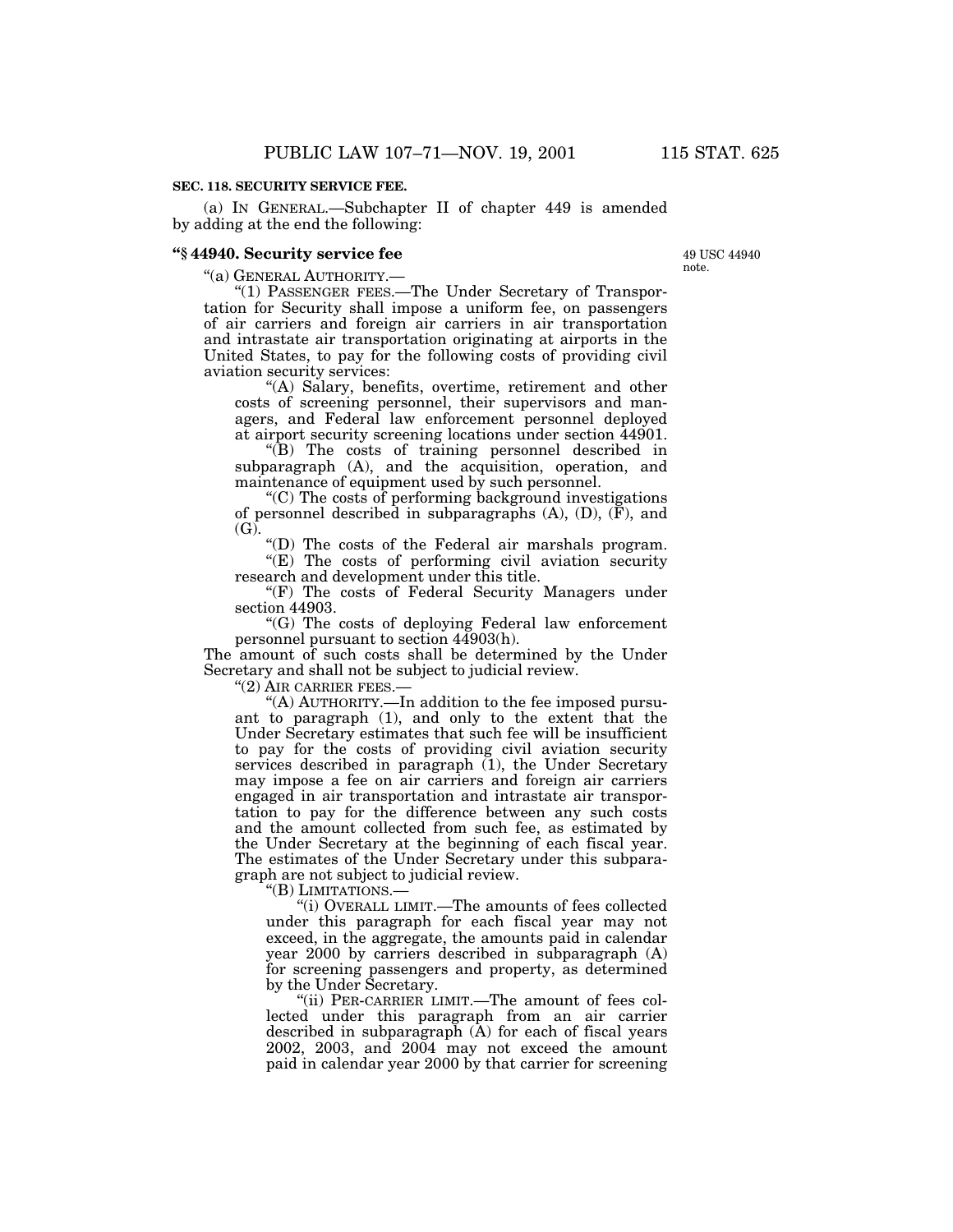passengers and property, as determined by the Under Secretary.

''(iii) ADJUSTMENT OF PER-CARRIER LIMIT.—For fiscal year 2005 and subsequent fiscal years, the percarrier limitation under clause (ii) may be determined by the Under Secretary on the basis of market share or any other appropriate measure in lieu of actual screening costs in calendar year 2000.

"(iv) FINALITY OF DETERMINATIONS.—Determinations of the Under Secretary under this subparagraph are not subject to judicial review.

''(C) SPECIAL RULE FOR FISCAL YEAR 2002.—The amount of fees collected under this paragraph from any carrier for fiscal year 2002 may not exceed the amounts paid by that carrier for screening passengers and property for a period of time in calendar year 2000 proportionate to the period of time in fiscal year 2002 during which fees are collected under this paragraph.

''(b) SCHEDULE OF FEES.—In imposing fees under subsection (a), the Under Secretary shall ensure that the fees are reasonably related to the Transportation Security Administration's costs of

providing services rendered.<br>
"(c) LIMITATION ON FEE.—Fees imposed under subsection (a)(1) may not exceed \$2.50 per enplanement in air transportation or intrastate air transportation that originates at an airport in the United States, except that the total amount of such fees may not exceed \$5.00 per one-way trip.

"(d) IMPOSITION OF FEE.-

''(1) IN GENERAL.—Notwithstanding section 9701 of title 31 and the procedural requirements of section 553 of title 5, the Under Secretary shall impose the fee under subsection  $(a)(1)$ , and may impose a fee under subsection  $(a)(2)$ , through the publication of notice of such fee in the Federal Register and begin collection of the fee within 60 days of the date of enactment of this Act, or as soon as possible thereafter.

"(2) SPECIAL RULES PASSENGER FEES.— $\overline{A}$  fee imposed under subsection  $(a)(1)$  through the procedures under subsection  $(d)$ shall apply only to tickets sold after the date on which such fee is imposed. If a fee imposed under subsection  $(a)(1)$  through the procedures under subsection (d) on transportation of a passenger of a carrier described in subsection  $(a)(1)$  is not collected from the passenger, the amount of the fee shall be paid by the carrier.

''(3) SUBSEQUENT MODIFICATION OF FEE.—After imposing a fee in accordance with paragraph (1), the Under Secretary may modify, from time to time through publication of notice in the Federal Register, the imposition or collection of such fee, or both.

"(4) LIMITATION ON COLLECTION.—No fee may be collected under this section except to the extent that the expenditure of the fee to pay the costs of activities and services for which the fee is imposed is provided for in advance in an appropriations Act.<br>"(e) ADMINISTRATION OF FEES.—

"(1) FEES PAYABLE TO UNDER SECRETARY.—All fees imposed and amounts collected under this section are payable to the Under Secretary.

*Federal Register,* publication. Deadline.

*Federal Register,* publication.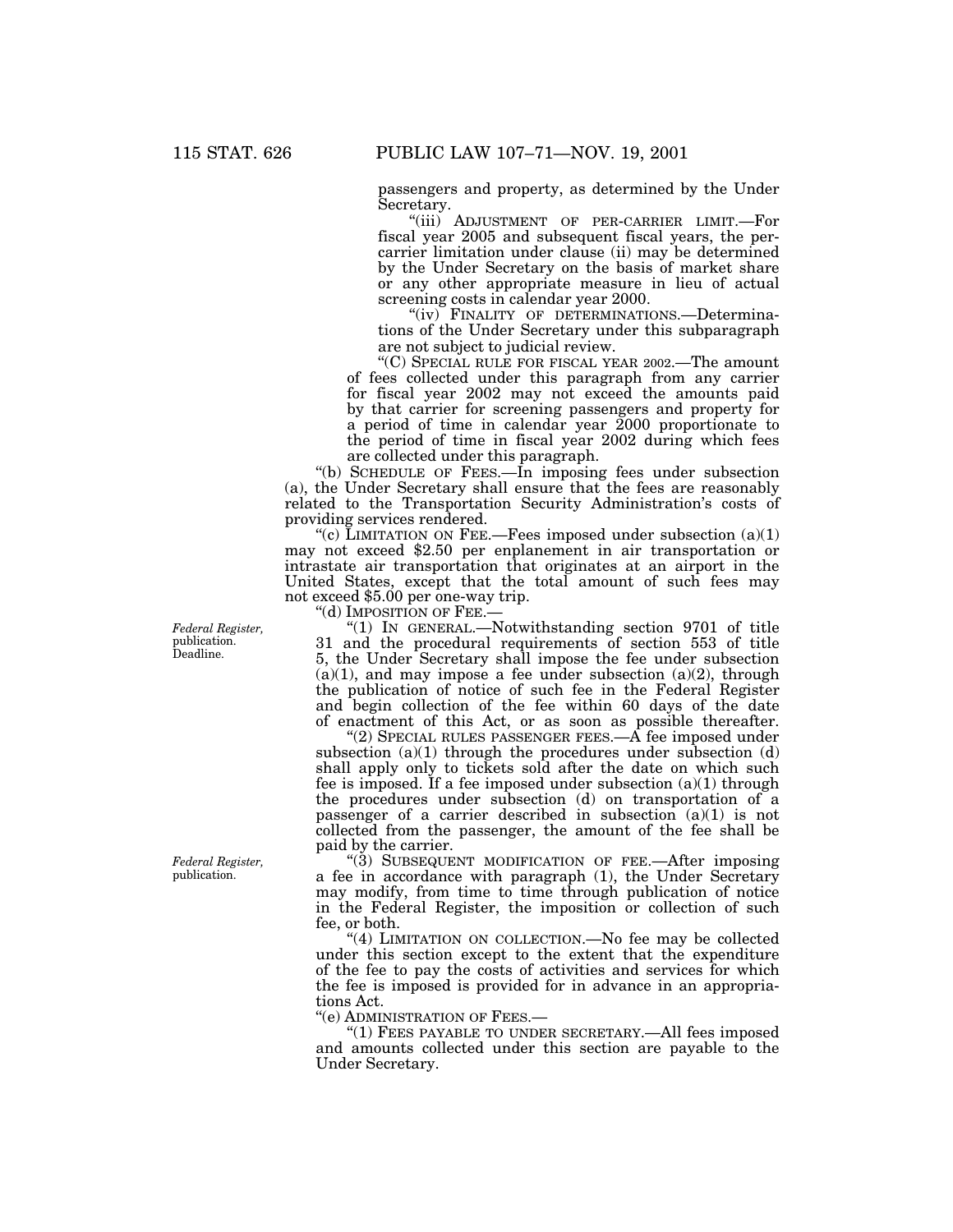"(2) FEES COLLECTED BY AIR CARRIER.—A fee imposed under subsection  $(a)(1)$  shall be collected by the air carrier or foreign air carrier that sells a ticket for transportation described in subsection  $(a)(1)$ .

"(3) DUE DATE FOR REMITTANCE.—A fee collected under this section shall be remitted on the last day of each calendar month by the carrier collecting the fee. The amount to be remitted shall be for the calendar month preceding the calendar

"(4) INFORMATION.—The Under Secretary may require the provision of such information as the Under Secretary decides is necessary to verify that fees have been collected and remitted

"(5) FEE NOT SUBJECT TO TAX.—For purposes of section 4261 of the Internal Revenue Code of  $1986$  (26 U.S.C. 4261), a fee imposed under this section shall not be considered to be part of the amount paid for taxable transportation.

"(6) COST OF COLLECTING FEE.—No portion of the fee collected under this section may be retained by the air carrier or foreign air carrier for the costs of collecting, handling, or remitting the fee except for interest accruing to the carrier after collection and before remittance.

''(f) RECEIPTS CREDITED AS OFFSETTING COLLECTIONS.—Notwithstanding section 3302 of title 31, any fee collected under this section—

 $\mathrm{``(1)}$  shall be credited as offsetting collections to the account that finances the activities and services for which the fee is imposed;

" $(2)$  shall be available for expenditure only to pay the costs of activities and services for which the fee is imposed; and

''(3) shall remain available until expended.

"(g) REFUNDS.—The Under Secretary may refund any fee paid by mistake or any amount paid in excess of that required.

''(h) EXEMPTIONS.—The Under Secretary may exempt from the passenger fee imposed under subsection  $(a)(1)$  any passenger enplaning at an airport in the United States that does not receive screening services under section 44901 for that segment of the trip for which the passenger does not receive screening.''.

(b) CONFORMING AMENDMENT.—The analysis for such chapter is amended by adding at the end the following:

''44940. Security service fee.''.

(c) SPECIFIC AUTHORIZATION OF APPROPRIATIONS.— (1) IN GENERAL.—Part C of subtitle VII of title 49, United States Code, is amended by adding at the end the following:

## **''CHAPTER 483—AVIATION SECURITY FUNDING**

''Sec.

"48301. Aviation security funding.

## **''§ 48301. Aviation security funding**

"(a) IN GENERAL.—There are authorized to be appropriated for fiscal years 2002, 2003, 2004, and 2005 such sums as may be necessary to carry out chapter 449 and related aviation security activities under this title. Any amounts appropriated pursuant to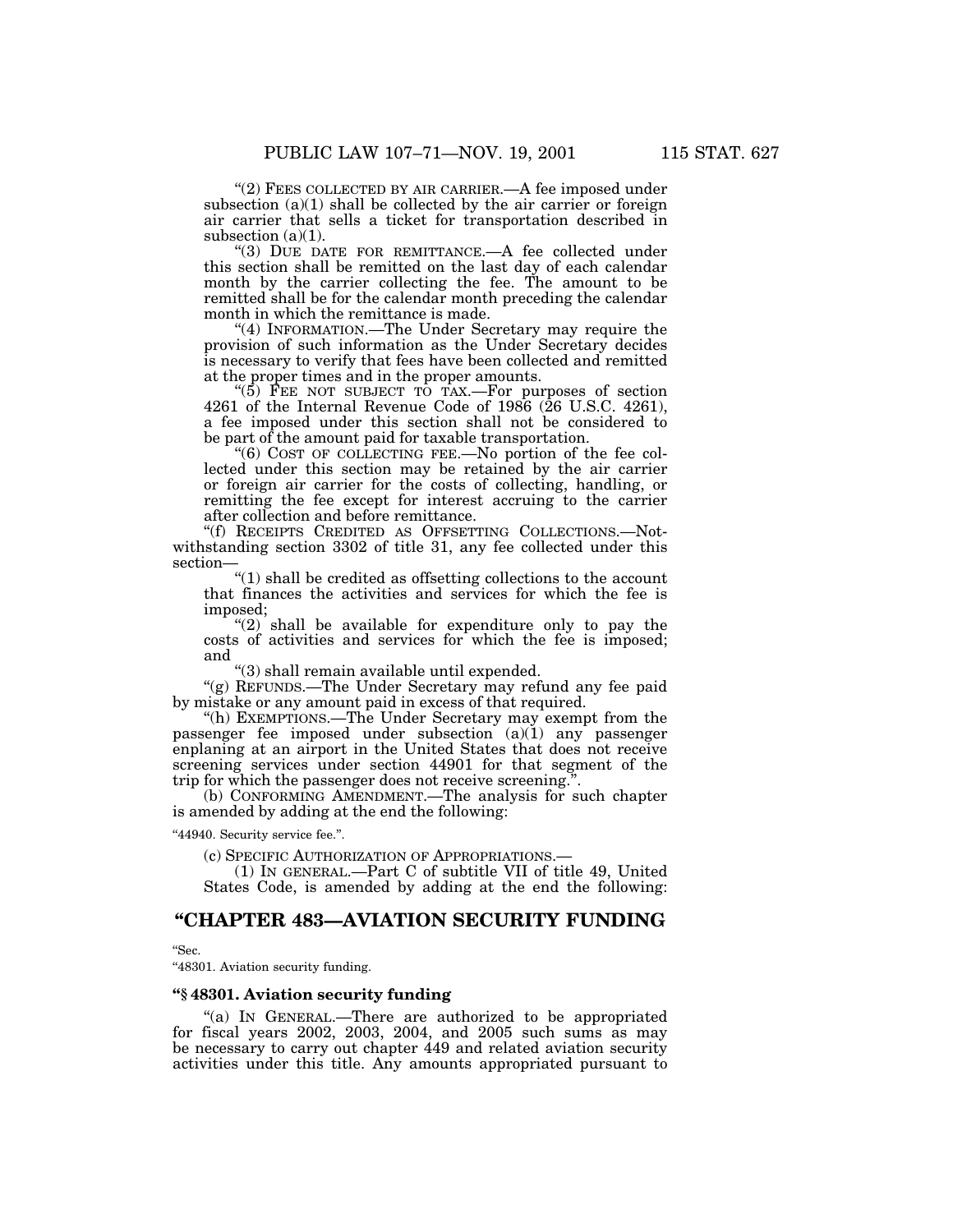this section for fiscal year 2002 shall remain available until expended.

''(b) GRANTS FOR AIRCRAFT SECURITY.—There is authorized to be appropriated \$500,000,000 for fiscal year 2002 to the Secretary of Transportation to make grants to or other agreements with air carriers (including intrastate air carriers) to—

''(1) fortify cockpit doors to deny access from the cabin to the pilots in the cockpit;

" $(2)$  provide for the use of video monitors or other devices" to alert the cockpit crew to activity in the passenger cabin;

''(3) ensure continuous operation of the aircraft transponder in the event the crew faces an emergency; and

''(4) provide for the use of other innovative technologies to enhance aircraft security.''.

(2) CONFORMING AMENDMENT.—The subtitle analysis for subtitle VII of title 49, United States Code, is amended by inserting after the item relating to chapter 482 the following:

''483. Aviation Security Funding .................................................................... 48301''.

## **SEC. 119. INCREASED FUNDING FLEXIBILITY FOR AVIATION SECU-RITY.**

(a) LIMITED USE OF AIRPORT IMPROVEMENT PROGRAM FUNDS.—

(1) AIRPORT DEVELOPMENT FUNDS.—Section 47102(3) of title 49, United States Code, is amended by adding at the end the following:

''(J) in fiscal year 2002, any additional security related activity required by law or by the Secretary after September 11, 2001, and before October 1, 2002.

" $(K)$  in fiscal year 2002 with respect to funds apportioned under section 47114 in fiscal years 2001 and 2002, any activity, including operational activities, of an airport that is not a primary airport if that airport is located within the confines of enhanced class B airspace, as defined by Notice to Airmen FDC 1/0618 issued by the Federal Aviation Administration and the activity was carried out when any restriction in the Notice is in effect.

''(L) in fiscal year 2002, payments for debt service on indebtedness incurred to carry out a project at an airport owned or controlled by the sponsor or at a privately owned or operated airport passenger terminal financed by indebtedness incurred by the sponsor if the Secretary determines that such payments are necessary to prevent a default on the indebtedness.''.

(2) ALLOWABLE COSTS.—Section 47110(b)(2) of title 49, United States Code, is amended—

 $(A)$  by striking "or" in subparagraph  $(B)$ ;

(B) by inserting "or" after "executed;" in subparagraph (C); and

(C) by adding at the end the following:

''(D) if the cost is incurred after September 11, 2001, for a project described in section  $47102(3)(J)$ ,  $47102(3)(K)$ , or 47102(3)(L) and shall not depend upon the date of execution of a grant agreement made under this subchapter;''.

(3) DISCRETIONARY GRANTS.—Section 47115 of title 49, United States Code, is amended by adding at the end the following: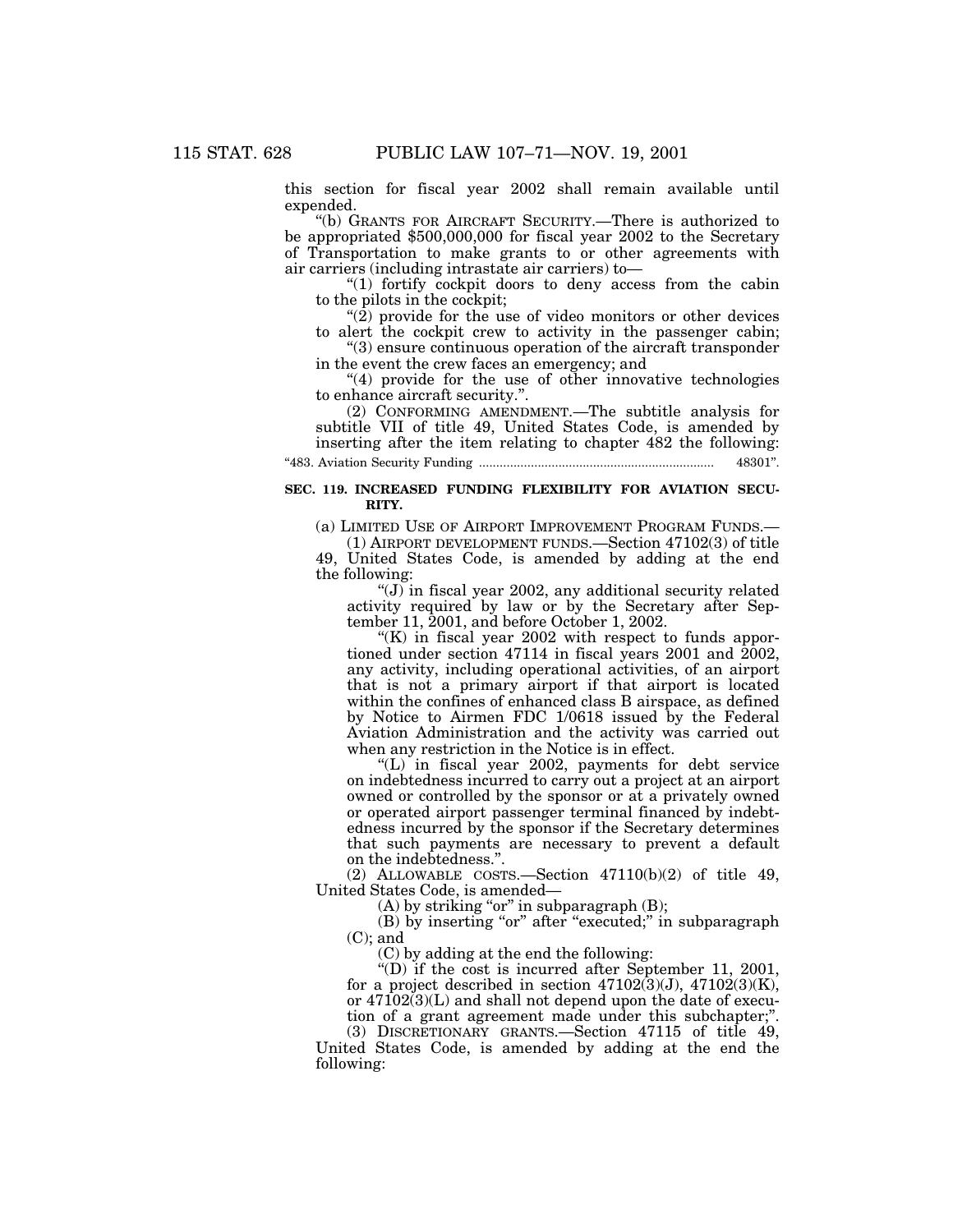''(i) CONSIDERATIONS FOR PROJECT UNDER EXPANDED SECURITY ELIGIBILITY.—In order to assure that funding under this subchapter is provided to the greatest needs, the Secretary, in selecting a project described in section 47102(3)(J) for a grant, shall consider the non-federal resources available to sponsor, the use of such non-federal resources, and the degree to which the sponsor is providing increased funding for the project.''.

(4) FEDERAL SHARE.—Section 47109(a) of title 49, United States Code, is amended—

 $(A)$  by striking "and" in paragraph  $(3)$ ;

(B) by striking "47134." in paragraph (4) and inserting "47134; and"; and

(C) by adding at the end the following:

''(5) for fiscal year 2002, 100 percent for a project described in section  $47102(3)(J)$ ,  $47102(3)(K)$ , or  $47102(3)(L)$ .".

(5) AIRPORT DEVELOPMENT.—Section 47102(3)(B) of title 49, United States Code, is amended—

 $(A)$  by striking "and" at the end of clause (viii);

(B) by striking the period at the end of clause (ix) and inserting ''; and''; and

(C) by inserting after clause (ix) the following new clause:

''(x) replacement of baggage conveyor systems, and reconfiguration of terminal baggage areas, that the Secretary determines are necessary to install bulk explosive detection devices.''.

(b) APPORTIONED FUNDS.—For the purpose of carrying out sec-49 USC 47114 tion 47114 of title 49, United States Code, for fiscal year 2003, the Secretary shall use, in lieu of passenger boardings at an airport during the prior calendar year, the greater of—

(1) the number of passenger boardings at that airport during 2000; or

(2) the number of passenger boardings at that airport during 2001.

(c) EXPEDITED PROCESSING OF SECURITY-RELATED PFC REQUESTS.—The Administrator of the Federal Aviation Administration shall, to the extent feasible, expedite the processing and approval of passenger facility fee requests under subchapter I of chapter 471 of title 49, United States Code, for projects described in section 47192(3)(J) of title 49, United States Code.

(d) AMENDMENT OF GENERAL FEE SCHEDULE PROVISION.—Section 45301(b)(1)(B) of title 49, United States Code, is amended—

(1) by striking ''directly'' and inserting ''reasonably'';

(2) by striking ''Administration's costs'' and inserting "Administration's costs, as determined by the Administrator,"; and

(3) by adding at the end ''The Determination of such costs by the Administrator is not subject to judicial review.''.

## **SEC. 120. CHEMICAL AND BIOLOGICAL WEAPON DETECTION.**

Section  $44903(c)(2)(C)$  of title 49, United States Code, is amended to read as follows:

> ''(C) MAXIMUM USE OF CHEMICAL AND BIOLOGICAL WEAPON DETECTION EQUIPMENT.—The Secretary of Transportation may require airports to maximize the use of technology and equipment that is designed to detect or neutralize potential chemical or biological weapons.''.

note.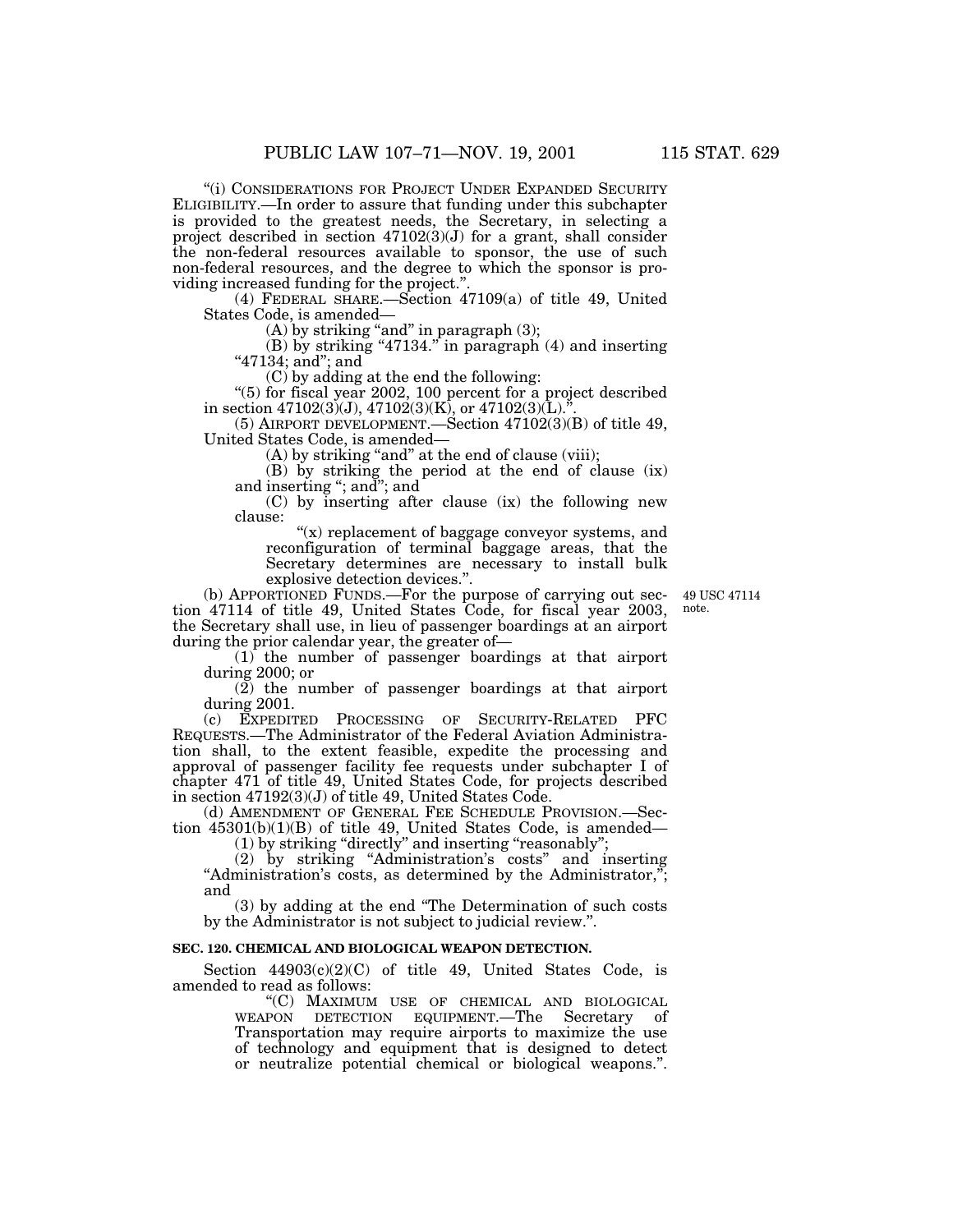49 USC 44903 note.

## **SEC. 121. AUTHORIZATION OF FUNDS FOR REIMBURSEMENT OF AIR-PORTS FOR SECURITY MANDATES.**

(a) AIRPORT SECURITY.—There is authorized to be appropriated to the Secretary of Transportation for fiscal years 2002 and 2003 a total of \$1,500,000,000 to reimburse airport operators, on-airport parking lots, and vendors of on-airfield direct services to air carriers for direct costs incurred by such operators to comply with new, additional, or revised security requirements imposed on such operators by the Federal Aviation Administration or Transportation Security Administration on or after September 11, 2001. Such sums shall remain available until expended.

(b) DOCUMENTATION OF COSTS; AUDIT. The Secretary may not reimburse an airport operator, on-airport parking lot, or vendor of on-airfield direct services to air carriers under this section for any cost for which the airport operator, on-airport parking lot, or vendor of on-airfield direct services does not demonstrate to the satisfaction of the Secretary, using sworn financial statements or other appropriate data, that—

 $(1)$  the cost is eligible for reimbursement under subsection  $(a)$ ; and

(2) the cost was incurred by the airport operator, on-airport parking lot, or vendor of on-airfield direct services to air carriers.

The Inspector General of the Department of Transportation and the Comptroller General of the United States may audit such statements and may request any other information necessary to conduct such an audit.

(c) CLAIM PROCEDURE.—Within 30 days after the date of enactment of this Act, the Secretary, after consultation with airport operators, on-airport parking lots, and vendors of on-airfield direct services to air carriers, shall publish in the Federal Register the procedures for filing claims for reimbursement under this section of eligible costs incurred by airport operators.

## **SEC. 122. SENSE OF THE CONGRESS.**

It is the sense of the Congress that—

(1) an airport receiving Federal financial assistance should meet with the tenants of the airport (other than air carriers and foreign air carriers) to discuss adjustments of the rent of the tenants to account for losses in revenue incurred by the tenants on and after September 11, 2001;

(2) an air carrier that received financial assistance under the Air Transportation Safety and System Stabilization Act or under title 49, United States Code, since September 11, 2001, should meet with airport operators to discuss payment of applicable rates, charges, and fees; and

(3) the Federal Aviation Administration should maintain its current restriction on carry-on baggage of 1 bag and 1 personal item.

#### **SEC. 123. AIRPORT IMPROVEMENT PROGRAMS.**

49 USC 47106.

(a) COMPETITION PLAN.—Section 47106(f) is amended—

(1) by redesignating paragraph (3) as paragraph (4); and

(2) by inserting after paragraph (2) the following:

''(3) SPECIAL RULE FOR FISCAL YEAR 2002.—This subsection does not apply to any passenger facility fee approved, or grant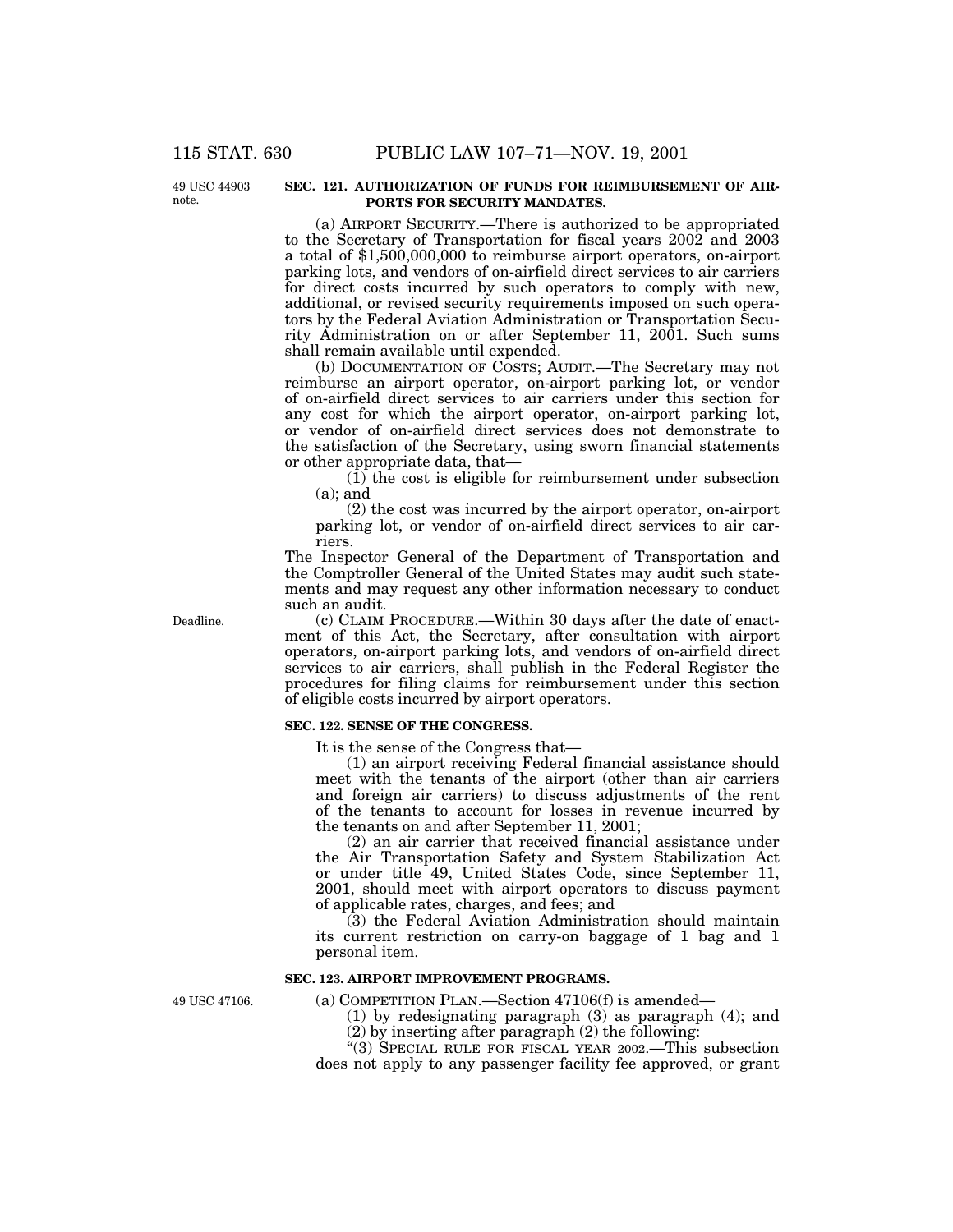made, in fiscal year 2002 if the fee or grant is to be used to improve security at a covered airport.".

(b) CONFORMING AMENDMENT TO AIRPORT AND AIRWAY TRUST FUND.—Section 9502(d)(1)(A) of the Internal Revenue Code of 1986 (relating to airport and airway program) is amended by inserting "or the Aviation and Transportation Security Act" after "21st Century''.

#### **SEC. 124. TECHNICAL CORRECTIONS.**

(a) REPORT DEADLINE.—Section 106(a) of the Air Transportation Safety and System Stabilization Act (Public Law 107–42) is amended by striking "February 1, 2001" and inserting "February

1, 2002". (b) INSURANCE AND REINSURANCE OF AIRCRAFT.—Section 44306(c) (as redesignated by section 201(d) of such Act) is amended by inserting "in the interest of air commerce or national security or" before "to carry out foreign policy".

 $\chi$ ) between the CREDIT INSTRUMENTS.—Section  $102(c)(2)(A)$  of such Act is amended by striking "representatives" and inserting "representations''.

(d) MAXIMUM AMOUNT OF COMPENSATION PAYABLE PER AIR CARRIER.—Section 103 of such Act is amended by adding at the end the following:

''(d) COMPENSATION FOR CERTAIN AIR CARRIERS.—

''(1) SET-ASIDE.—The President may set aside a portion of the amount of compensation payable to air carriers under section  $101(a)(2)$  to provide compensation to classes of air carriers, such as air tour operators and air ambulances (including hospitals operating air ambulances) for whom the application of a distribution formula containing available seat miles as a factor would inadequately reflect their share of direct and incremental losses. The President shall reduce the  $$4,500,000,000$  specified in subsection (b)(2)(A)(i) by the amount set aside under this subsection.

"(2) DISTRIBUTION OF AMOUNTS.—The President shall distribute the amount set aside under this subsection proportionally among such air carriers based on an appropriate auditable measure, as determined by the President.''.

## **SEC. 125. ENCOURAGING AIRLINE EMPLOYEES TO REPORT SUS-PICIOUS ACTIVITIES.**

(a) IN GENERAL.—Subchapter II of chapter 449 of title 49, United States Code, is amended by inserting at the end the following:

## **''§ 44941. Immunity for reporting suspicious activities**

''(a) IN GENERAL.—Any air carrier or foreign air carrier or any employee of an air carrier or foreign air carrier who makes a voluntary disclosure of any suspicious transaction relevant to a possible violation of law or regulation, relating to air piracy, a threat to aircraft or passenger safety, or terrorism, as defined by section 3077 of title 18, United States Code, to any employee or agent of the Department of Transportation, the Department of Justice, any Federal, State, or local law enforcement officer, or any airport or airline security officer shall not be civilly liable to any person under any law or regulation of the United States, any constitution, law, or regulation of any State or political subdivision of any State, for such disclosure.

26 USC 9502.

49 USC 40101 note.

49 USC 44306.

49 USC 40101 note.

49 USC 40101 note.

President.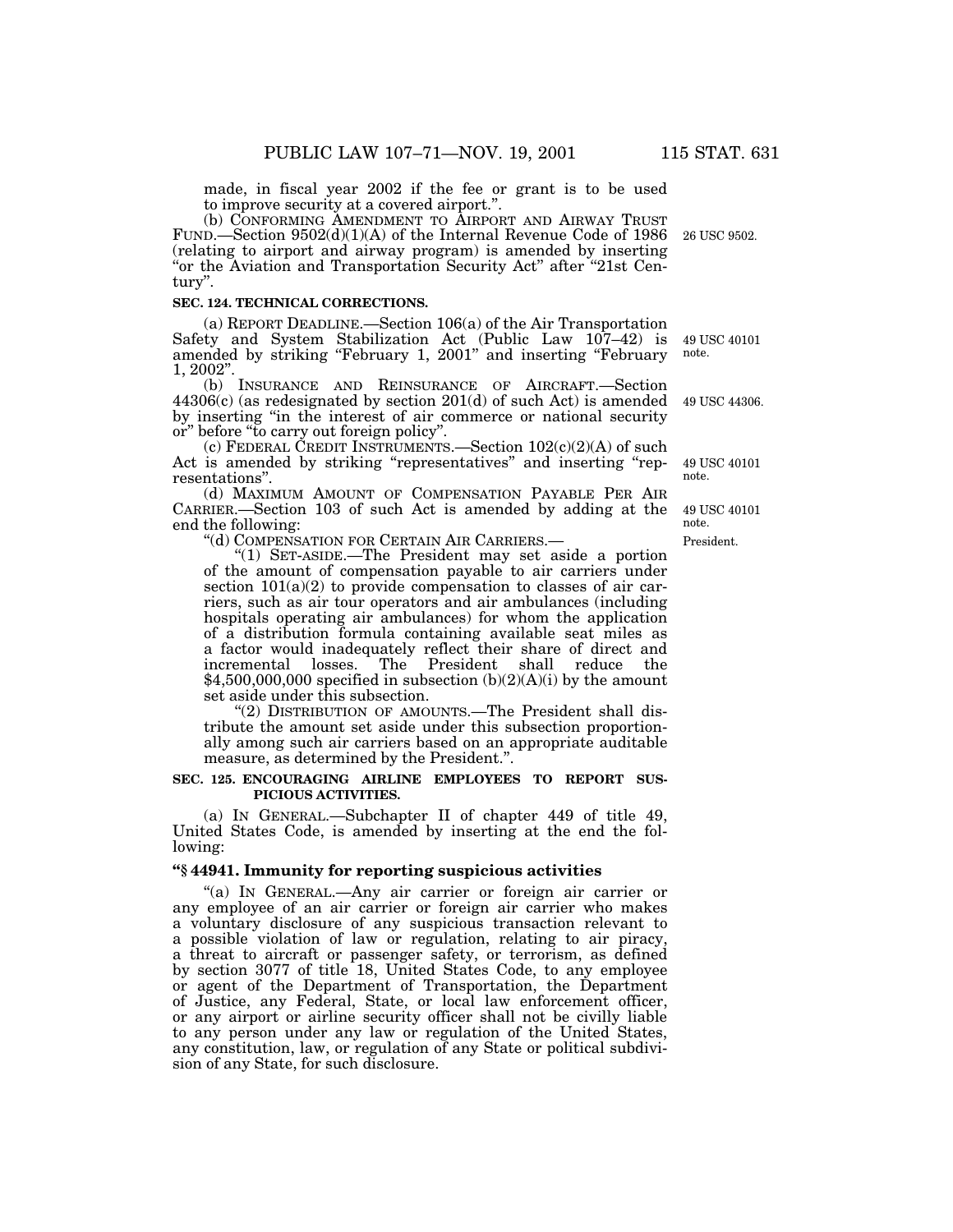''(b) APPLICATION.—Subsection (a) shall not apply to— ''(1) any disclosure made with actual knowledge that the

" $(2)$  any disclosure made with reckless disregard as to the truth or falsity of that disclosure."

(b) CONFORMING AMENDMENT.—The chapter analysis for such chapter is amended by adding at the end the following:

''44941. Immunity for reporting suspicious activities.''.

#### **SEC. 126. LESS-THAN-LETHAL WEAPONRY FOR FLIGHT DECK CREWS.**

(a) NATIONAL INSTITUTE OF JUSTICE STUDY.—The National Institute of Justice shall assess the range of less-than-lethal weaponry available for use by a flight deck crewmember temporarily to incapacitate an individual who presents a clear and present danger to the safety of the aircraft, its passengers, or individuals on the ground and report its findings and recommendations to the Secretary of Transportation within 90 days after the date of enactment of this Act.

(b) ARMING FLIGHT DECK CREW.—Section 44903 of title 49, United States Code, is amended by adding at the end the following:

"(h) AUTHORITY TO ARM FLIGHT DECK CREW WITH LESS-THAN-LETHAL WEAPONS.—

" $(1)$  In GENERAL.—If the Secretary, after receiving the recommendations of the National Institute of Justice, determines, with the approval of the Attorney General and the Secretary of State, that it is appropriate and necessary and would effectively serve the public interest in avoiding air piracy, the Secretary may authorize members of the flight deck crew on any aircraft providing air transportation or intrastate air transportation to carry a less-than-lethal weapon while the aircraft is engaged in providing such transportation.

 $\Gamma$ (2) USAGE.—If the Secretary grants authority under paragraph (1) for flight deck crew members to carry a less-thanlethal weapon while engaged in providing air transportation

"(A) prescribe rules requiring that any such crew member be trained in the proper use of the weapon; and "(B) prescribe guidelines setting forth the circumstances under which such weapons may be used.''.

#### **SEC. 127. MAIL AND FREIGHT WAIVERS.**

(a) IN GENERAL.—During a national emergency affecting air transportation or intrastate air transportation, the Secretary of Transportation, after consultation with the Transportation Security Oversight Board, may grant a complete or partial waiver of any restrictions on the carriage by aircraft of freight, mail, emergency medical supplies, personnel, or patients on aircraft, imposed by the Department of Transportation (or other Federal agency or department) that would permit such carriage of freight, mail, emergency medical supplies, personnel, or patients on flights, to, from, or within a State if the Secretary determines that—

 $(1)$  extraordinary air transportation needs or concerns exist; and

(2) the waiver is in the public interest, taking into consideration the isolation of and dependence on air transportation of the State.

Regulations.

Guidelines.

49 USC 40101 note.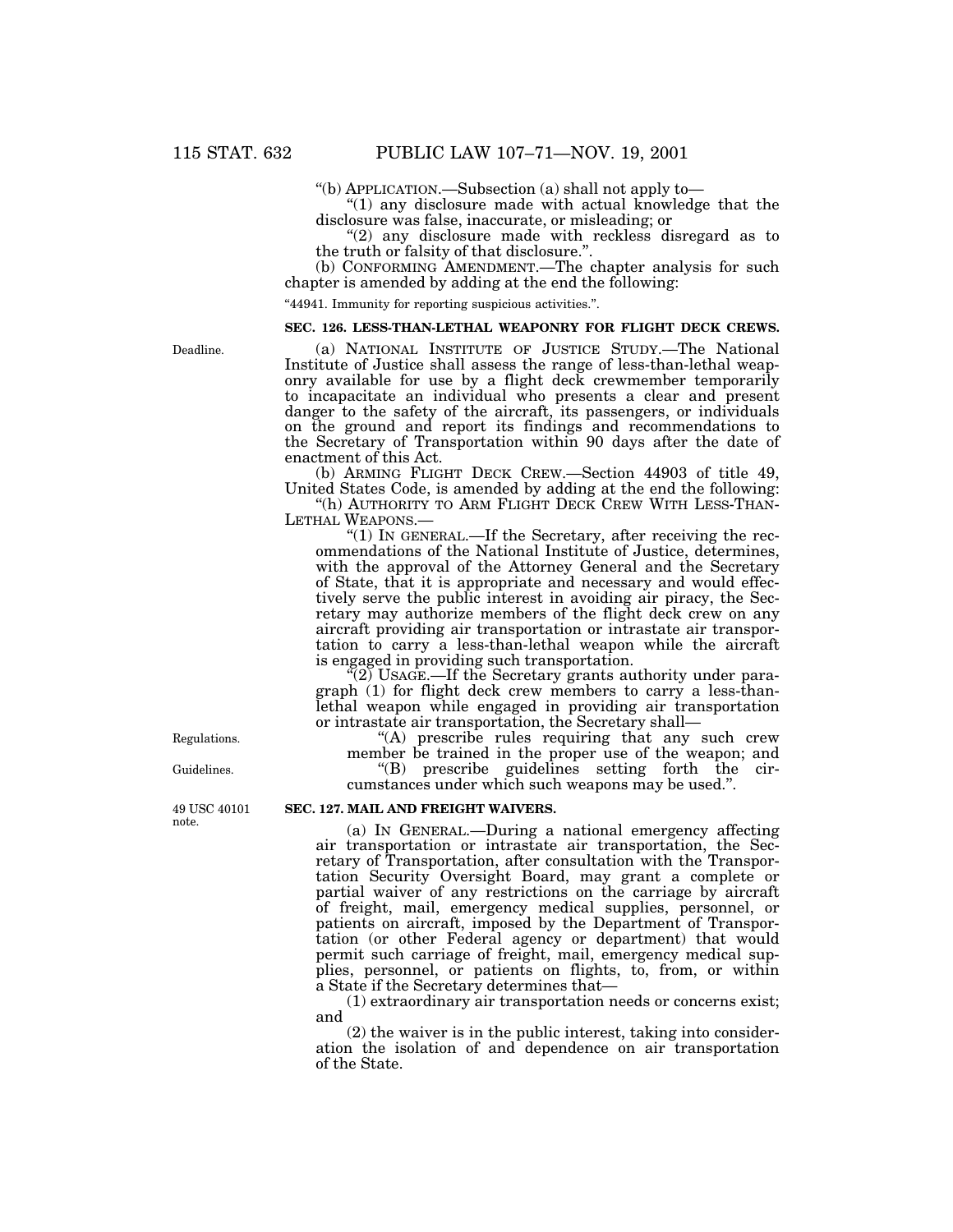(b) LIMITATIONS.—The Secretary may impose reasonable limitations on any such waiver.

## **SEC. 128. FLIGHT DECK SECURITY.**

49 USC 44903 note.

The pilot of a passenger aircraft operated by an air carrier in air transportation or intrastate air transportation is authorized to carry a firearm into the cockpit if— (1) the Under Secretary of Transportation for Security

approves;

(2) the air carrier approves;

(3) the firearm is approved by the Under Secretary; and (4) the pilot has received proper training for the use of

the firearm, as determined by the Under Secretary.

## **SEC. 129. AMENDMENTS TO AIRMEN REGISTRY AUTHORITY.**

Section  $44703(g)$  of title 49, United States Code, is amended—

 $(1)$  in the first sentence of paragraph  $(1)$ –

(A) by striking "pilots" and inserting "airmen"; and (B) by striking the period and inserting ''and related to combating acts of terrorism.''; and

(2) by adding at the end, the following new paragraphs: "(3) For purposes of this section, the term 'acts of terrorism' means an activity that involves a violent act or an act dangerous to human life that is a violation of the criminal laws of the United States or of any State, or that would be a criminal violation if committed within the jurisdiction of the United States or of any State, and appears to be intended to intimidate or coerce a civilian population to influence the policy of a government by intimidation or coercion or to affect the conduct of a government by assassination or kidnaping.

''(4) The Administrator is authorized and directed to work with State and local authorities, and other Federal agencies, to assist in the identification of individuals applying for or holding airmen certificates.''.

## **SEC. 130. RESULTS-BASED MANAGEMENT.**

Subchapter II of chapter 449 of title 49, United States Code, is amended by adding at the end the following:

## **''§ 44942. Performance goals and objectives**

''(a) SHORT TERM TRANSITION.—

" $(1)$  In GENERAL.—Within 180 days after the date of enact- Deadline. ment of the Aviation and Transportation Security Act, the Under Secretary for Transportation Security may, in consultation with Congress—

''(A) establish acceptable levels of performance for aviation security, including screening operations and access control, and

''(B) provide Congress with an action plan, containing measurable goals and milestones, that outlines how those levels of performance will be achieved.

"(2) BASICS OF ACTION PLAN.—The action plan shall clarify the responsibilities of the Transportation Security Administration, the Federal Aviation Administration and any other agency or organization that may have a role in ensuring the safety and security of the civil air transportation system.

''(b) LONG-TERM RESULTS-BASED MANAGEMENT.— ''(1) PERFORMANCE PLAN AND REPORT.—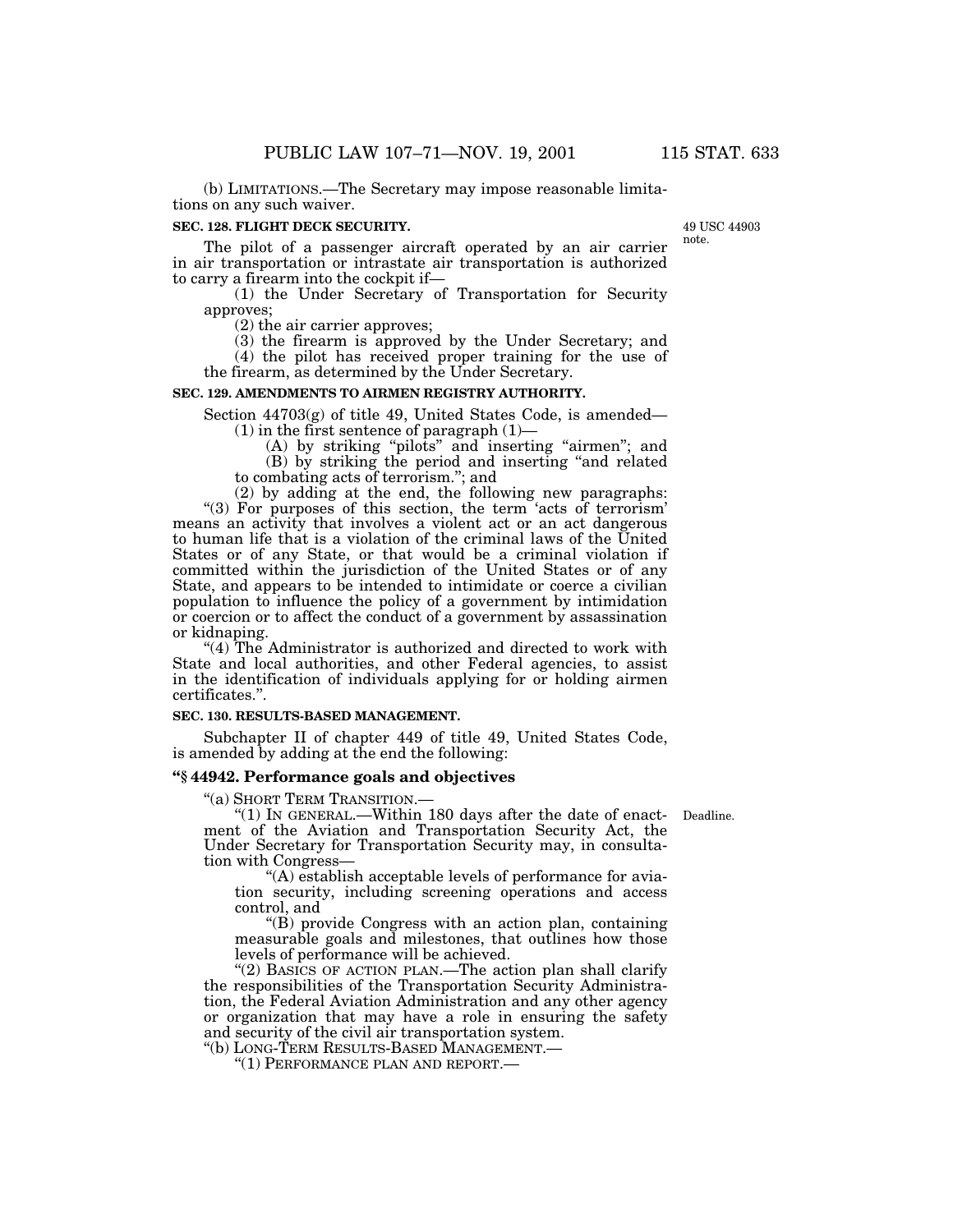''(A) PERFORMANCE PLAN.—

''(i) Each year, consistent with the requirements of the Government Performance and Results Act of 1993 (GPRA), the Secretary and the Under Secretary for Transportation Security shall agree on a performance plan for the succeeding 5 years that establishes measurable goals and objectives for aviation security. The plan shall identify action steps necessary to achieve such goals.

''(ii) In addition to meeting the requirements of GPRA, the performance plan should clarify the responsibilities of the Secretary, the Under Secretary for Transportation Security and any other agency or organization that may have a role in ensuring the safety and security of the civil air transportation system.

''(B) PERFORMANCE REPORT.—Each year, consistent with the requirements of GPRA, the Under Secretary for Transportation Security shall prepare and submit to Congress an annual report including an evaluation of the extent goals and objectives were met. The report shall include the results achieved during the year relative to the goals established in the performance plan.

## **''§ 44943. Performance management system**

"(a) ESTABLISHING A FAIR AND EQUITABLE SYSTEM FOR MEAS-URING STAFF PERFORMANCE.—The Under Secretary for Transportation Security shall establish a performance management system which strengthens the organization's effectiveness by providing for the establishment of goals and objectives for managers, employees, and organizational performance consistent with the performance plan.

''(b) ESTABLISHING MANAGEMENT ACCOUNTABILITY FOR MEETING PERFORMANCE GOALS.—

''(1) IN GENERAL.—Each year, the Secretary and Under Secretary of Transportation for Security shall enter into an annual performance agreement that shall set forth organizational and individual performance goals for the Under Secretary.

 $(2)$  GOALS.—Each year, the Under Secretary and each senior manager who reports to the Under Secretary shall enter into an annual performance agreement that sets forth organization and individual goals for those managers. All other employees hired under the authority of the Under Secretary shall enter into an annual performance agreement that sets forth organization and individual goals for those employees.

''(c) PERFORMANCE-BASED SERVICE CONTRACTING.—To the extent contracts, if any, are used to implement the Aviation Security Act, the Under Secretary for Transportation Security shall, to the extent practical, maximize the use of performance-based service contracts. These contracts should be consistent with guidelines published by the Office of Federal Procurement Policy.''.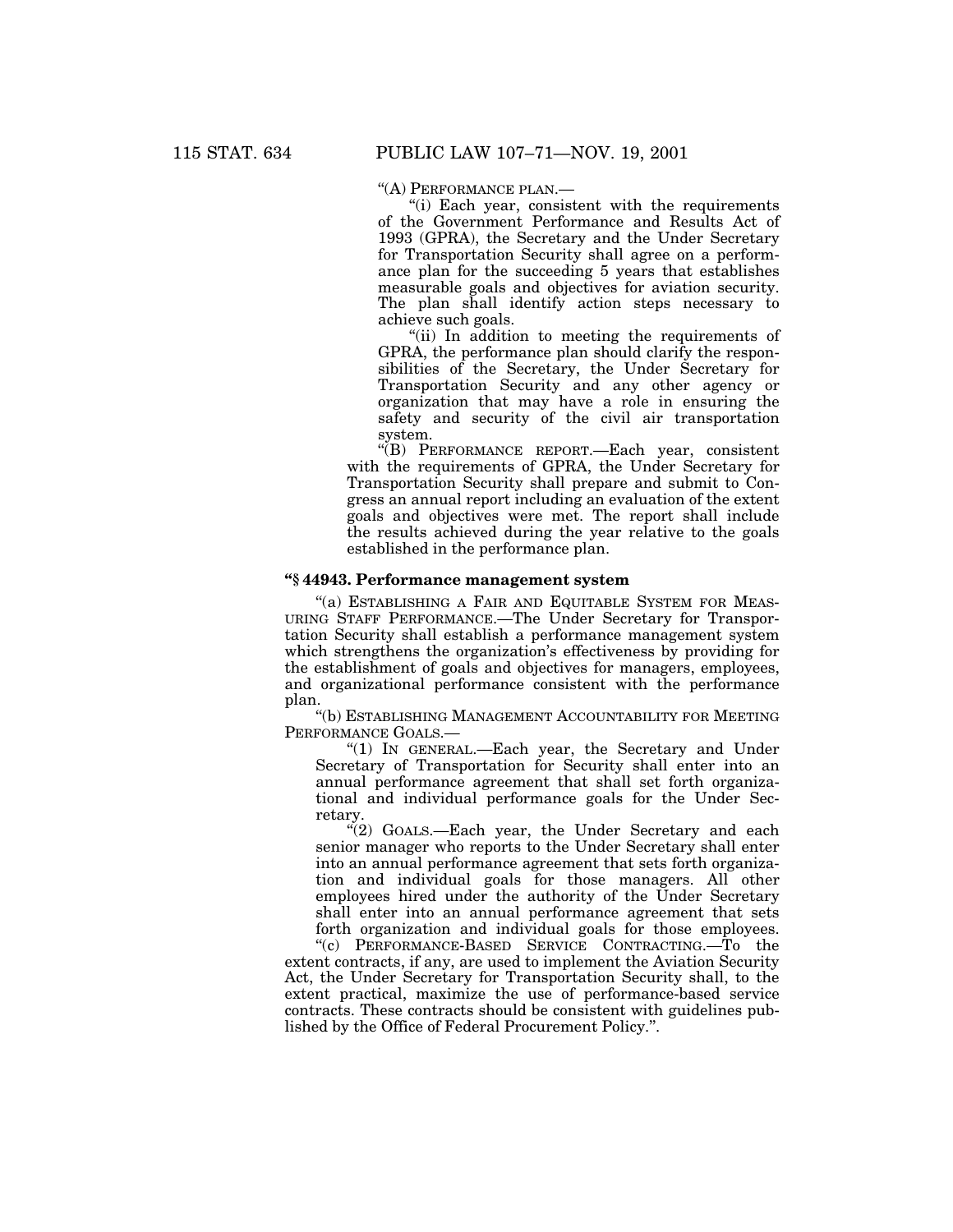## **SEC. 131. VOLUNTARY PROVISION OF EMERGENCY SERVICES DURING COMMERCIAL FLIGHTS.**

(a) IN GENERAL.—Subchapter II of chapter 449 of title 49, United States Code, is amended by adding at the end the following new section:

## **''§ 44944. Voluntary provision of emergency services**

''(a) PROGRAM FOR PROVISION OF VOLUNTARY SERVICES.— ''(1) PROGRAM.—The Under Secretary of Transportation for Transportation Security shall carry out a program to permit qualified law enforcement officers, firefighters, and emergency medical technicians to provide emergency services on commercial air flights during emergencies.  $\degree$ (2) REQUIREMENTS.—The Under Secretary shall establish

such requirements for qualifications of providers of voluntary services under the program under paragraph (1), including training requirements, as the Under Secretary considers appro-

priate.<br>
"(3) CONFIDENTIALITY OF REGISTRY.—If as part of the program under paragraph (1) the Under Secretary requires or permits registration of law enforcement officers, firefighters, or emergency medical technicians who are willing to provide emergency services on commercial flights during emergencies, the Under Secretary shall take appropriate actions to ensure that the registry is available only to appropriate airline personnel and otherwise remains confidential.

"(4) CONSULTATION.—The Under Secretary shall consult with appropriate representatives of the commercial airline industry, and organizations representing community-based law enforcement, firefighters, and emergency medical technicians, in carrying out the program under paragraph (1), including the actions taken under paragraph (3).

''(b) EXEMPTION FROM LIABILITY.—An individual shall not be liable for damages in any action brought in a Federal or State court that arises from an act or omission of the individual in providing or attempting to provide assistance in the case of an in-flight emergency in an aircraft of an air carrier if the individual meets such qualifications as the Under Secretary shall prescribe for purposes of this section.

''(c) EXCEPTION.—The exemption under subsection (b) shall not apply in any case in which an individual provides, or attempts to provide, assistance described in that paragraph in a manner that constitutes gross negligence or willful misconduct.''.

(b) CLERICAL AMENDMENT.—The table of sections at the beginning of such chapter is amended by adding at the end the following new item:

''44944. Voluntary provision of emergency services.''.

(c) CONSTRUCTION REGARDING POSSESSION OF FIREARMS.— Nothing in this section may be construed to require any modification of regulations of the Department of Transportation governing the possession of firearms while in aircraft or air transportation facilities or to authorize the possession of a firearm in an aircraft or any such facility not authorized under those regulations.

#### **SEC. 132. GENERAL AVIATION AND AIR CHARTERS.**

(a) AIR CHARTER PROGRAM.—Within 90 days after the date of enactment of this Act, the Under Secretary of Transportation

49 USC 44944 note.

Deadline. 49 USC 44903 note.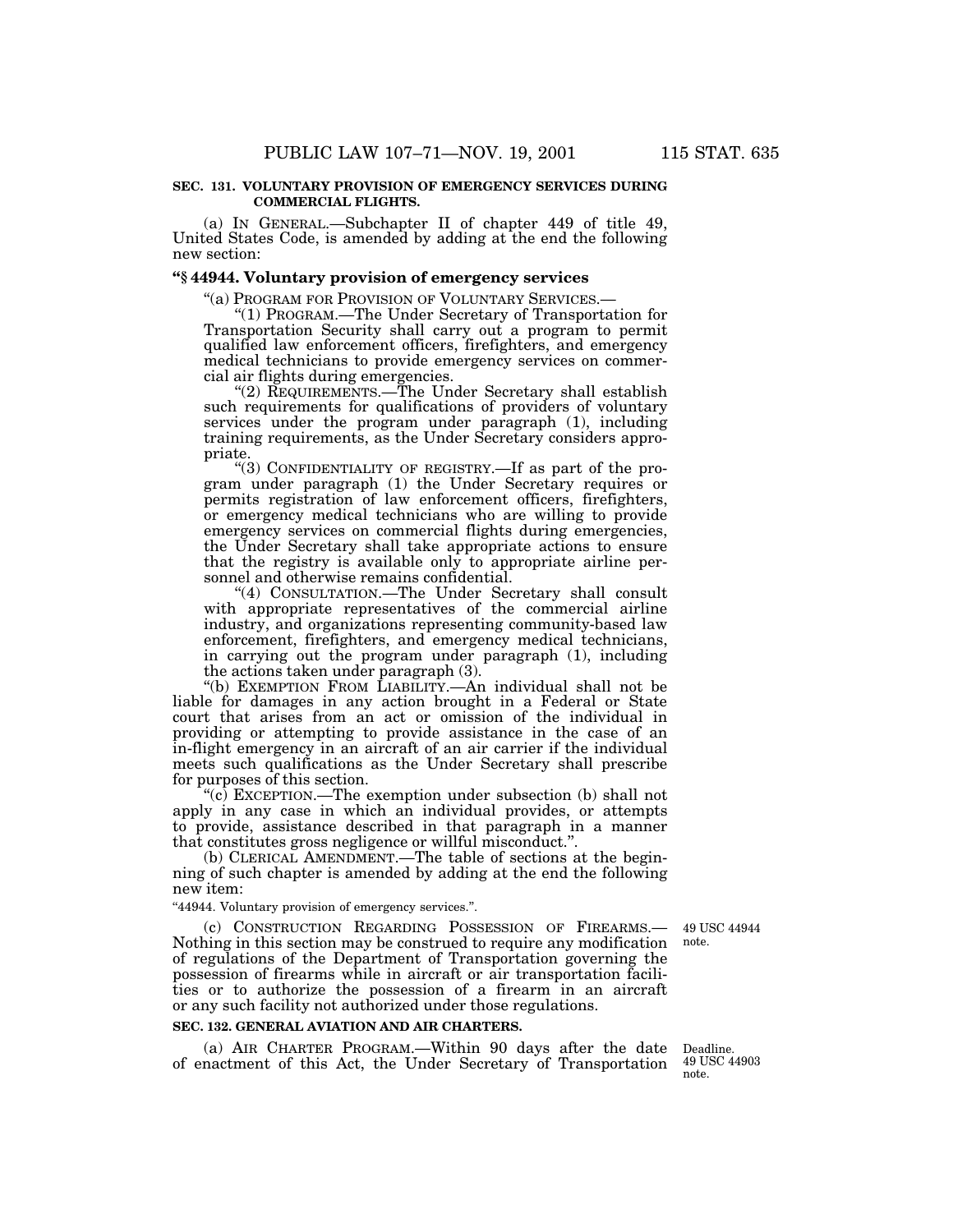for Transportation Security shall implement an aviation security program for charter air carriers (as defined in section  $40102(a)(13)$ ) of title 49, United States Code) with a maximum certificated takeoff weight of 12,500 pounds or more.

(b) GENERAL AVIATION PROGRAM.—Within 30 days after the date of enactment of this Act, the Under Secretary of Transportation for Transportation Security shall transmit a report on airspace and other security measures that can be deployed, as necessary, to improve general aviation security to the Senate Committee on Commerce, Science, and Transportation and the House of Representatives Committee on Transportation and Infrastructure. The Under Secretary may submit the report in both classified and redacted forms.

#### **SEC. 133. DEFINITIONS.**

Except as otherwise explicitly provided, any term used in this title that is defined in section 40102 of title 49, United States Code, has the meaning given that term in that section.

## **SEC. 134. SENSE OF CONGRESS ON CERTAIN AVIATION MATTERS.**

(a) FLIGHT SERVICE STATION EMPLOYEES.—It is the sense of Congress that the Administrator of the Federal Aviation Administration should continue negotiating in good faith with flight service station employees of the Administration with a goal of reaching agreement on a contract as soon as possible.

(b) WAR RISK INSURANCE.—It is the sense of Congress that the Secretary of Transportation should implement section 202 of the Air Transportation Safety and System Stabilization Act (Public Law 107–42) so as to make war risk insurance directly available to vendors, agents, and subcontractors of air carriers for all of their domestic operations.

#### **SEC. 135. SENSE OF THE HOUSE OF REPRESENTATIVES.**

It is the sense of the House of Representatives that—

(1) the Under Secretary of Transportation for Security should develop security procedures to allow passengers transporting a musical instrument on a flight of an air carrier to transport the instrument in the passenger cabin of the aircraft, notwithstanding any size or other restriction on carryon baggage but subject to such other reasonable security procedures, terms, and conditions as may be established by the Under Secretary or the air carrier, including imposing additional charges by the air carrier; and

(2) an air carrier that transports mail under a contract with the United States Postal Service should transport any animal that the Postal Service allows to be shipped through the mail.

## **SEC. 136. SHORT-TERM ASSESSMENT AND DEPLOYMENT OF EMERGING SECURITY TECHNOLOGIES AND PROCEDURES.**

Section 44903 of title 49, United States Code, is amended by adding at the end the following:

"(i) SHORT-TERM ASSESSMENT AND DEPLOYMENT OF EMERGING SECURITY TECHNOLOGIES AND PROCEDURES.—

"(1) IN GENERAL.—The Under Secretary of Transportation for Security shall recommend to airport operators, within 6 months after the date of enactment of the Aviation and Transportation Security Act, commercially available measures

49 USC 40102 note.

Deadline. Reports.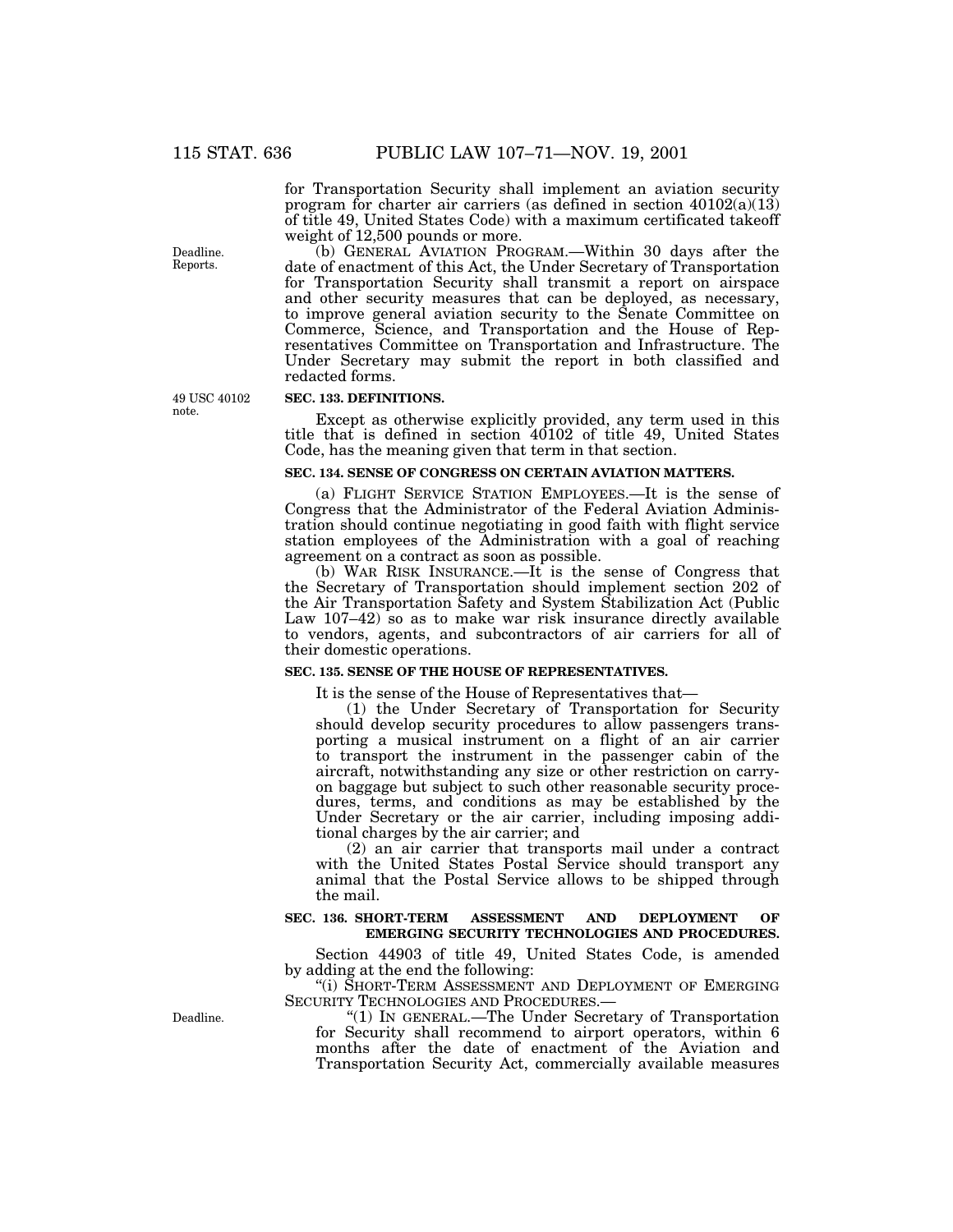or procedures to prevent access to secure airport areas by unauthorized persons. As part of the 6-month assessment, the Under Secretary for Transportation Security shall—

''(A) review the effectiveness of biometrics systems currently in use at several United States airports, including San Francisco International;

''(B) review the effectiveness of increased surveillance at access points;

''(C) review the effectiveness of card- or keypad-based

access systems;<br>"(D) review the effectiveness of airport emergency exit systems and determine whether those that lead to secure areas of the airport should be monitored or how breaches

" $(E)$  specifically target the elimination of the "piggybacking'' phenomenon, where another person follows an authorized person through the access point.

The 6-month assessment shall include a 12-month deployment strategy for currently available technology at all category X airports, as defined in the Federal Aviation Administration approved air carrier security programs required under part 108 of title 14, Code of Federal Regulations. Not later than Deadline. 18 months after the date of enactment of this Act, the Secretary of Transportation shall conduct a review of reductions in unauthorized access at these airports.<br>
"(2) COMPUTER-ASSISTED PASSENGER

COMPUTER-ASSISTED PASSENGER PRESCREENING SYSTEM.—

''(A) IN GENERAL.—The Secretary of Transportation shall ensure that the Computer-Assisted Passenger Prescreening System, or any successor system—

"(i) is used to evaluate all passengers before they board an aircraft; and

"(ii) includes procedures to ensure that individuals selected by the system and their carry-on and checked baggage are adequately screened.

''(B) MODIFICATIONS.—The Secretary of Transportation may modify any requirement under the Computer-Assisted Passenger Prescreening System for flights that originate and terminate within the same State, if the Secretary determines that—

"(i) the State has extraordinary air transportation needs or concerns due to its isolation and dependence on air transportation; and

"(ii) the routine characteristics of passengers, given the nature of the market, regularly triggers primary selectee status.''.

## **SEC. 137. RESEARCH AND DEVELOPMENT OF AVIATION SECURITY TECHNOLOGY.**

(a) FUNDING.—To augment the programs authorized in section 44912(a)(1) of title 49, United States Code, there is authorized to be appropriated an additional \$50,000,000 for each of fiscal years 2002 through 2006 and such sums as are necessary for each fiscal year thereafter to the Transportation Security Administration, for research, development, testing, and evaluation of the following technologies which may enhance aviation security in the future. Grants to industry, academia, and Government entities to

49 USC 44912 note.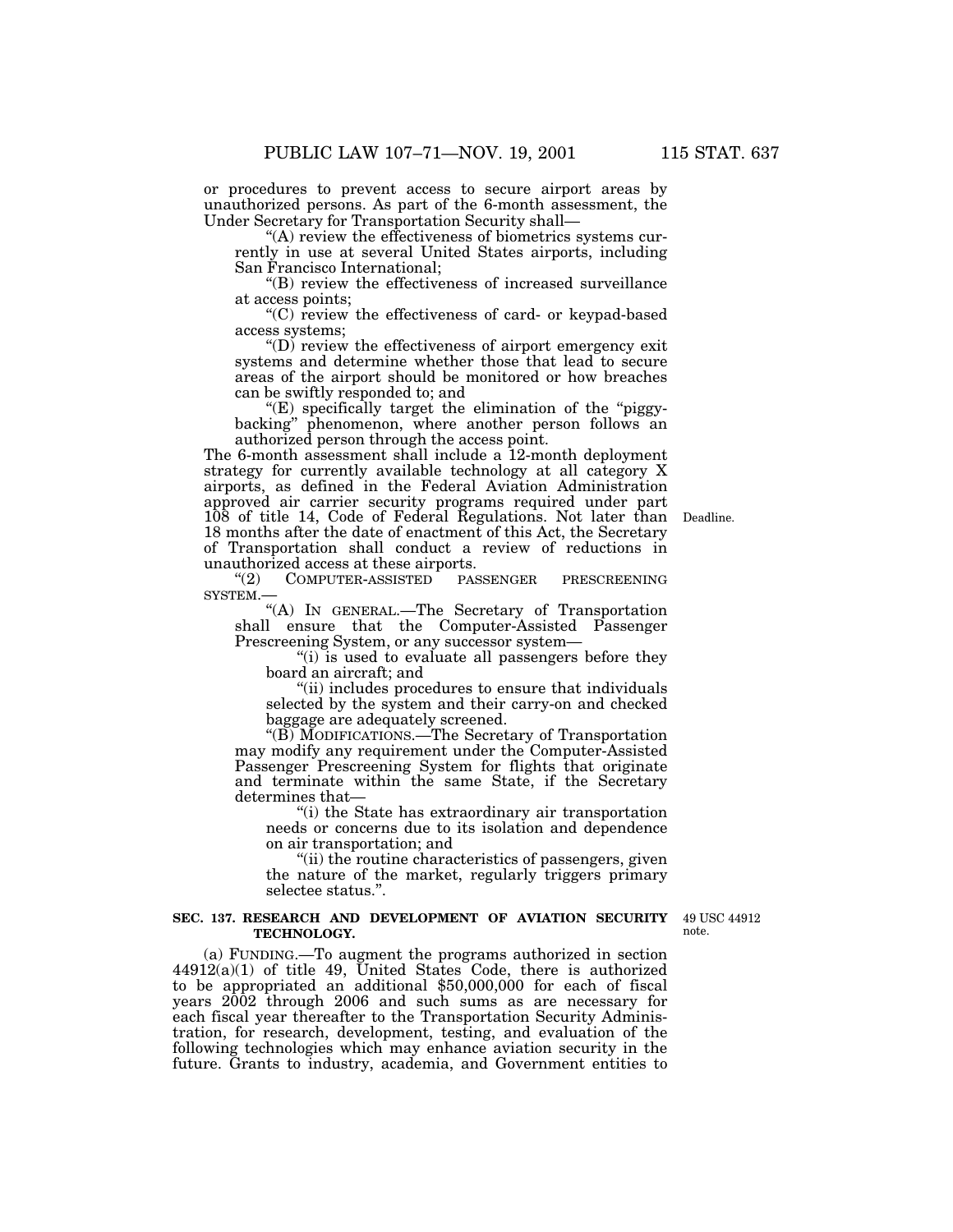carry out the provisions of this section shall be available for fiscal years 2002 and 2003 for—

(1) the acceleration of research, development, testing, and evaluation of explosives detection technology for checked baggage, specifically, technology that is—

(A) more cost-effective for deployment for explosives detection in checked baggage at small- to medium-sized airports, and is currently under development as part of the Argus research program at the Transportation Security Administration;

(B) faster, to facilitate screening of all checked baggage at larger airports; or

(C) more accurate, to reduce the number of false positives requiring additional security measures;

(2) acceleration of research, development, testing, and evaluation of new screening technology for carry-on items to provide more effective means of detecting and identifying weapons, explosives, and components of weapons of mass destruction, including advanced x-ray technology;

(3) acceleration of research, development, testing, and evaluation of threat screening technology for other categories of items being loaded onto aircraft, including cargo, catering, and duty-free items;

(4) acceleration of research, development, testing, and evaluation of threats carried on persons boarding aircraft or entering secure areas, including detection of weapons, explosives, and components of weapons of mass destruction;

(5) acceleration of research, development, testing and evaluation of integrated systems of airport security enhancement, including quantitative methods of assessing security factors at airports selected for testing such systems;

(6) expansion of the existing program of research, development, testing, and evaluation of improved methods of education, training, and testing of key airport security personnel; and

(7) acceleration of research, development, testing, and evaluation of aircraft hardening materials, and techniques to reduce the vulnerability of aircraft to terrorist attack.

(b) GRANTS.—Grants awarded under this subtitle shall identify potential outcomes of the research, and propose a method for quantitatively assessing effective increases in security upon completion of the research program. At the conclusion of each grant, the grant recipient shall submit a final report to the Transportation Security Administration that shall include sufficient information to permit the Under Secretary of Transportation for Security to prepare a cost-benefit analysis of potential improvements to airport security based upon deployment of the proposed technology. The Under Secretary shall begin awarding grants under this subtitle within 90 days of the date of enactment of this Act.

(c) BUDGET SUBMISSION.—A budget submission and detailed strategy for deploying the identified security upgrades recommended upon completion of the grants awarded under subsection (b), shall be submitted to Congress as part of the Department of Transportation's annual budget submission.

(d) DEFENSE RESEARCH.—There is authorized to be appropriated \$20,000,000 to the Transportation Security Administration to issue research grants in conjunction with the Defense Advanced

Deadline.

Appropriation authorization.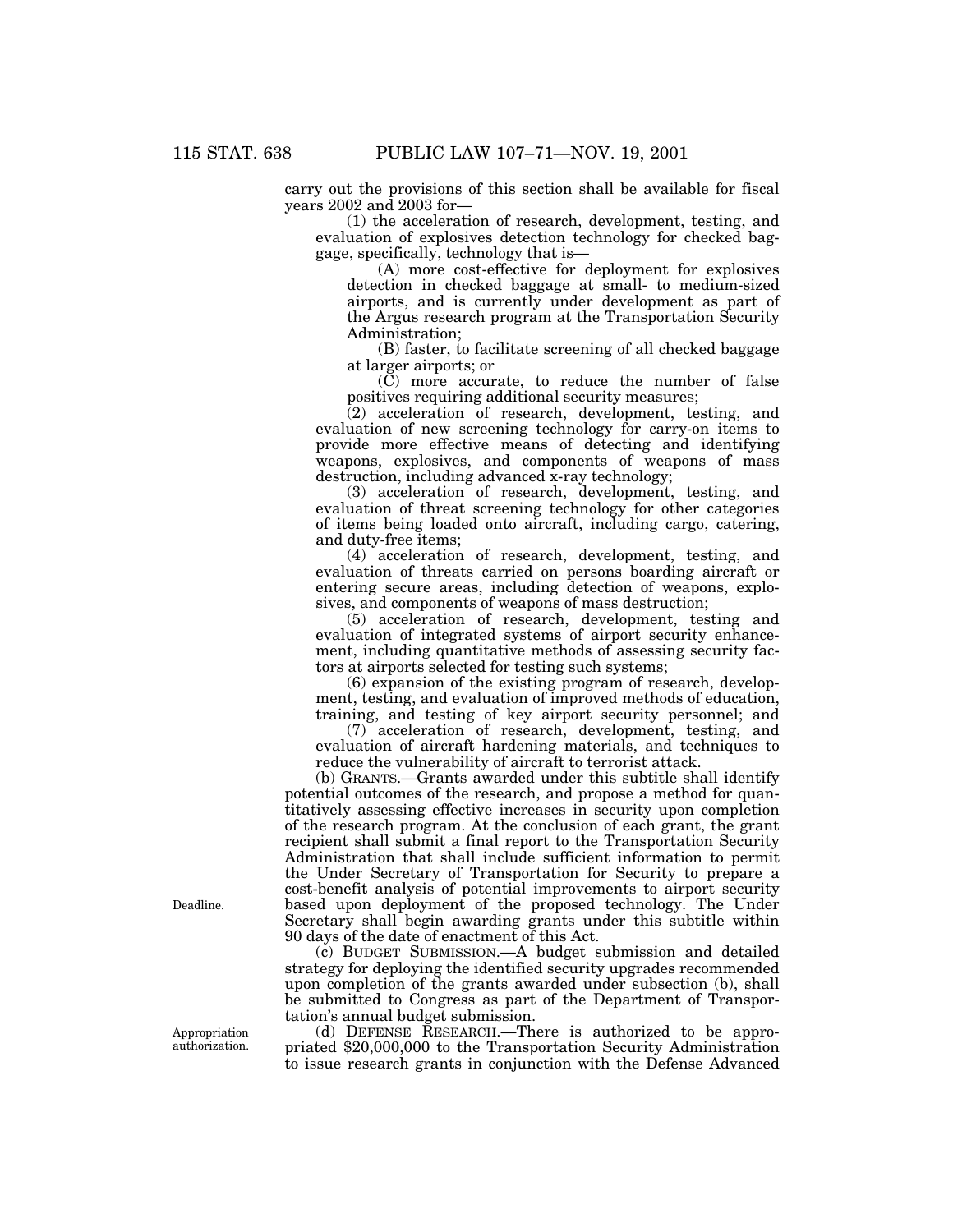Research Projects Agency. Grants may be awarded under this section for—

(1) research and development of longer-term improvements to airport security, including advanced weapons detection;

(2) secure networking and sharing of threat information between Federal agencies, law enforcement entities, and other appropriate parties;

(3) advances in biometrics for identification and threat assessment; or

(4) other technologies for preventing acts of terrorism in aviation.

## **SEC. 138. EMPLOYMENT INVESTIGATIONS AND RESTRICTIONS.**

(a) IN GENERAL.—Section 44936 of title 49, United States Code,

 $(1)$  by inserting "and a review of available law enforcement data bases and records of other governmental and international agencies to the extent determined practicable by the Under<br>Secretary of Transportation for Transportation Security," after Secretary of Transportation for Transportation Security," after "check" in subsection (a)(1)(A);

(2) by striking ''in any case described in subparagraph  $(C)$ " in subsection  $(a)(1)(B)$  and inserting "and a review of available law enforcement data bases and records of other governmental and international agencies to the extent determined practicable by the Under Secretary of Transportation for Transportation Security'

(3) by striking "will be" in subsection  $(a)(1)(B)(i)$  and inserting "are";

(4) by striking ''and'' after the semicolon in clause (ii) of subsection  $(a)(1)(B)$ ;

(5) by redesignating clause (iii) of subsection  $(a)(1)(B)$  as clause (iv);

(6) by inserting after clause (ii) of subsection  $(a)(1)(B)$  the following:

> ''(iii) individuals who regularly have escorted access to aircraft of an air carrier or foreign air carrier or a secured area of an airport in the United States the Administrator designates that serves an air carrier or foreign air carrier; and'';

(7) by striking subparagraphs (C), (D), and (E) of subsection  $(a)(1)$  and redesignating subparagraph  $(F)$  as subparagraph (D);

(8) by inserting after subparagraph  $(B)$  of subsection  $(a)(1)$ the following:

" $(C)$  BACKGROUND CHECKS OF CURRENT EMPLOYEES.—

''(i) A new background check (including a criminal history record check and a review of available law enforcement data bases and records of other governmental and international agencies to the extent determined practicable by the Under Secretary of Transportation for Transportation Security shall be required for any individual who is employed in a position described in subparagraphs (A) and (B) on the date of enactment of the Aviation and Transportation Security Act.

"(ii) The Under Secretary may provide by order (without regard to the provisions of chapter 5 of title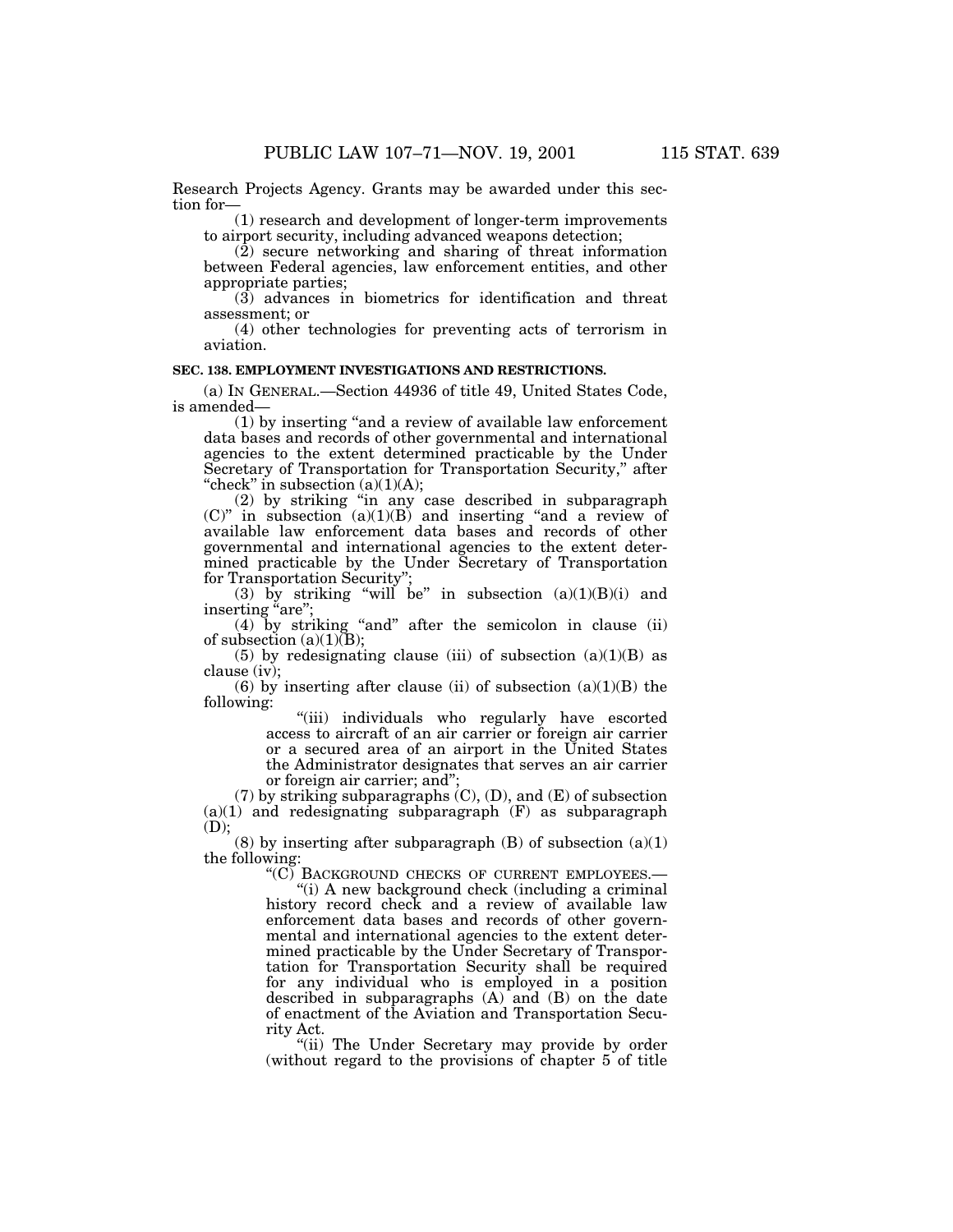5, United States Code) for a phased-in implementation of the requirements of this subparagraph.'';

(9) by striking "107.31(m)" in subparagraph  $(D)$ , as redesignated, and inserting " $107.31(m)(1)$  or  $(2)$ ";

(10) by striking ''the date of enactment of this subparagraph.'' in subparagraph (D), as redesignated, and inserting ''November 22, 2000. The Under Secretary shall work with the International Civil Aviation Organization and with appropriate authorities of foreign countries to ensure that individuals exempted under this subparagraph do not pose a threat to aviation or national security.'';

(11) by striking ''carrier, or airport operator'' in subsection  $(a)(2)$  and inserting "carrier, airport operator, or government";

(12) by striking ''carrier, or airport operator'' in subsection  $(b)(1)$  and inserting "carrier, airport operator, or government";  $(13)$  by striking "carrier, or airport operator" in subsection

 $(b)(3)$  and inserting "carrier, airport operator, or government"; and

 $(14)$  by adding at the end of subsection  $(c)(1)$  "All Federal agencies shall cooperate with the Under Secretary and the Under Secretary's designee in the process of collecting and submitting fingerprints.".

(b) RECORDS OF EMPLOYMENT OF PILOT APPLICANTS.—Part A of subtitle VII of title 49, United States Code, is amended—

(1) by moving subsections (f), (g), and (h) of section 44936 from section 44936, inserting them at the end of section 44703, and redesignating them as subsections (h), (i), and (j), respectively; and

(2) in subsections (i) and (j) of section 44703 (as moved to the end of section 44703 by paragraph (1) of this subsection), by striking "subsection (f)" each place it appears and inserting ''subsection (h)''.

## **SEC. 139. ALCOHOL AND CONTROLLED SUBSTANCE TESTING.**

Chapter 451 of title 49, United States Code, is amended—  $(1)$  by striking "contract personnel" each place it appears and inserting "personnel";

(2) by striking ''contract employee'' each place it appears and inserting "employee";

(3) in section 45106(c) by striking ''contract employees'' and inserting "employees";

(4) by inserting after section 45106 the following:

## **''§ 45107. Transportation Security Administration**

"(a) TRANSFER OF FUNCTIONS RELATING TO TESTING PROGRAMS WITH RESPECT TO AIRPORT SECURITY SCREENING PERSONNEL.— The authority of the Administrator of the Federal Aviation Administration under this chapter with respect to programs relating to testing of airport security screening personnel are transferred to the Under Secretary of Transportation for Security. Notwithstanding section 45102(a), the regulations prescribed under section 45102(a) shall require testing of such personnel by their employers instead of by air carriers and foreign air carriers.

''(b) APPLICABILITY OF CHAPTER WITH RESPECT TO EMPLOYEES OF ADMINISTRATION.—The provisions of this chapter that apply with respect to employees of the Federal Aviation Administration whose duties include responsibility for safety-sensitive functions

49 USC 45102.

49 USC 45103.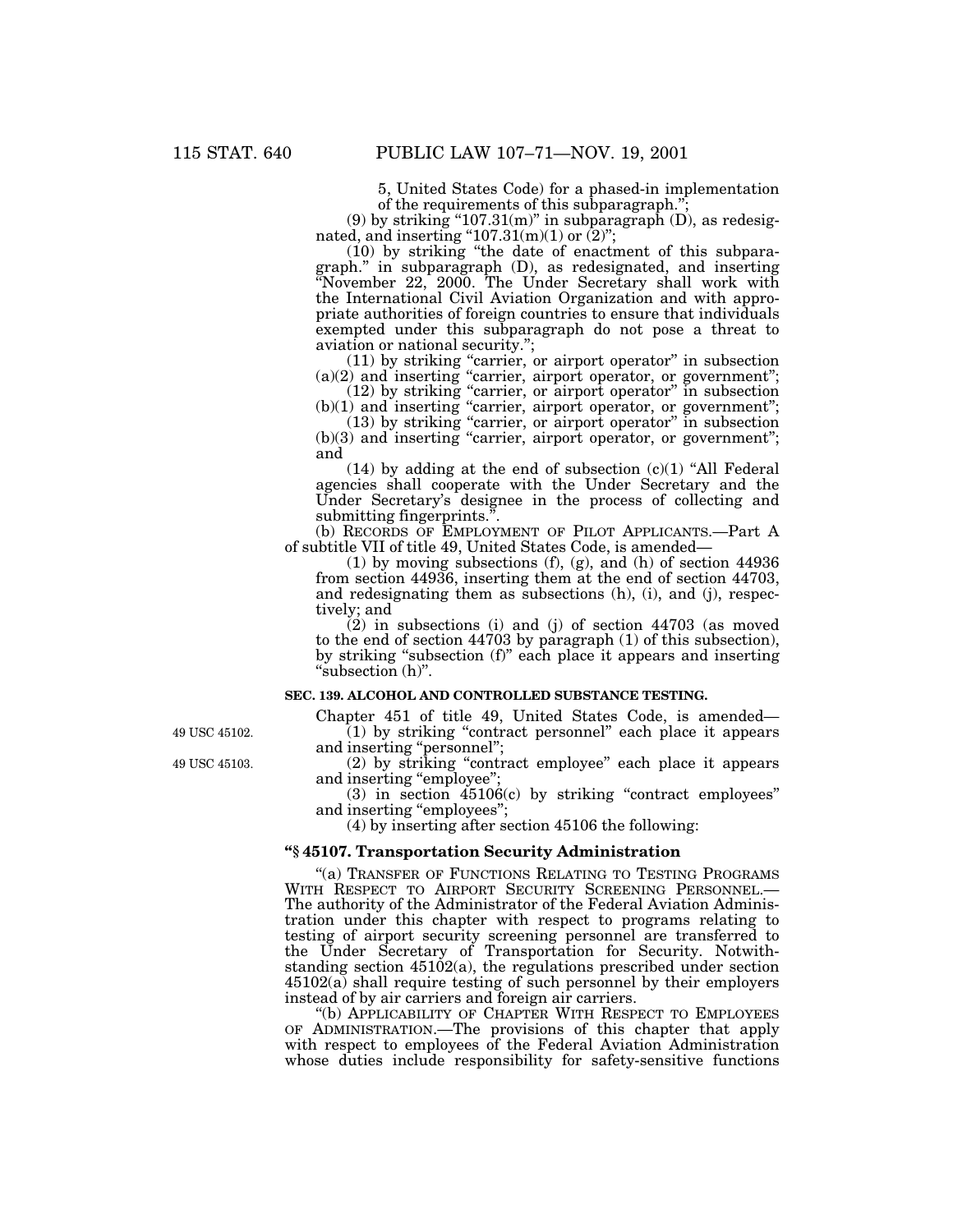shall apply with respect to employees of the Transportation Security Administration whose duties include responsibility for security-sensitive functions. The Under Secretary of Transportation for Security, the Transportation Security Administration, and employees of the Transportation Security Administration whose duties include responsibility for security-sensitive functions shall be subject to and comply with such provisions in the same manner and to the same extent as the Administrator of the Federal Aviation Administration, the Federal Aviation Administration, and employees of the Federal Aviation Administration whose duties include responsibility for safety-sensitive functions, respectively.''; and

(5) in the analysis for such chapter by inserting after the item relating to section 45106 the following:

''45107. Transportation Security Administration.''.

#### **SEC. 140. CONFORMING AMENDMENTS TO SUBTITLE VII.**

(a) RECORDS OF EMPLOYMENT OF PILOT APPLICANTS.—Part A of subtitle VII of title 49, United States Code, is amended—

(1) by moving subsections (f), (g), and (h) of section 44936 from section 44936, inserting them at the end of section 44703, and redesignating them as subsections (h), (i), and (j), respectively; and

(2) in subsections (i) and (j) of section 44703 (as moved to the end of section 44703 by paragraph (1) of this subsection), by striking ''subsection (f)'' each place it appears and inserting ''subsection (h)''.

(b) INVESTIGATIONS AND PROCEDURES.—Chapter 461 of such title is amended—

(1) in each of sections 46101(a)(1), 46102(a), 46103(a), 46104(a), 46105(a), 46106, 46107(b), and 46110(a) by inserting after "(or" the following: "the Under Secretary of Transportation for Security with respect to security duties and powers designated to be carried out by the Under Secretary or'';

(2) by striking ''or Administrator'' each place it appears and inserting '', Under Secretary, or Administrator'';

49 USC 46101– 46105, 46107, 46110.

(3) in section  $46101(a)(2)$  by striking "of Transportation or the'' and inserting '', Under Secretary, or'';

 $(4)$  in section  $46102(b)$  by striking "and the Administrator" and inserting ", the Under Secretary, and the Administrator";

 $(5)$  in section  $46102(c)$  by striking "and Administrator" each place it appears and inserting ", Under Secretary, and Administrator'';

(6) in each of sections 46102(d) and 46104(b) by inserting "the Under Secretary," after "Secretary,"

(7) in the heading to section 46106 by striking ''**Secretary of Transportation and Administrator of the Federal Aviation Administration**'' and inserting ''**Department of Transportation**''; and

 $(8)$  in the item relating to section 46106 of the analysis for such chapter by striking ''Secretary of Transportation and Administrator of the Federal Aviation Administration'' and inserting ''Department of Transportation''.

(c) ADMINISTRATIVE.—Section 40113 of such title is amended—  $(1)$  in subsection  $(a)$ 

(A) by inserting after "(or" the following: "the Under Secretary of Transportation for Security with respect to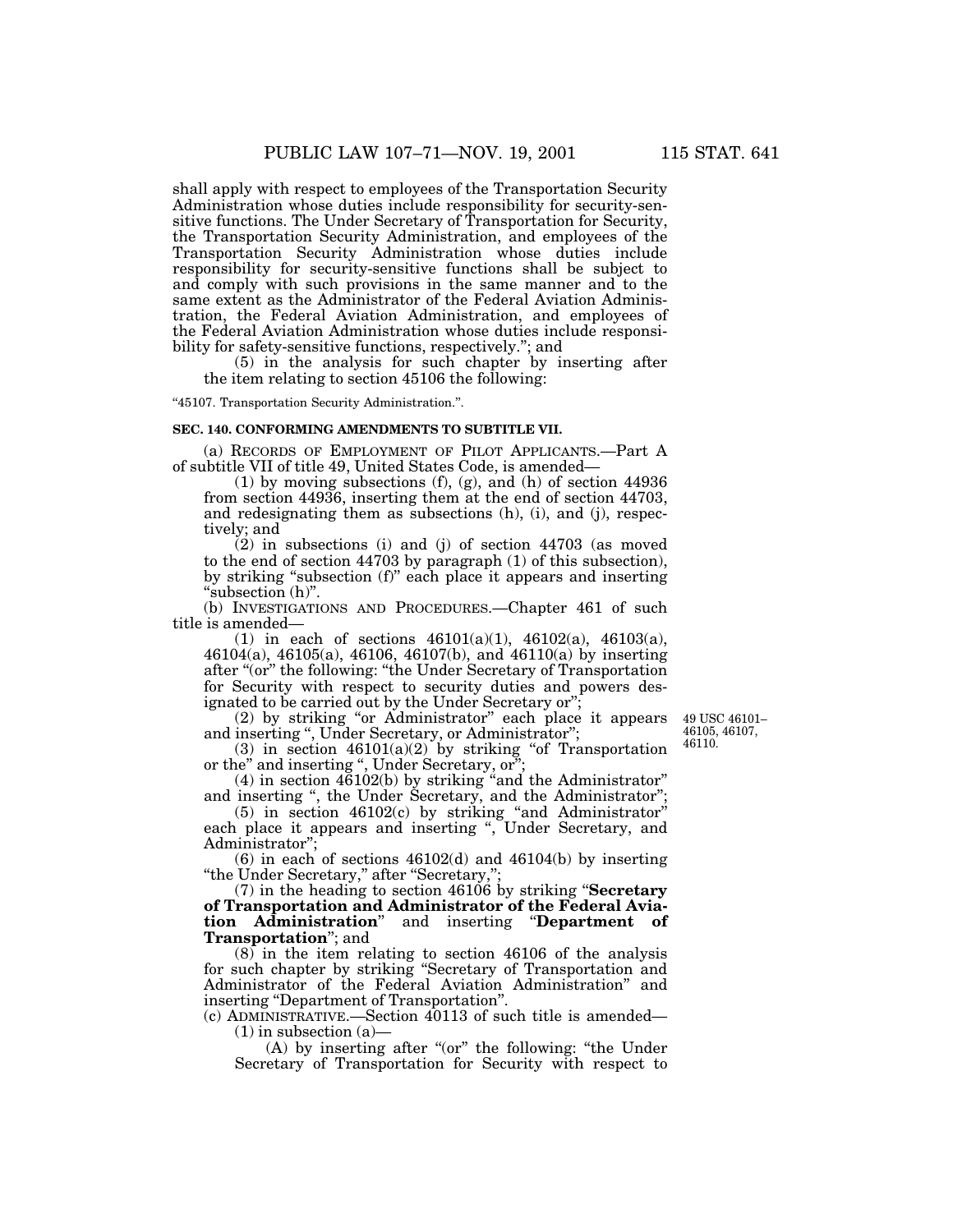security duties and powers designated to be carried out by the Under Secretary or''; and

(B) by striking "or Administrator" and inserting ", Under Secretary, or Administrator''; and

 $(2)$  in subsection  $(d)$ —

(A) by inserting after ''The'' the following: ''Under Secretary of Transportation for Security or the'';

(B) by striking "Administration" the second place it appears and inserting ''Transportation Security Administration or Federal Aviation Administration, as the case may be,''; and

(C) by striking ''the Administrator decides'' and inserting ''the Under Secretary or Administrator, as the case may be, decides''.

(d) PENALTIES.—Chapter 463 of such title is amended—

 $(1)$  in section 46301 $(d)(2)$ 

(A) by striking '', chapter 449 (except sections 44902, 44903(d), 44907(a)–(d)(1)(A) and (d)(1)(C)–(f), 44908, and 44909),'';

(B) by inserting after the first sentence the following: ''The Under Secretary of Transportation for Security may impose a civil penalty for a violation of chapter 449 (except sections 44902, 44903(d), 44907(a)–(d)(1)(A),  $44907(d)(1)(C)–(f)$ ,  $44908$ , and  $44909$  or a regulation prescribed or order issued under such chapter 449."; and

(C) by inserting ''Under Secretary or'' before ''Administrator shall'';

 $(2)$  in each of paragraphs  $(3)$  and  $(4)$  of section 46301 $(d)$ by striking "Administrator" each place it appears and inserting ''Under Secretary or Administrator'';

(3) in section  $46301(d)(8)$  by striking "Administrator" and inserting ''Under Secretary, Administrator,'';

(4) in section  $46301(h)(2)$  by inserting after "(or" the following: "the Under Secretary of Transportation for Security with respect to security duties and powers designated to be carried out by the Under Secretary or'';

(5) in section  $46303(c)(2)$  by inserting "or the Under Secretary of Transportation for Security" after "Federal Aviation Administration'';

(6) in section 46311—

(A) by inserting after "Transportation," the following: ''the Under Secretary of Transportation for Security with respect to security duties and powers designated to be carried out by the Under Secretary,'';

(B) by inserting after ''Secretary,'' each place it appears the following: ''Under Secretary,''; and

(C) by striking ''or Administrator'' each place it appears and inserting '', Under Secretary, or Administrator'';

(7) in each of sections 46313 and 46316 by inserting after "(or" the following: "the Under Secretary of Transportation") for Security with respect to security duties and powers designated to be carried out by the Under Secretary or''; and

 $(8)$  in section  $46505(d)(2)$  by inserting "or the Under Secretary of Transportation for Security" after "Federal Aviation Administration''.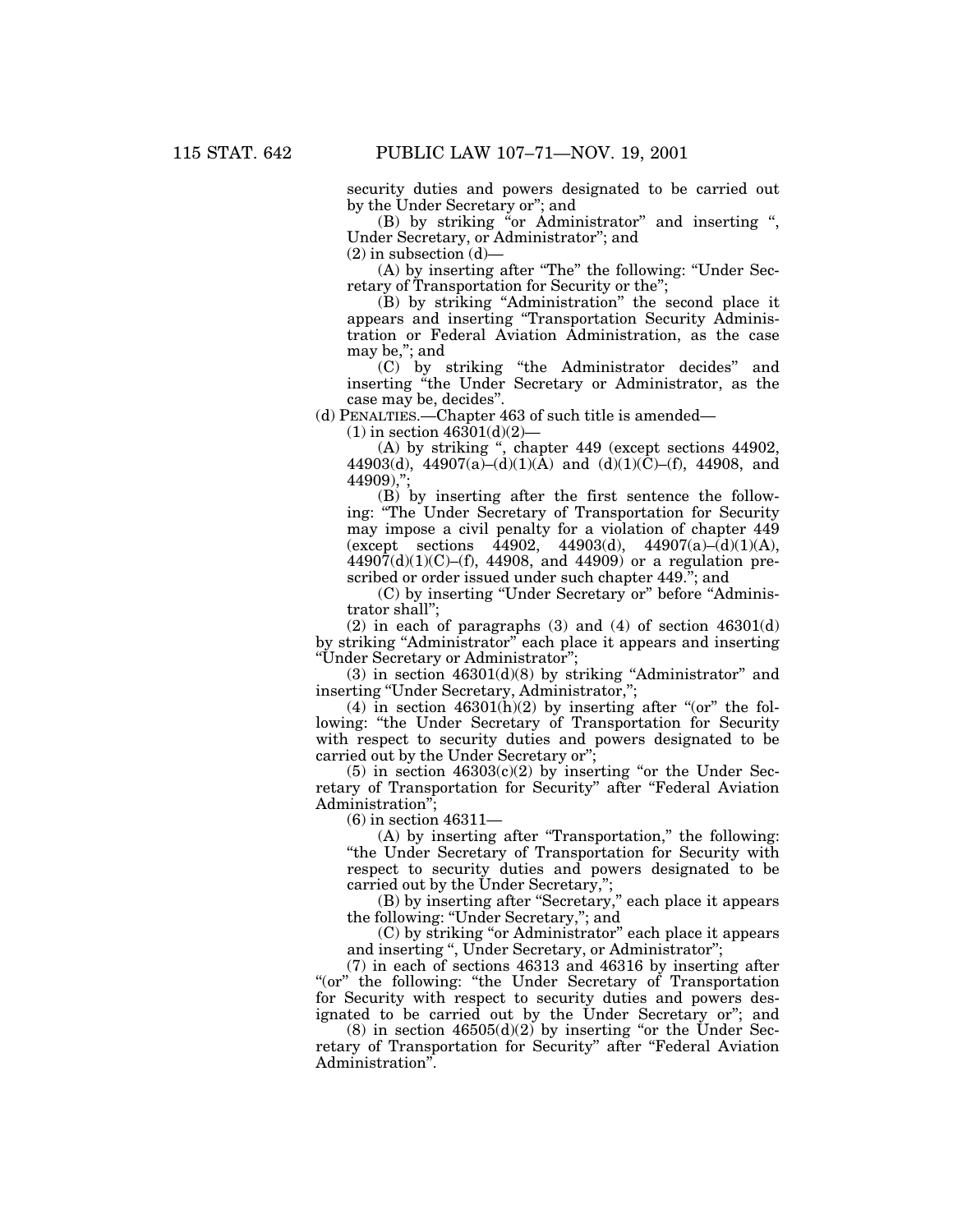(2) SUITS BY OR AGAINST FAA.—Any suit by or against the Federal Aviation Administration begun before the date of the enactment of this Act shall be continued, insofar as it involves a function retained and transferred under this Act, with the Transportation Security Administration (to the extent the suit involves functions transferred to the Transportation Security Administration under this Act) substituted for the Federal Aviation Administration.

(3) REMANDED CASES.—If the court in a suit described in paragraph (1) remands a case to the Transportation Security Administration, subsequent proceedings related to such case shall proceed in accordance with applicable law and regulations as in effect at the time of such subsequent proceedings.

(e) CONTINUANCE OF ACTIONS AGAINST OFFICERS.—No suit, action, or other proceeding commenced by or against any officer in his official capacity as an officer of the Federal Aviation Administration shall abate by reason of the enactment of this Act. No cause of action by or against the Federal Aviation Administration, or by or against any officer thereof in his official capacity, shall abate by reason of the enactment of this Act.

(f) EXERCISE OF AUTHORITIES.—Except as otherwise provided by law, an officer or employee of the Transportation Security Administration may, for purposes of performing a function transferred by this Act or the amendments made by this Act, exercise all authorities under any other provision of law that were available with respect to the performance of that function to the official responsible for the performance of the function immediately before the effective date of the transfer of the function under this Act.

(g) ACT DEFINED.—In this section, the term ''Act'' includes the amendments made by this Act.

## **SEC. 142. BUDGET SUBMISSIONS.**

The President's budget submission for fiscal year 2003 and each fiscal year thereafter shall reflect the establishment of the Transportation Security Administration.

## **SEC. 143. LAND ACQUISITION COSTS.**

In the case of a grant for land acquisition issued to an airport under chapter 471 of title 49, United States Code, prior to January 1, 1995, the Secretary of Transportation may waive the provisions of section 47108 of such title and provide an upward adjustment in the maximum obligation of the United States under that chapter to assist the airport in funding land acquisition costs (and associated eligible costs) that increased as a result of a judicial order.

## **SEC. 144. LIMITATION ON LIABILITY FOR ACTS TO THWART CRIMINAL VIOLENCE OR AIRCRAFT PIRACY.**

Section 44903 is amended by adding at the end the following: "(h) LIMITATION ON LIABILITY FOR ACTS TO THWART CRIMINAL VIOLENCE OR AIRCRAFT PIRACY.—An individual shall not be liable for damages in any action brought in a Federal or State court arising out of the acts of the individual in attempting to thwart an act of criminal violence or piracy on an aircraft if that individual reasonably believed that such an act of criminal violence or piracy was occurring or was about to occur.".

31 USC 1105 note.

49 USC 47108 note.

49 USC 44903.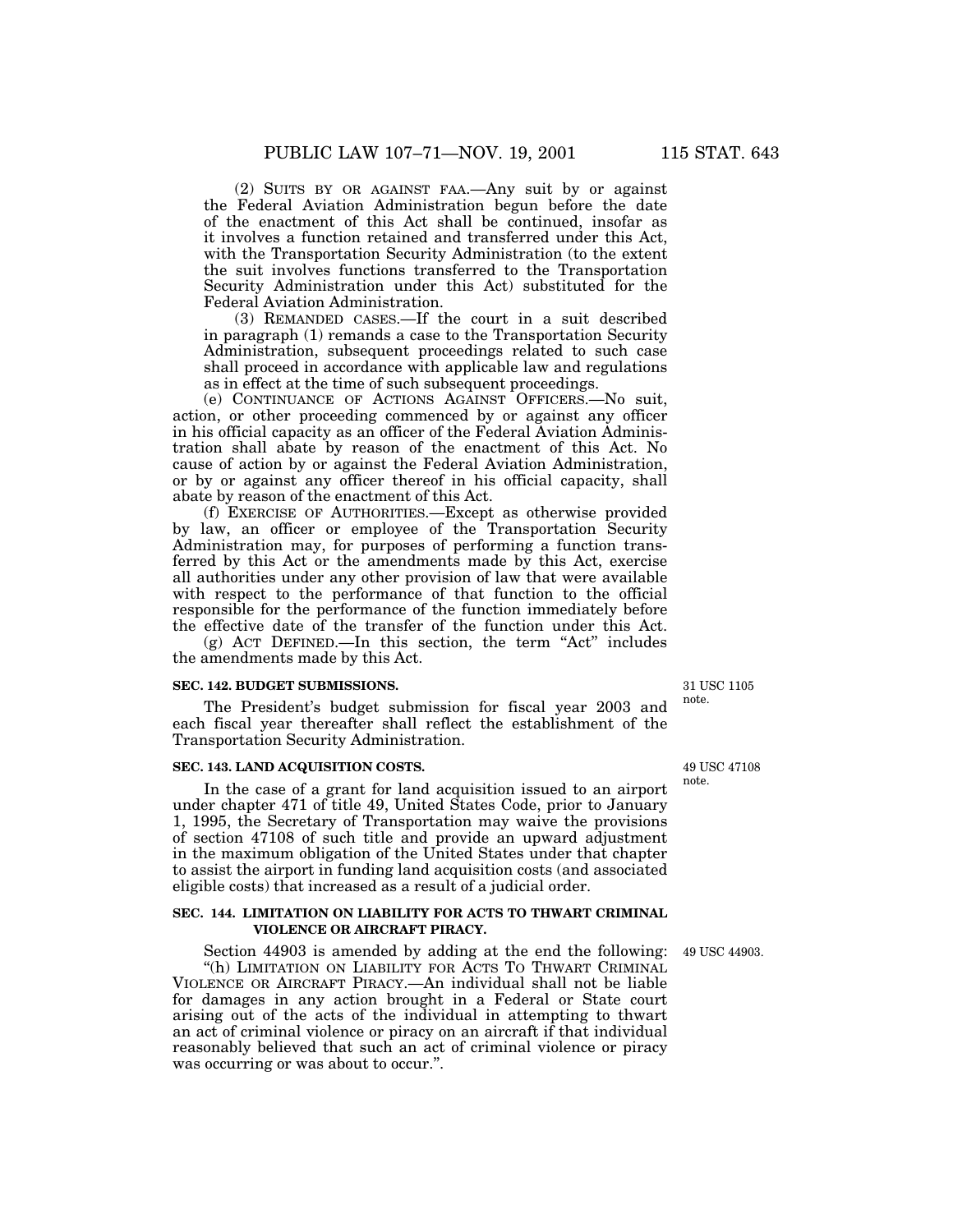49 USC 44901 note.

## **SEC. 141. SAVINGS PROVISION.**

(a) TRANSFER OF ASSETS AND PERSONNEL.—Except as otherwise provided in this Act, those personnel, property, and records employed, used, held, available, or to be made available in connection with a function transferred to the Transportation Security Administration by this Act shall be transferred to the Transportation Security Administration for use in connection with the functions transferred. Unexpended balances of appropriations, allocations, and other funds made available to the Federal Aviation Administration to carry out such functions shall also be transferred to the Transportation Security Administration for use in connection with the functions transferred.

(b) LEGAL DOCUMENTS.—All orders, determinations, rules, regulations, permits, grants, loans, contracts, settlements, agreements, certificates, licenses, and privileges—

(1) that have been issued, made, granted, or allowed to become effective by the Federal Aviation Administration, any officer or employee thereof, or any other Government official, or by a court of competent jurisdiction, in the performance of any function that is transferred by this Act; and

 $(2)$  that are in effect on the effective date of such transfer (or become effective after such date pursuant to their terms as in effect on such effective date), shall continue in effect according to their terms until modified, terminated, superseded, set aside, or revoked in accordance with law by the Under Secretary of Transportation for Security, any other authorized official, a court of competent jurisdiction, or operation of law. (c) PROCEEDINGS.—

(1) IN GENERAL.—The provisions of this Act shall not affect any proceedings or any application for any license pending before the Federal Aviation Administration at the time this Act takes effect, insofar as those functions are transferred by this Act; but such proceedings and applications, to the extent that they relate to functions so transferred, shall be continued. Orders shall be issued in such proceedings, appeals shall be taken therefrom, and payments shall be made pursuant to such orders, as if this Act had not been enacted; and orders issued in any such proceedings shall continue in effect until modified, terminated, superseded, or revoked by a duly authorized official, by a court of competent jurisdiction, or by operation of law.

(2) STATUTORY CONSTRUCTION.—Nothing in this subsection shall be deemed to prohibit the discontinuance or modification of any proceeding described in paragraph (1) under the same terms and conditions and to the same extent that such proceeding could have been discontinued or modified if this Act had not been enacted.

(3) ORDERLY TRANSFER.—The Secretary of Transportation is authorized to provide for the orderly transfer of pending proceedings from the Federal Aviation Administration. (d) SUITS.—

(1) IN GENERAL.—This Act shall not affect suits commenced before the date of the enactment of this Act, except as provided in paragraphs (2) and (3). In all such suits, proceeding shall be had, appeals taken, and judgments rendered in the same manner and with the same effect as if this Act had not been enacted.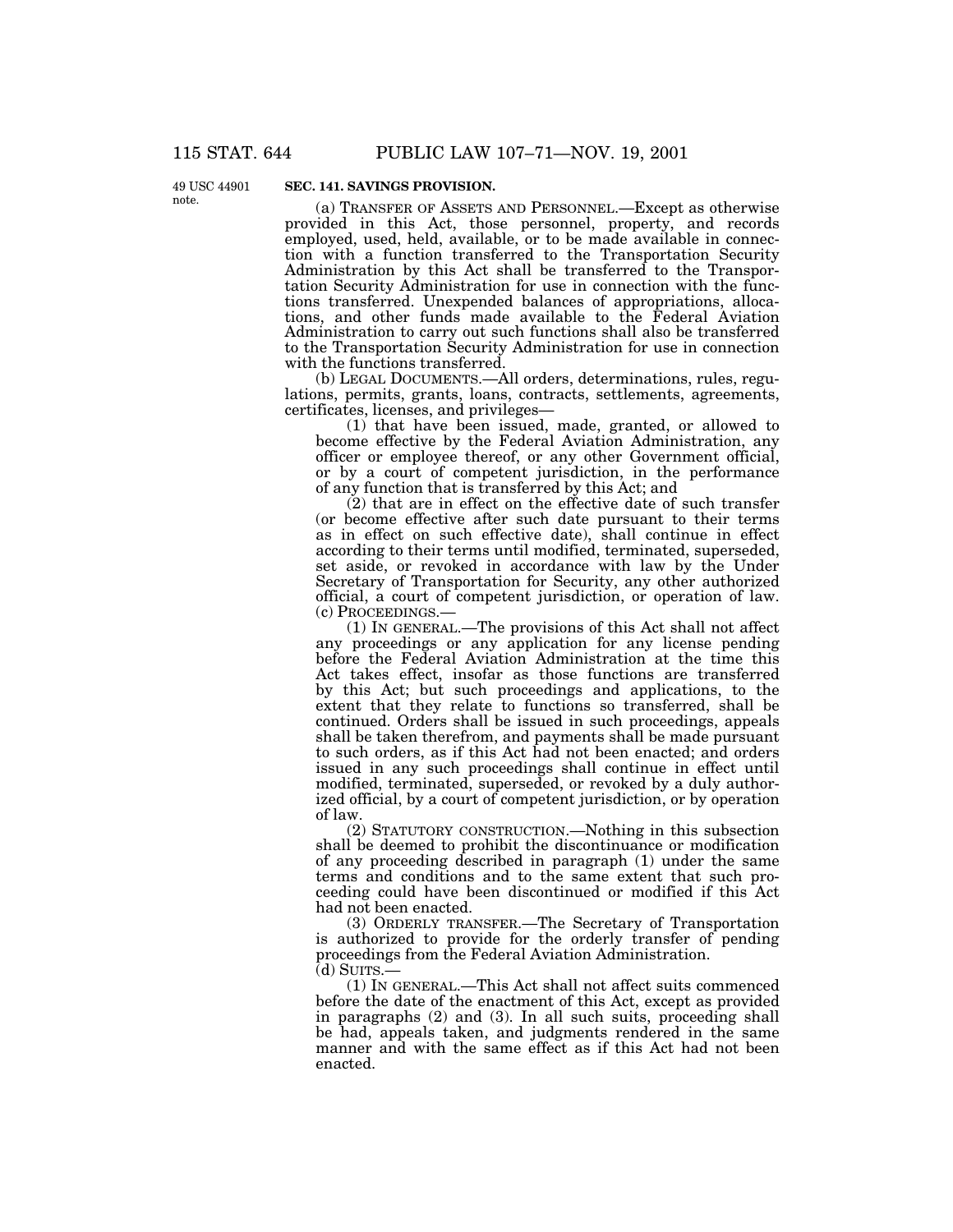#### **SEC. 145. AIR CARRIERS REQUIRED TO HONOR TICKETS FOR SUS-**49 USC 40101 **PENDED SERVICE.**

(a) IN GENERAL.—Each air carrier that provides scheduled air transportation on a route shall provide, to the extent practicable, air transportation to passengers ticketed for air transportation on that route by any other air carrier that suspends, interrupts, or discontinues air passenger service on the route by reason of insolvency or bankruptcy of the other air carrier.

(b) PASSENGER OBLIGATION.—An air carrier is not required Deadline. to provide air transportation under subsection (a) to a passenger unless that passenger makes alternative arrangements with the air carrier for such transportation within 60 days after the date on which that passenger's air transportation was suspended, interrupted, or discontinued (without regard to the originally scheduled travel date on the ticket).

(c) SUNSET.—This section does not apply to air transportation the suspension, interruption, or discontinuance of which occurs more than 18 months after the date of enactment of this Act.

## **SEC. 146. AIRCRAFT OPERATIONS IN ENHANCED CLASS B AIRSPACE.**

Upon request of an operator of an aircraft affected by the restrictions imposed under Notice to Airmen FDC 1/0618 issued by the Federal Aviation Administration, or any other notice issued after September 11, 2001, and prior to the date of enactment of this Act that restricts the ability of United States registered aircraft to conduct operations under part 91 of title 14, Code of Federal Regulations, in enhanced class B airspace (as defined by such Notice), such restrictions shall cease to be in effect for the affected class of operator beginning on the 30th day following the request, unless the Secretary of Transportation publishes a notice in the Federal Register before such 30th day reimposing the restriction and explaining the reasons for the restriction.

### **SEC. 147. AVIATION WAR RISK INSURANCE.**

Section 44306(b) of title 49, United States Code, is amended by striking "60 days" each place it appears and inserting "1 year".

# **TITLE II—LIABILITY LIMITATION**

## **SEC. 201. AIR TRANSPORTATION SAFETY AND SYSTEM STABILIZATION ACT AMENDMENTS.**

(a) RECOVERY OF COLLATERAL SOURCE OBLIGATIONS OF TERROR-ISTS.—Section 405(c)(3)(B)(i) of the Air Transportation Safety and System Stabilization Act (49 U.S.C. 40101 note) is amended by striking "obligations." and inserting "obligations, or to a civil action against any person who is a knowing participant in any conspiracy to hijack any aircraft or commit any terrorist act.''.

(b) EXTENSION OF LIABILITY RELIEF TO AIRCRAFT MANUFACTUR-ERS AND OTHERS.—Section 408 of that Act is amended—

(1) by striking ''**air carrier**'' in the section heading;

(2) by striking subsection (a) and inserting the following:

49 USC 40101 note.

*Federal Register*, publication.

note.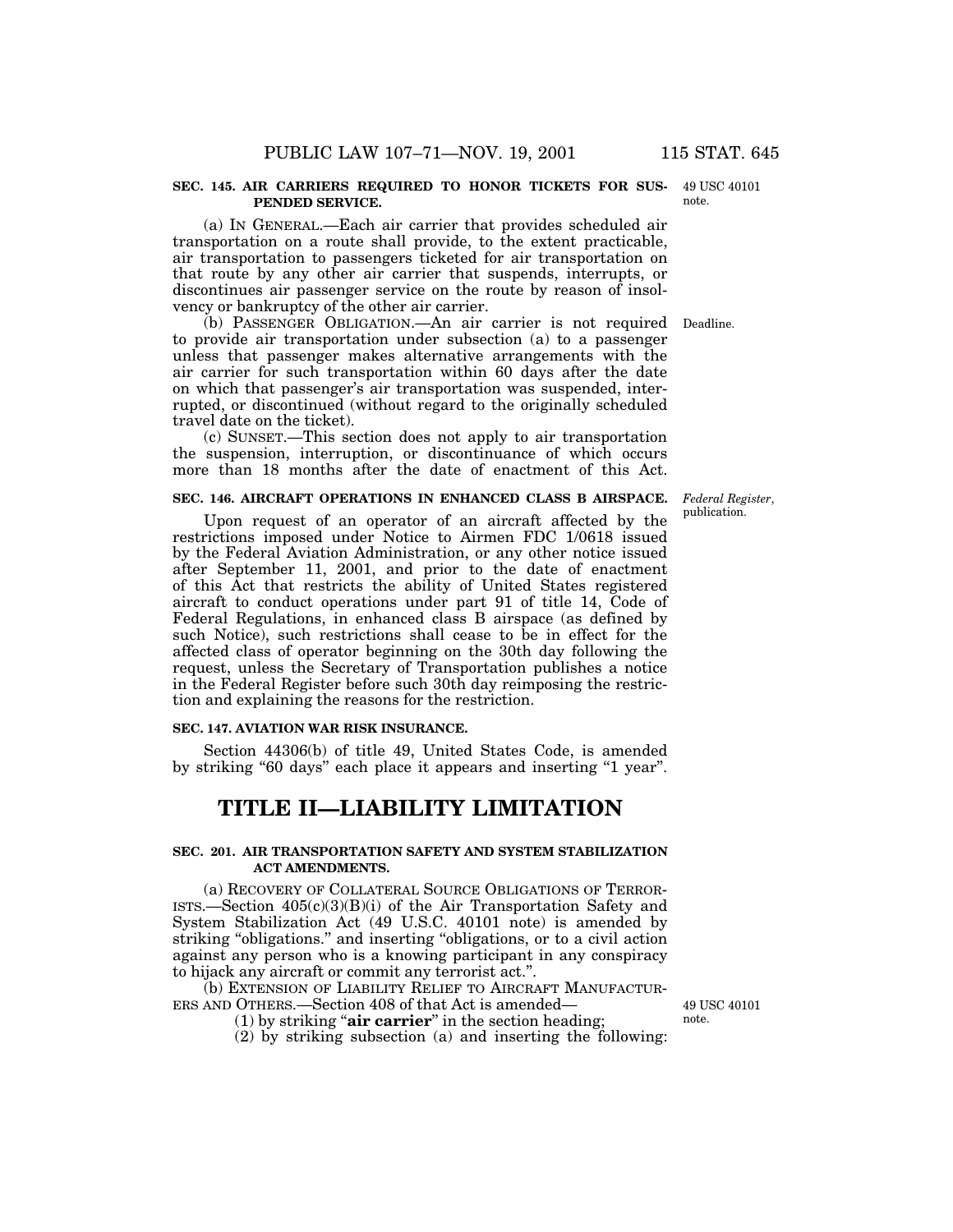''(a) IN GENERAL.—

"(1) LIABILITY LIMITED TO INSURANCE COVERAGE.—Notwithstanding any other provision of law, liability for all claims, whether for compensatory or punitive damages or for contribution or indemnity, arising from the terrorist-related aircraft crashes of September 11, 2001, against an air carrier, aircraft manufacturer, airport sponsor, or person with a property interest in the World Trade Center, on September 11, 2001, whether fee simple, leasehold or easement, direct or indirect, or their directors, officers, employees, or agents, shall not be in an amount greater than the limits of liability insurance coverage maintained by that air carrier, aircraft manufacturer, airport sponsor, or person.

"(2) WILLFUL DEFAULTS ON REBUILDING OBLIGATION.—Paragraph (1) does not apply to any such person with a property interest in the World Trade Center if the Attorney General determines, after notice and an opportunity for a hearing on the record, that the person has defaulted willfully on a contractual obligation to rebuild, or assist in the rebuilding of, the World Trade Center.

"(3) LIMITATIONS ON LIABILITY FOR NEW YORK CITY.-Liability for all claims, whether for compensatory or punitive damages or for contribution or indemnity arising from the terrorist-related aircraft crashes of September 11, 2001, against the City of New York shall not exceed the greater of the city's insurance coverage or \$350,000,000. If a claimant who is eligible to seek compensation under section 405 of this Act, submits a claim under section 405, the claimant waives the right to file a civil action (or to be a party to an action) in any Federal or State court for damages sustained as a result of the terrorist-related aircraft crashes of September 11, 2001, including any such action against the City of New York. The preceding sentence does not apply to a civil action to recover collateral source obligations.''; and

(3) by adding at the end of subsection (c) the following: ''Subsections (a) and (b) do not apply to civil actions to recover collateral source obligations. Nothing in this section shall in any way limit any liability of any person who is engaged in the business of providing air transportation security and who is not an airline or airport sponsor or director, officer, or employee of an airline or airport sponsor.''.

(c) LIMITATION OF UNITED STATES SUBROGATION RIGHT.—Section 409 of that Act is amended by striking ''title.'' and inserting ''title, subject to the limitations described in section 408.''.

(d) DEFINITIONS.—Section 402 of that Act is amended—

(1) by adding at the end of paragraph (1) the following: ''The term 'air carrier' does not include a person, other than an air carrier, engaged in the business of providing air transportation security.''.

(2) by redesignating paragraphs (3) through (8) as paragraphs (5) through (10), respectively; and

49 USC 40101 note. 49 USC 40101 note.